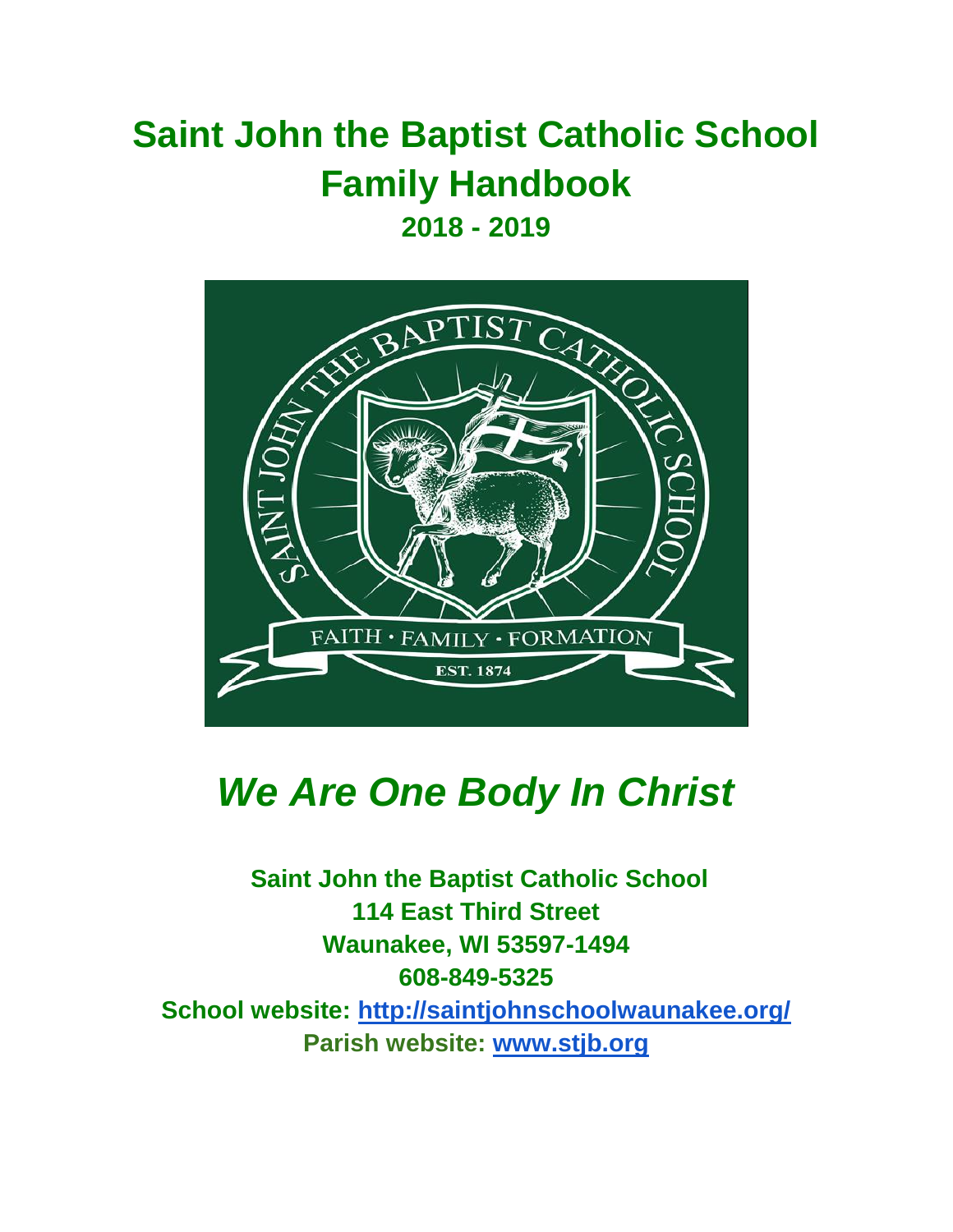## **Welcome to Saint John the Baptist Catholic School**

This handbook has been complied for your convenience and frequent use during the school year. It should provide a ready source of information in reference to school policies, regulations and procedures.

The policies and procedures contained within this handbook were designed for the safe, high quality education and convenience of all our students, parents/guardians, faculty and staff. Exceptions may be made to policy/procedures in special circumstances by the administration.

Saint John the Baptist Catholic School on the campus of Saint John the Baptist Catholic Church in Waunakee, Wisconsin is a PK-8 grade Catholic elementary school under the Diocese of Madison Office of Catholic Schools.

The Wisconsin Council of Religious and Independent Schools accredit Saint John the Baptist Catholic School. Annual reports including a "School Improvement Plan" are submitted to this agency each fall to maintain accreditation status. Our school hosted a "Visiting Team" in December 2011 to validate our self-study that was completed during the 2010-2011 school year. This is part of the seven-year accreditation cycle process. This year we will participate in a Self Study to prepare for a Visiting Team during the 2018-2019 school year.

Saint John the Baptist Catholic School's curriculum is a standards based curriculum utilizing the Diocese of Madison Standards that are based on the Wisconsin State Standards. Curriculum evaluation is an ongoing process over a seven-year cycle. There is a study of content, scope and sequence, new materials, resources, techniques and assessment. The curriculum is marked by current content and fresh approaches to methodology. We strive to offer a program, which makes use of many sources of materials, including a wide variety of technology tools. The result is a continually updated School Improvement Plan that includes setting goals and developing programs that address student needs.

Saint John the Baptist Catholic School respects the dignity of each person. All programs are available to any child in the parish without regard to race, national origin or disability (if, with reasonable accommodations on the part of the school, the person with the disability can be accommodated).

This handbook was revised in July 2017. The policies/procedures contained in this handbook may be amended at the discretion of the administration, faculty and staff of Saint John the Baptist Catholic School.

**Saint John the Baptist Catholic School admits students of any race, color, national and ethnic origin to all the rights, privileges, programs, and activities generally accorded or made available to students at the school. It does not discriminate on the basis of race, color, national and ethnic origin in administration of its educational policies, admissions policies, scholarship and financial aid programs, and athletic and other school-administered programs.**

#### **HISTORY**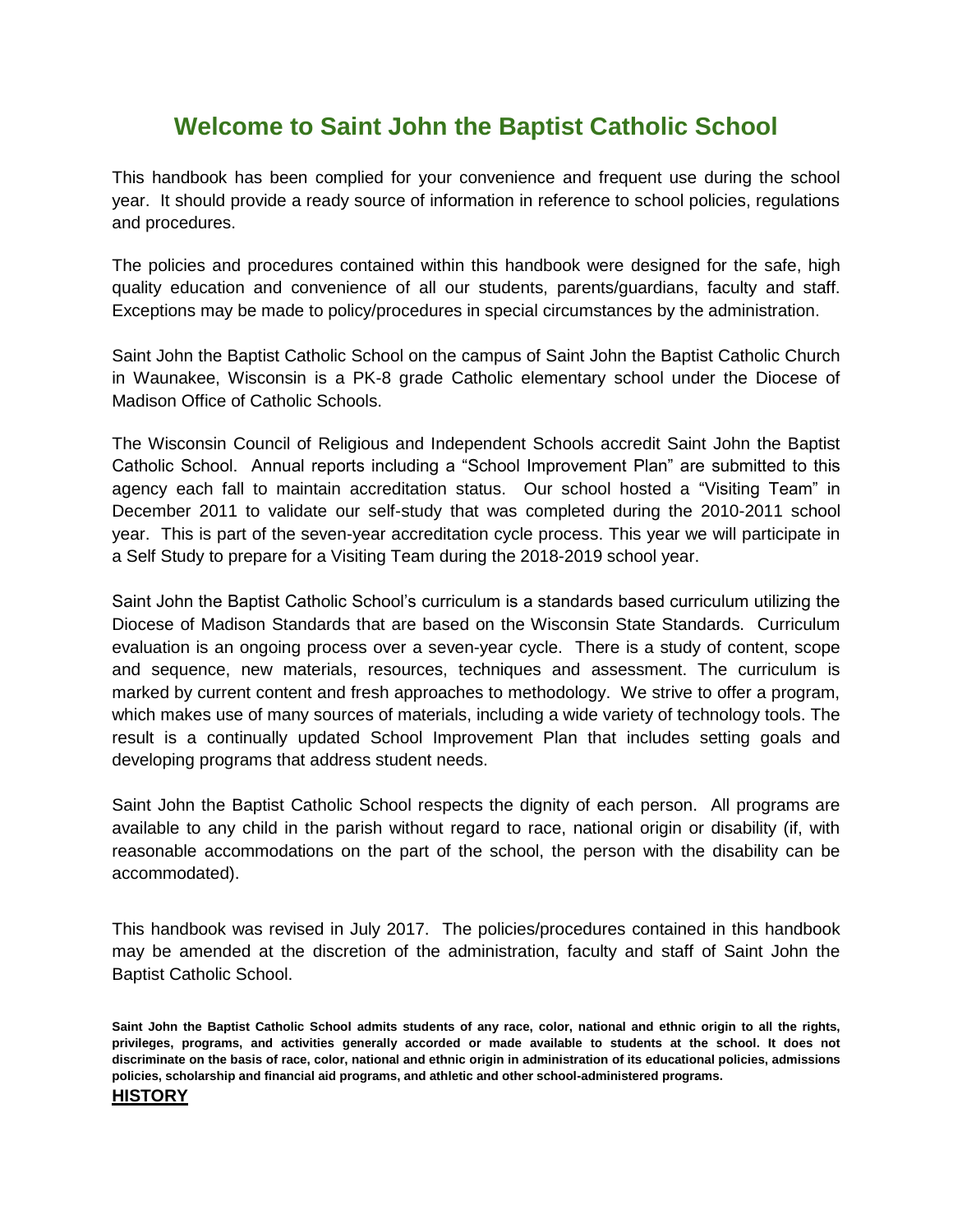Since 1874, Saint John the Baptist Catholic School has served the people of the Waunakee community and surrounding areas, providing academic instruction and helping to develop the religious faith of generations of Catholics. Beginning with the nineteen founding families, who sacrificed to build the first school, parents have continuously recognized the value of providing a Catholic education for their children. Many parish pastors, religious and lay teachers have toiled to assist them in this work.

Today, the school proudly upholds the traditions of the past while preparing students to meet the challenges of the 21st century. The school's excellence is recognized, in part, through its accreditation through the Wisconsin Council of Religious and Independent Schools.

Striving always to emphasize faith development and the formation of sound values under the challenging conditions of our times, SJBCS will continue its tradition of service long into the future.

#### **OUR MISSION**

*"The Mission of Saint John the Baptist Catholic School is to empower our students to be faithful Catholics by nurturing and educating each individual to become compassionate leaders in an ever-changing global community."*

#### **OUR GOALS**

Catholic Faith Community

- To provide a positive Catholic environment by communicating Christ's teachings and displaying Christian symbols.
- To foster active faith development in students, faculty, and parents by encouraging service to each other, their parish, and their community.
- To allow each student the opportunity to develop his/her prayer life and relationship with Jesus.
- To support one another by fostering communication and cooperation among teachers, students, parents, staff, and administration.

Educational Excellence

- To meet and exceed State of Wisconsin and the Diocese of Madison Educational Standards.
- To provide students with all the core skills needed for advanced education.
- To continually update our written, sequentially progressive curriculum.
- To provide students with opportunities to develop their creative capabilities.
- To provide for our students' individual needs.

Self Concept and Social Justice

- To foster acceptance and respect for oneself and others, as children of God created in His image.
- To be respectful of the school, community, resources and tools provided by God.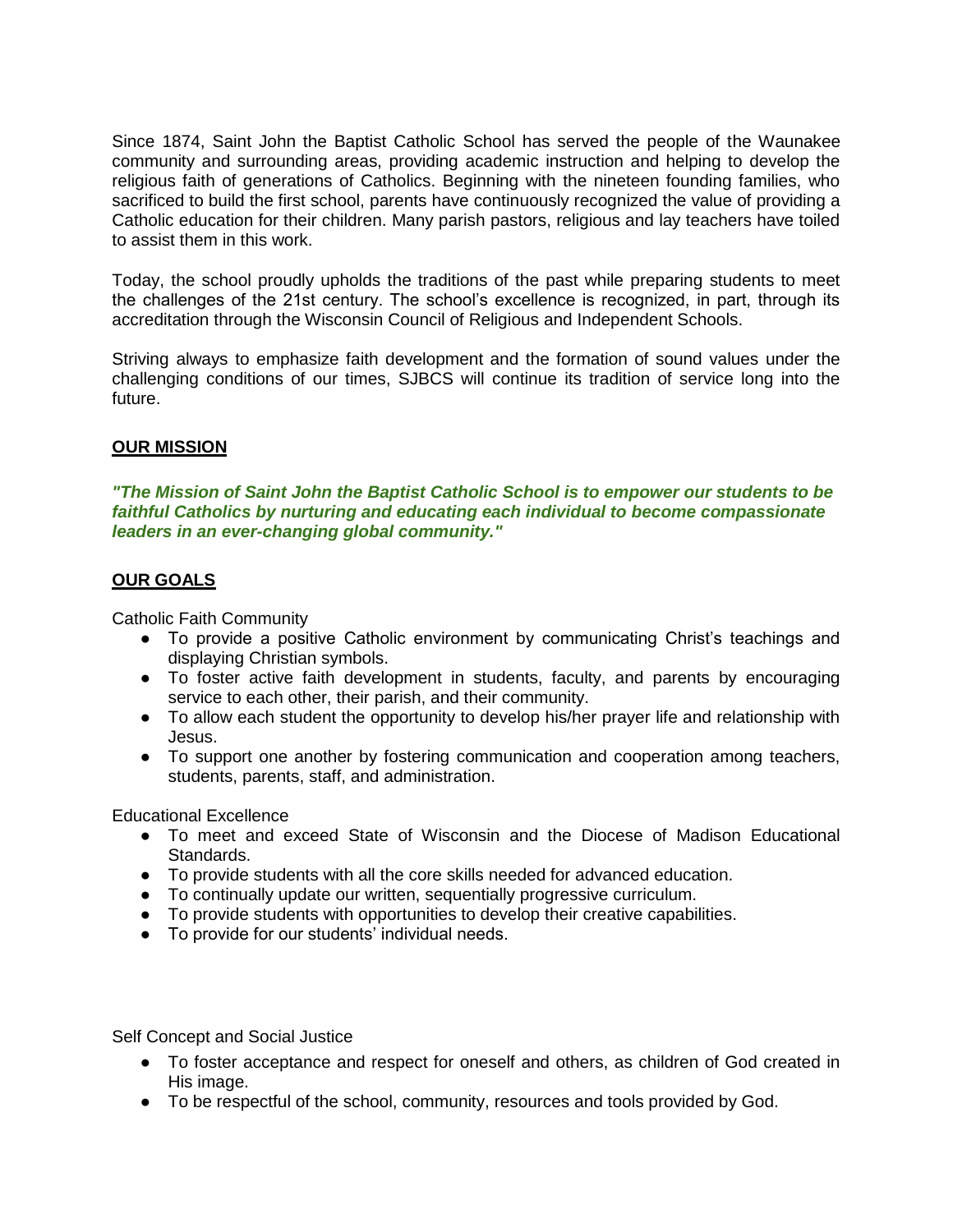#### **SCHOOL PROCEDURES**

#### PARENTAL ROLES AND RESPONSIBILITIES

Parents and guardians are informed of the programs, regulations and policies of the school. The Saint John the Baptist Catholic School Family Handbook includes this information.

As partners in the educational process at Saint John the Baptist Catholic School, we ask parents:

- To set rules, times and limits so that your child
	- Receives plenty of sleep on school nights
	- Arrives to school on time and is picked up on time at the end of the day
	- Is dressed according to the school dress code
	- Completes and turns in assignments on time

To make this a very successful school year for all:

- Become familiar with the information contained in this handbook, weekly newsletters, Teacher Ease and the school web page
- Please notify the office by 8:00 by phone (849-5325) if a child is absent for any reason
- Inform the school in writing of the following:
	- Student illness or absence (required by Section 118.16 of Wisconsin State Statutes)
	- Parental status or custodial constraints
	- Change in transportation
	- Change in address, phone, email, emergency contact, etc.
	- Any arrangements that may affect communication with school.
- Meet financial obligations of tuition, lunch accounts, sports fee and any other accounts that may apply
- Comply with policies and procedures
- Sign in and out of the office when volunteering/visiting in the school during school hours. Wear a Visitor Tag when in the building during school hours.
- $\bullet$  Be on time for lunch duty and stay for the entire period (11:10 12:10)
- Support the goals and objectives of our school
- Treat teachers and staff members with dignity and respect in discussing students
- Parent must 'sign-out' and 'sign in' to the office if a child is leaving school during school hours.

#### **Accreditation**

Saint John the Baptist Catholic School is accredited through the Wisconsin Council of Religious and Independent Schools.

#### **Acceptable Use Policy by Saint John the Baptist Catholic School**

#### Technology Usage:

Each student/parent is expected to sign the Acceptable Use Policy Agreement. Students and parents must agree to abide by this policy before the student is allowed to use the school network and e-mail or use any school owned electronic devices, including computers, laptops and tablets.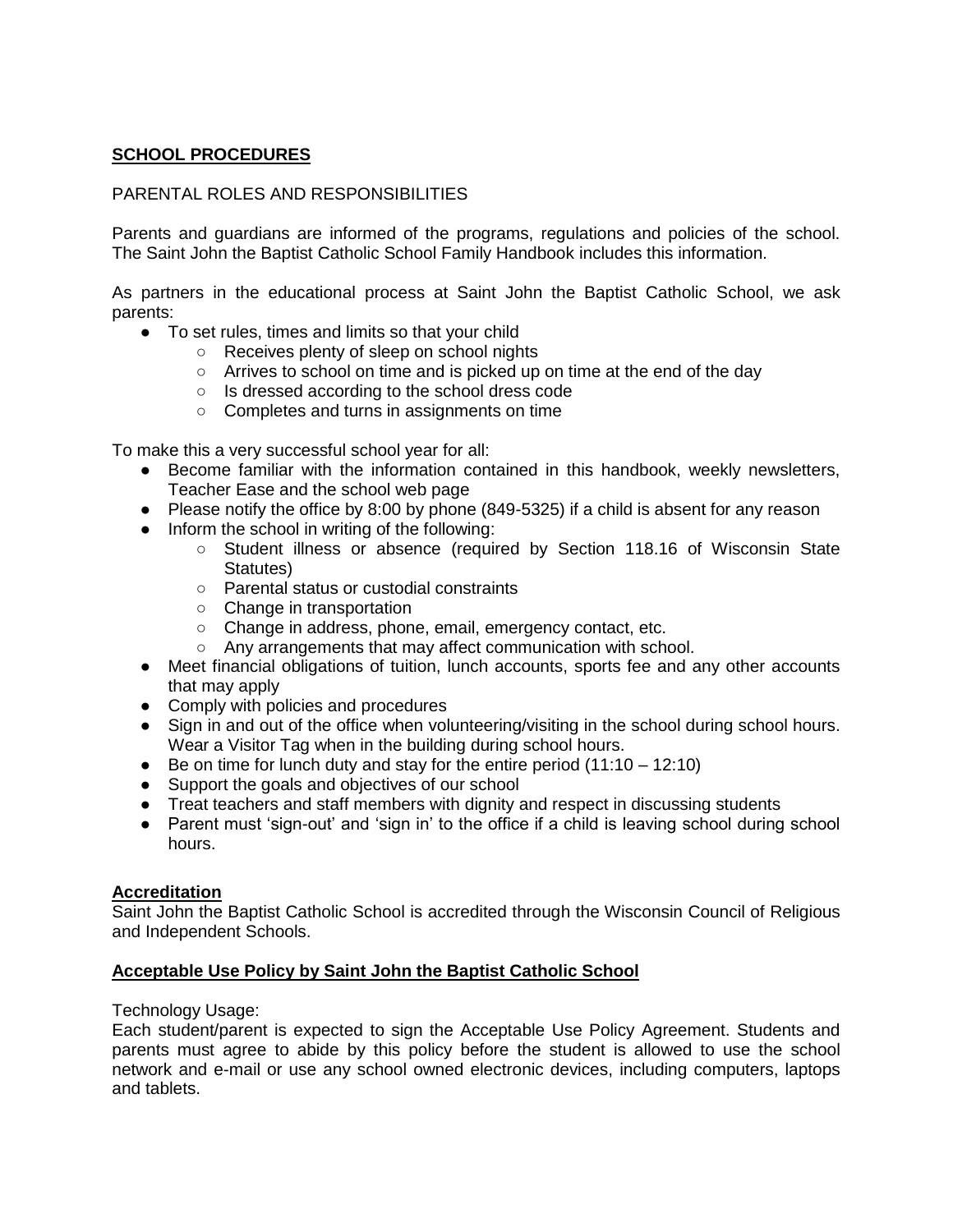It is expected that students at Saint John the Baptist Catholic School will conduct themselves, both on and off campus, when school is in session and out of session, in a manner that brings respect to themselves and the school.

Use of computers/laptops, iPads/tablets, the school network and the Internet, are provided for academic use only. The use of the Internet to send jokes, forwarded e-mail messages, or other communication not related to academic purposes is prohibited. Transmission of such material may result in loss of computer privileges or other disciplinary measures. This includes, but is not limited to defamatory statements made on a student's webpage, blog, or social media regarding the administration, employees, teachers, students, or the parish.

#### **Admission**

Saint John School respects the dignity of the child and his/her right to an education. **Saint John the Baptist Catholic School admits students of any race, color, national or ethnic origin to all the rights, privileges, programs and activities generally accorded or made available to students at the school. It does not discriminate on the basis of race, color, national and ethnic origin in administration of its educational policies, admission policies, scholarship and financial aid programs, and athletics and other school-administered programs.**

Saint John School reserves the right to assess and place new students, as staff and administration deem appropriate. See also *Kindergarten Admission.*

As openings become available, the following priorities will be used to accept students:

- Members of Saint John the Baptist Parish in Waunakee and Saint Mary of the Lake in **Westport**
- Members of other parishes
- Non-catholic students

Students entering Preschool must be three (3) years of age by September  $1<sup>st</sup>$  and be potty trained.

The 4K program is part of the Waunakee Community School District 4K program. Information about choosing our school site for 4K programming needs to be done through the school district.

Students entering Kindergarten must be five (5) years of age by September 1<sup>st</sup>.

#### **Arrival and Dismissal Procedures**

School supervision on the back playground will begin at 7:20 AM. Students are admitted to the classrooms beginning at 7:30 AM.

Students should be dropped off and picked up from the drop off circle in front of the main church entrance. Students then can follow the paved path for entry into the school building through the central courtyard doors. For the safety of all students, all families dropping their students in the morning are asked to use the following procedures: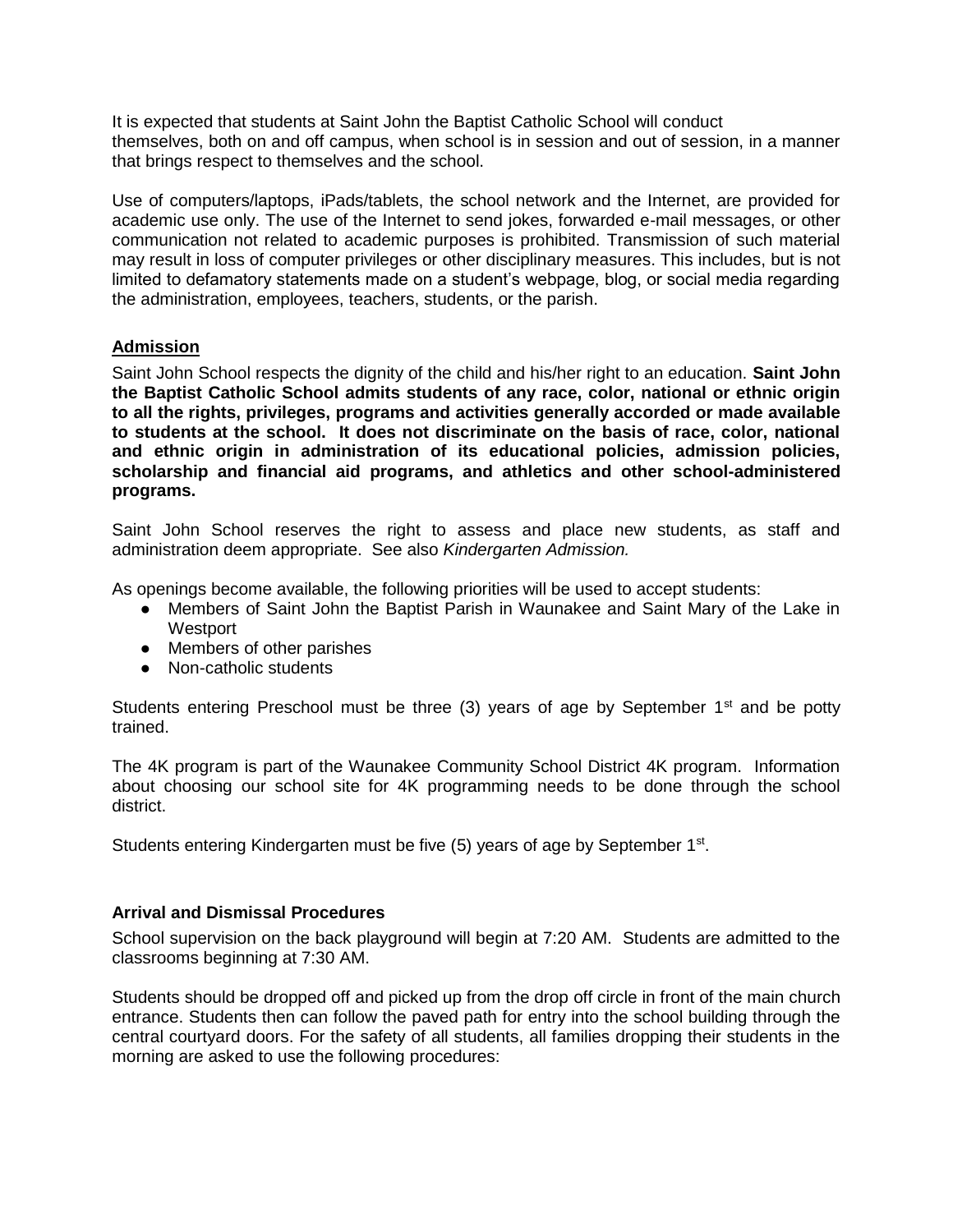- Cars must enter the parking lot from Second Street. Follow the one-way driveway to the circle Drop-Off Area. Proceed through the driveway to re-exit onto Second Street.
- There is ample parking available in the parking lot. If you choose to park, please escort your child safely through the parking lot.
- At the end of the day cars may park anywhere on the surface parking lot. After the buses have left, the teachers will walk the students to the parking lot. Please take care when leaving the lot, and exit onto Second Street only.
- Please do not use the alley by the Parish Offices for entry or exit from the parking lot during pick-up or drop-off times.
- Students are not to be dropped off in front of the school by the cafeteria entrance. That is a designated no stopping or parking zone during school hours.
- Please also refer to "Daily Hours" for further arrival and dismissal procedures.

#### **Asbestos Annual Notification**

Saint John School is in compliance with the Asbestos Hazard Emergency Response Act (AHERA) and has retained Environmental Management Consulting, Inc to perform the required three-year asbestos re-inspection. The inspector conducted a room-by-room survey inspecting the material of each building and assessing known and assumed asbestos containing building materials.

The management plan and all asbestos records are available for inspection during regular school hours. There is no restriction as to who will be allowed to review the plan, and there are no costs involved. The extreme size and complexity of these documents may require assistance of a staff member familiar with the plan during your examination of the copy.

Operations and maintenance activities are and will be performed as needs arise over the years. Scheduled six month surveillance inspections will take place in and by Environmental Management Consulting.

#### **Athletics**

Saint John School students have the opportunity to participate in interscholastic sports at the fifth and sixth grade levels - volleyball, basketball, and softball through the school's membership in the Madison Area Interscholastic Sports League (MAISL). Students must have current health forms and parent permission slips on file at the school in order to participate.

Families who have students participating in MAISL League Activities are automatically members of the Saint John Athletic Association. Meetings are held on a regular basis.

#### **Participation of Non-Public Students in Waunakee Community School District Programs**

A non-public school resident may participate in  $7<sup>th</sup>$  and  $8<sup>th</sup>$  grade athletics as determined by the Waunakee Community School District Board of Education. Please contact Waunakee Athletic Director Aaron May (608.849.2104) for more information.

#### **Attendance**

It is the school's responsibility to provide students an opportunity to learn. School can only provide that opportunity if students are actually in attendance. Families who remove their children from school for extended vacations put their children at risk. A student's chances for success in mastering outcomes and benefitting from various learning activities that school's provide are reduced when they are not present.

Please keep in mind that time missed from school can never be made up. The classroom discussions, group projects, or enrichment activities will not happen again. When a student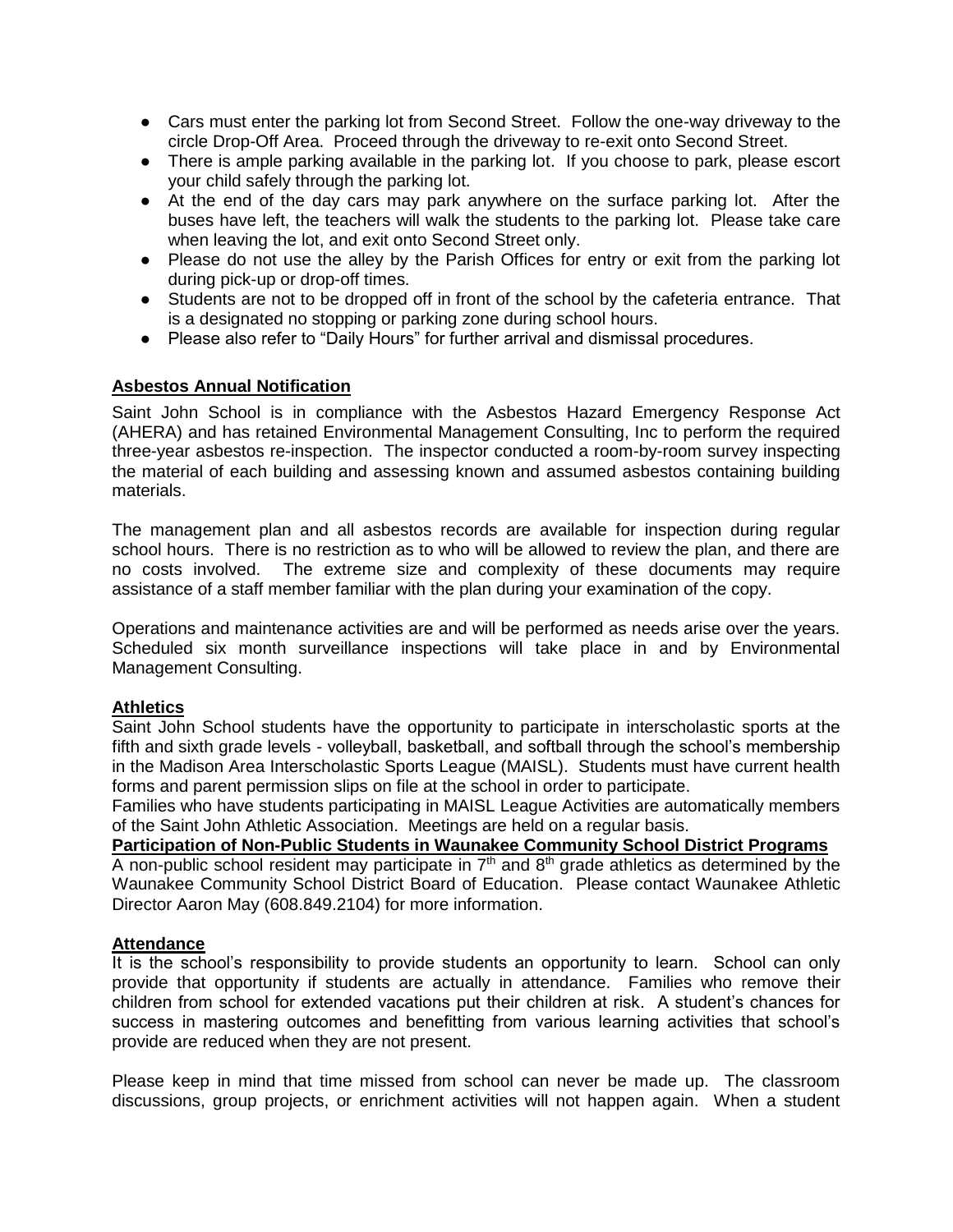misses school for any reason, that time is gone. Any make up work is a distant second best. Students who are already having difficulty especially suffer when they miss school. It is hard for these students to be successful when key concepts are learned in their absence. Upon return to school, students often feel left out and overwhelmed.

#### Absence

When a child is absent from school, a phone call is to be made to the school office by the parent by 8:00 A.M. In the event that the office is not notified, the school will contact the parent to verify absence.

Missed assignments are the student's responsibility. Students who are absent due to illness have one day for each day's of absence to make up the missed assignments, quizzes and tests. The school calendar provides for extended weekends throughout the school year. Parents are encouraged to schedule trips or family outings during those times as to eliminate the need to interrupt a child's learning process. When family circumstances other than illness necessitate children being absent from school, principal and teacher must be notified in advance.

#### Homework Policy Regarding Vacations

We understand families may need to take a vacation during scheduled school days, but for the best interest of our students we would like to keep vacation days to a minimum. Homework is available upon request at the teacher's discretion based on the individual needs of the student. We ask that you notify the school and homeroom teacher of the dates in advance. (Please give two weeks notice if possible). Homework that is requested should be completed upon return. Any work that is sent home and not completed will be considered late. Please be aware that homework assigned may not be all-inclusive, and some missed work may need to be made up upon return to school.

#### **Appointments**

The administration strongly suggests appointments be made either in the summer months or outside of school hours. However, when it is necessary to remove children during school hours, please make an effort to schedule appointments either first thing in the morning or towards the end of the school day so that disruptions to the classroom are minimal. Children who have appointments during school hours that cannot be otherwise scheduled outside of class time must be signed out/in, in the office before leaving/entering the building. A parent note or phone call must precede the appointment time before the child leaves school.

#### Attendance and Truancy

Compulsory Attendance Age: In accordance with state law, all students between the 5 and 18 years of age must attend school full time until the end of the term, quarter or semester in which they become 18 years of age.

#### Definition: Habitual Truant means:

A pupil who is absent from school without an acceptable excuse for either of the following:

- 1. Part or all of five or more days of ten consecutive days on which school is being held during a semester or
- 2. Part or all of ten days in which school is held during a school semester

WI Statutes 118.16 (1) (1) Act 239 allows a parent or guardian to excuse a child for up to ten days in a school year for any reason. The act requires the parent must excuse the child in writing before the absence.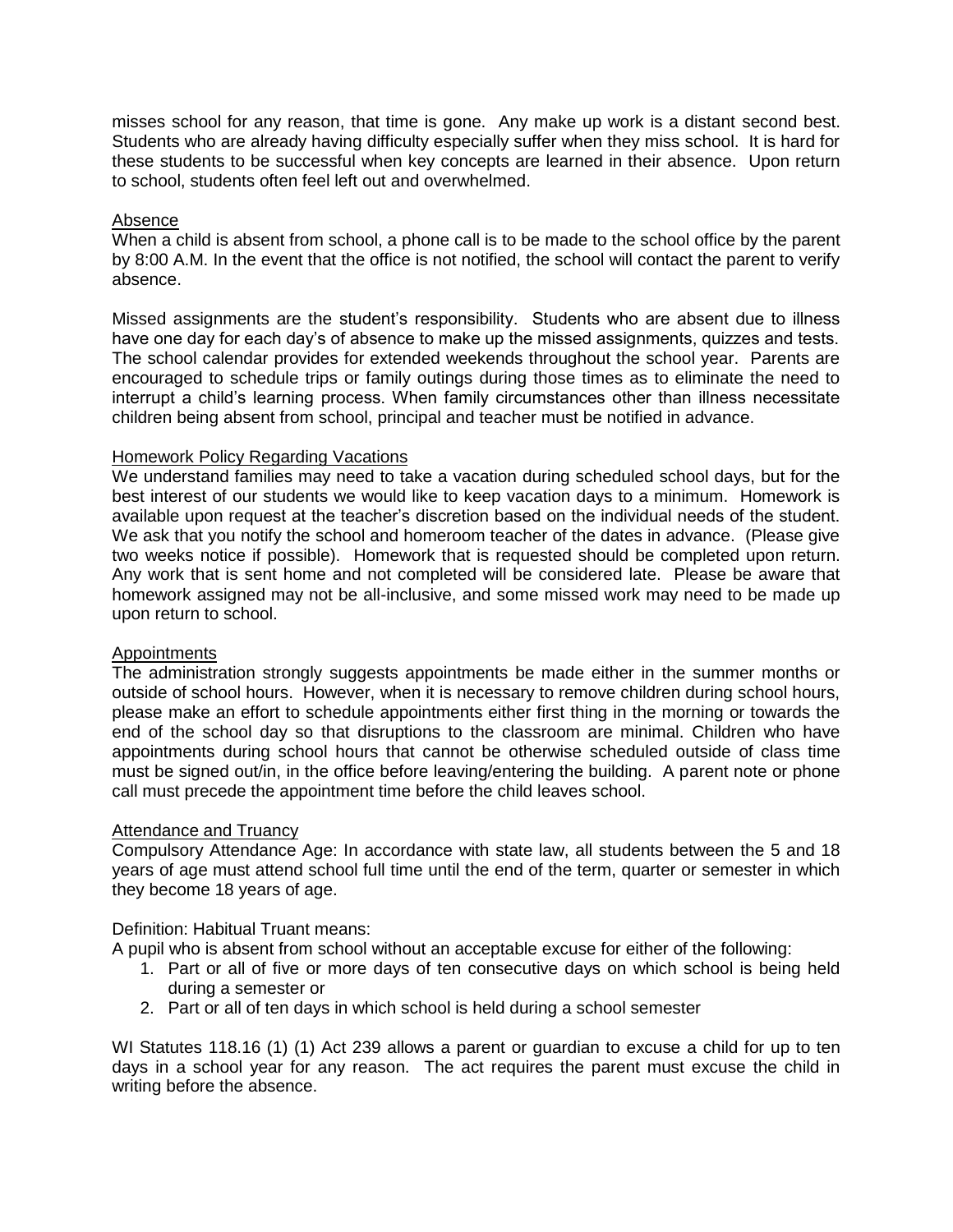#### **Tardiness**

Please make every effort to get your child to school on time: tardy students disrupt their teacher and classmates. A student is considered tardy if they are not in their classroom by 7:40 AM for the start of the school day. A tardy student must get an admit-slip from the office to be admitted to the classroom.

If the student arrives after 9:00 AM, they will be considered absent for a half-day If you know your child will be tardy, please call the school office. Exceptions to this procedure may be made in the case of inclement weather, car trouble, etc.

#### **Band Program**

Overture Band Programs, Inc. is the provider of the band program for the 2017 - 2018 school year. Overture Band Programs, Inc. is a Wisconsin 501(c)(3) non-profit organization that provides band programs to private and parochial schools and home schooled students in Dane County. They currently have programs in 18 schools serving approximately 475 students. They hire state licensed, instrumental music educators to work in our programs.

All students in grades 4 through are invited to join band. Students who join band receive a weekly 25-minute, semi-private lesson and a weekly 30-40 minute large group band rehearsal, and will perform in two concerts each school year. Band lesson take place on Mondays and/or Thursdays using a rotating lesson schedule so that students are not missing the same class each week for their semi-private lessons.

Beginning Group Band will take place on Thursday. Advanced Group band will take place on Thursday.

Band students who are in sixth grade and higher and have reached a certain level of skill in their playing are also able to participate in Overture's Honor Band and in the Wisconsin School Music Association's Solo & Ensemble Festival and other WSMA activities. Overture Band Programs also offers a one-week summer band camp and a summer lessons program for students enrolled in their program during the school year.

The cost for the band program for the 2017 - 2018 school year is set by the Overture Band Program and will be available to you at Gear Up for School Day. The band tuition covers the cost of the weekly instruction for lessons and group band. This averages out to be less than the cost of private lessons and provides more opportunities for the students! This band tuition does not include the cost of an instrument. Overture Band Programs works closely with White House of Music, who can provide instruments and all necessary supplies (lesson book, reeds, etc.) needed.

For more information about the band program, please visit their website at [http://overturebandprograms.weebly.com](http://overturebandprograms.weebly.com/) or contact Nadine Kerl, Phone/Fax: (608) 877-1313, Email: overture@jvlnet.

#### **Bicycles**

Children who ride bicycles (or scooters or skateboards) to school **are to wear a bike helmet,** obey traffic rules and specific rules designated by the school. Children may be denied the privilege of riding their bicycles if repeatedly disobeying rules. Bike riders are asked to walk their bikes when entering the Saint John the Baptist Parish grounds. Bikes are to be locked to bicycle racks while at school.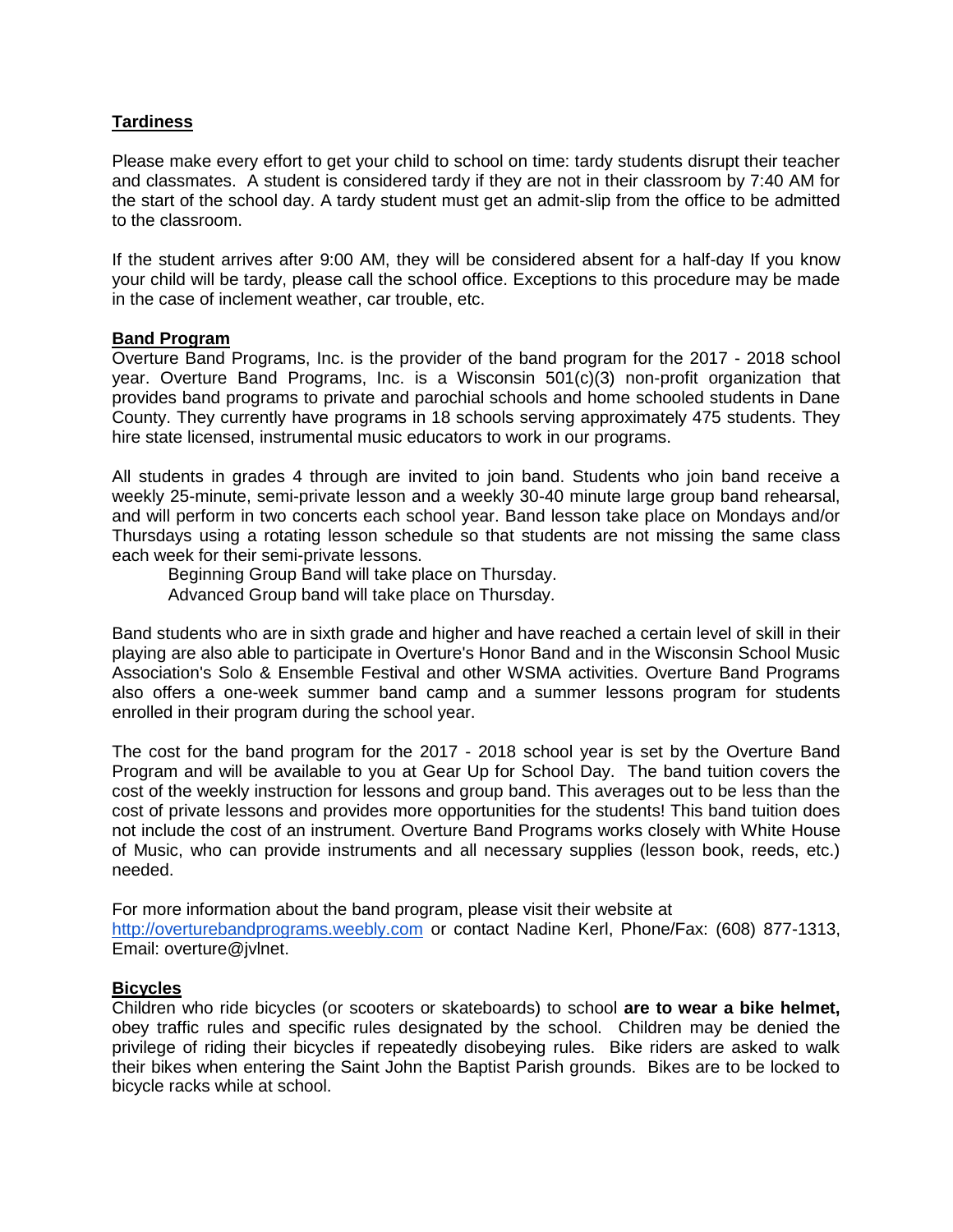#### **Birthdays**

Passing out invitations to only a few in the classroom has always been a sensitive issue for many students. Therefore, if you intend to invite your child's entire class to his/her party you may pass out invitations in school. However, if only a few are invited, kindly send the invitations through the mail. It is also appreciated if these few invitation recipients are picked up off school grounds.

#### **Bullying Policy**

Policy Approved by the Saint John the Baptist School Education Commission November 3, 2011

#### **Introduction**

Saint John the Baptist Catholic School strives to provide a safe, secure and respectful **Christian** learning environment for all students in school buildings, on school grounds, and at schoolsponsored activities. Bullying has a harmful social, physical, psychological and academic impact on bullies, victims and bystanders**.** Saint John the Baptist Catholic School consistently and vigorously addresses bullying so that there is no disruption to the learning environment and learning process.

#### **Definition**

Bullying is deliberate or intentional behavior using words or actions, intended to cause fear, intimidation or harm. Bullying may be repeated behavior and involves an imbalance of power**.**

Bullying behavior can be:

- 1. Physical (e.g. assault, hitting or punching, kicking, theft, threatening behavior)
- 2. Verbal (e.g. threatening or intimidating language, teasing or name-calling, racist remarks)
- 3. Indirect (e.g. spreading cruel rumors, intimidation through gestures, social exclusion and sending insulting messages or pictures by mobile phone or using the internet – also known as cyber bullying)

#### **Prohibition**

Bullying behavior is prohibited in the school and parish buildings, property and educational environments owned, leased or used by Saint John the Baptist Catholic School. Educational environments include, but are not limited to, **every** activity under school supervision. **(i.e.: field trips, school sponsored sporting events)**

#### **Procedure for Reporting/Retaliation**

All school staff members and school officials who observe or become aware of acts of bullying are required to report these acts to Mrs. Liz Goldman, principal.

Any other person, including a student who is either a victim of the bullying or is aware of the bullying or any other concerned individual is encouraged to report the conduct to Mrs. Liz Goldman, principal.

Reports of bullying may be made verbally or in writing and may be made confidentially. All such reports, whether verbal or in writing, will be taken seriously and a clear account of the incident is to be documented. A written record of the report, including all pertinent details, will be made and included in the report. Mrs. Goldman and/or her designee receiving a report of bullying shall investigate the report.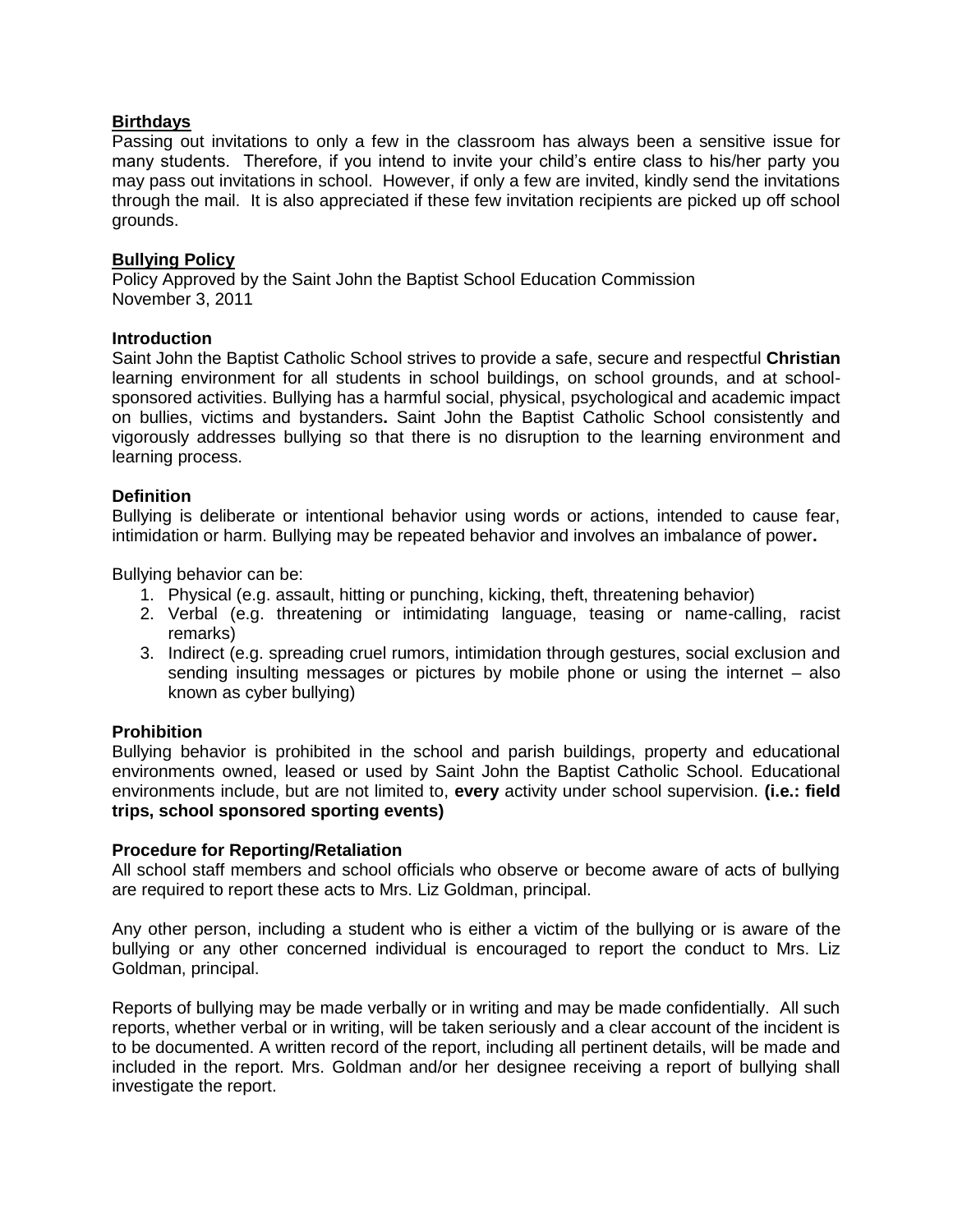There shall be no retaliation against individuals making such reports. Individuals engaging in retaliatory behavior will be subject to disciplinary action.

#### **Procedure for investigating reports of bullying**

The school principal and/or designee will conduct an investigation of the bullying report shall. within one school day, interview the person(s) who are the victim(s) of the bullying and collect whatever other information is necessary to determine the facts and the seriousness of the report.

Parents and/or guardians of each pupil involved in the bullying will be notified prior to the conclusion of the investigation. The school shall maintain the confidentiality of the report and any related pupil records to the extent required by law.

#### **Sanctions and supports**

If it is determined that students participated in bullying behavior or retaliated against anyone due to the reporting of bullying behavior, the school administration **will** take **appropriate** disciplinary action, **including, but not limited to**: suspension, expulsion and/or referral to law enforcement officials for possible legal action as appropriate. Support will be provided for the identified victim(s).

#### **Disclosure and Public Reporting**

The policy will be distributed annually to all students enrolled in the school, their parents and/or guardians. It will also be distributed to all organizations associated with the school. The school will also provide a copy of the policy to any person who requests it.

Records will be maintained on the number and types of reports made, and sanctions imposed for incidents found to be in violation of the bullying policy.

An annual summary report shall be prepared and presented to the Saint John the Baptist Catholic School Education Commission, which includes trends in bullying behavior and recommendations on how to further reduce bullying behavior. The annual report will be available to the public.

#### **Bus Transportation**

Eligible Saint John School students are bussed by the Lamer's Bus Company (850-5253). Shuttle buses are provided for our students. Transportation information is available online: <http://www.waunakee.k12.wi.us/district/Transportation.cfm>

Cars may not park in the bus lanes during school hours. Please use the parking lot across from the school.

Afternoon bus students are to board the buses in front of Saint John. Bus rules are to be obeyed as explained by the drivers. Necessary transferring of students to other buses will take place at the discretion of the local school district.

Students who ordinarily ride the bus must have written permission from their parents when they are riding a different bus or are being dropped off at places other than what is usual. This is very important. The school issues bus passes to the students in these situations. The bus driver MUST receive a bus pass. Likewise written parent notification to the school office is required for riders who will not be riding the bus on a particular day for a particular reason. **Students without parental permission will be sent home on the bus as usual.**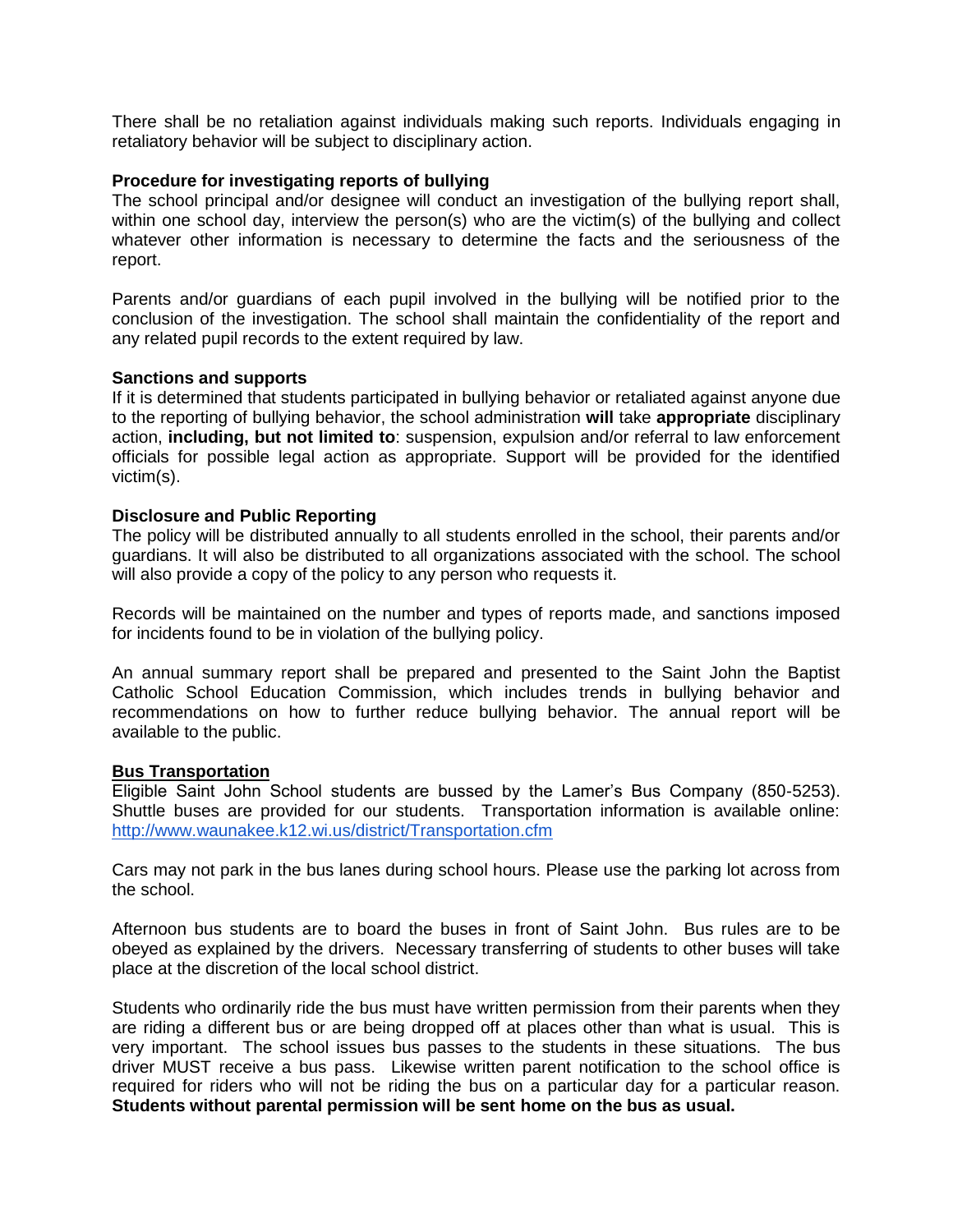#### **Class Size**

The number and size of classes will be reviewed annually due to fluctuating enrollment numbers from year to year. The administration reserves the right to make decisions regarding class arrangements.

#### **Choir Concert Participation**

Students from Kindergarten through 8<sup>th</sup> grade participate in regularly scheduled music classes as part of their curriculum. This includes the annual Christmas and Spring Choir Concerts that are held each year.

*The Christmas Choir Program is scheduled for Tuesday, December 18 at 6:30 PM. The Spring Choir Concert will be held on Thursday, May 16 at 1:00 PM.*

Participation in these concerts is part of the performance standard for the music curriculum, and it is expected that all students will participate to their fullest extent.

In the unlikely event that a child cannot participate in these concerts, the music teacher or principal must have written notification of the conflict in advance. Concert participation is part of the child's grade, and may be impacted by non-participation.

#### **Communication**

Weekly 'Friday Folders' are sent to parents with students in grades K-6 by way of the youngest child enrolled in school on Fridays or the last day before a scheduled vacation. Notices of school activities, calendar items or changes, times of dismissal, and other items of interest are included. Teachers also send home frequent parent communications. Regular communication (newsletters, calendars, menus) are available on-line. You may request hard copies, if needed.

All staff members have an active e-mail address that is checked daily by all staff members. In addition, each classroom has a phone. During the school day, your phone call will be forwarded to the classroom teacher's voice mail as to not interrupt the school climate and teaching atmosphere.

We have implemented a Student Information System called Teacher Ease allowing families 24 hour access to monitor daily student progress, track assignments and grades, view hot lunch accounts, access attendance records and view school communications.

#### **Conferences**

Conferences between parents and teachers are encouraged WHENEVER necessary. In consideration of each other's time and convenience, the administration requests that advance planning be made for such a meeting. Scheduled parent-teacher conferences are held at the end of the first and third quarters.

Please do not confer with teachers or the principal when students are arriving or leaving for the day or while the principal or teacher is engaged in supervisory duties, including the lunchroom and playground. Meetings or conferences may be scheduled at a more appropriate time.

#### **Communication – Parental Concern Procedures**

Procedure Approved by the Saint John the Baptist School Education Commission July 27, 2010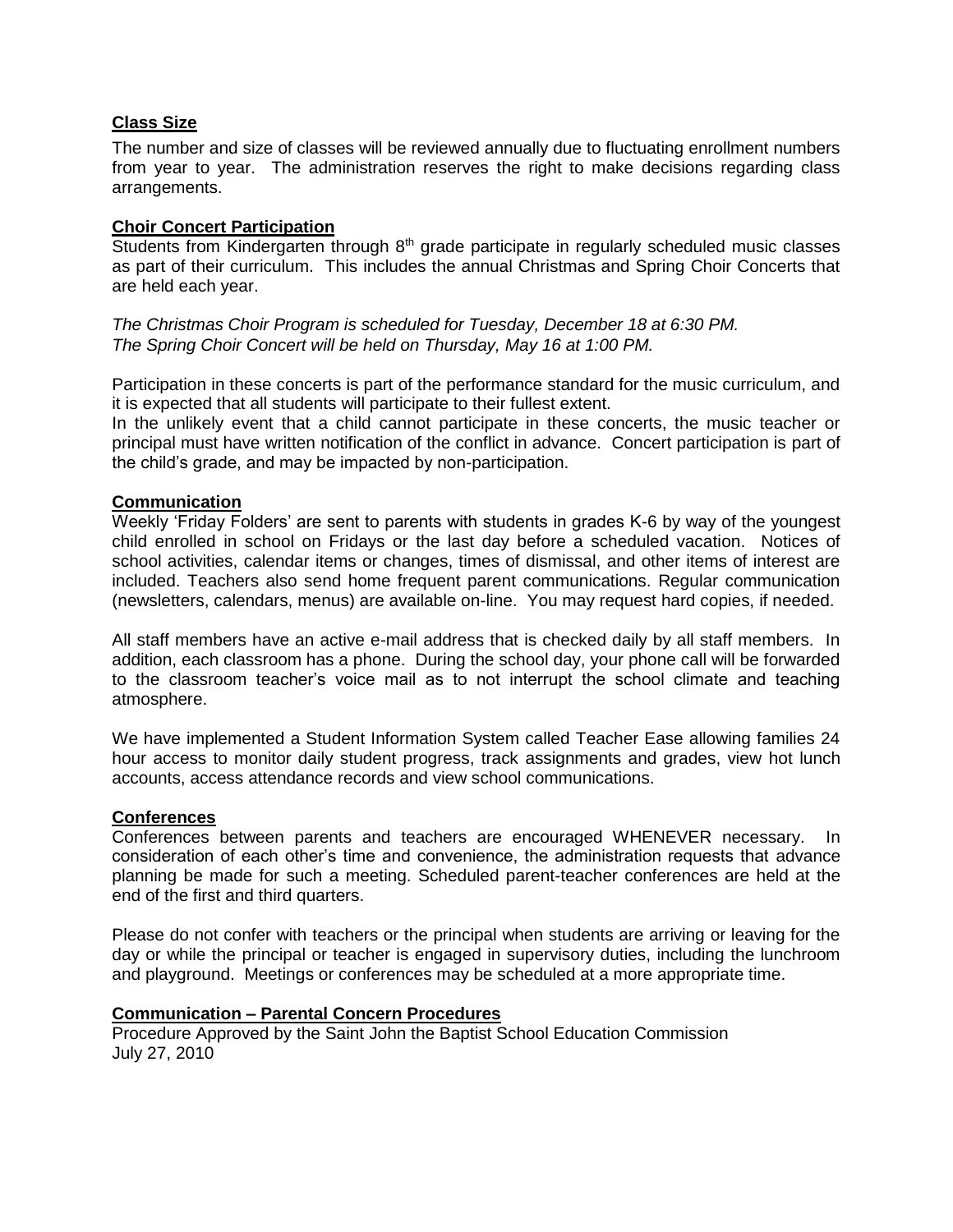To provide effective and timely communication between school and home, the following procedure has been developed:

#### **Classroom:**

- 1. If the parent/guardian has a question/comment/suggestion about their child's classroom, please make an appointment with the teacher.
- 2. If you have met with the teacher and want to further discuss the question/comment/suggestion, please make an appointment with the Principal. At that time, a meeting with the teacher, student, Principal and parent/guardian may be called.
- 3. If after this conversation you desire to continue the dialogue, please make an appointment with the Pastor.

#### **Administration:**

- If the parent/guardian has a question/comment/suggestion about what is happening in school that please consider the following options:
- Attend an Education Commission meeting. These are regularly scheduled through the school year. Meetings begin at 6:30 PM in the school library. Each meeting may begin with a 10 minute listening session.
- Contact the Education Commission Parent Liaison, to bring to the meeting your question/comment/suggestion. The Liaison will speak on your behalf.
- If you have had your question/comment/suggestion voiced and want to further discuss it, please make an appointment with the principal.
- If you have met with the principal and need to continue the dialog, please contact Msgr James Gunn, Pastor, At that time, a meeting with the principal, pastor, parent/guardian and other involved parties may be called
- If after this conversation you desire to continue the dialogue, please make an appointment with the Superintendent of Schools for the Diocese of Madison. (Michael Lancaster – 608-821-3180)

The Education Commission has implemented a 10-minute listening session before each scheduled meeting. Families who have a question, comment or suggestion about the school may voice it during this listening session. Personnel issues will not be discussed or aired during this time. If you have personnel issues, please follow the above procedures.

#### **Daily Hours**

#### Kindergarten – Eighth Grade

All students are to go to the back playground when they arrive where they will be supervised. Students should not arrive before 7:15 A.M. Students arriving between 7:15 and 7:30 should enter the school through the Central Lobby doors and go onto the back playground. A teacher will be on duty to supervise these students. In the event of inclement weather, the students will be supervised in the hallway by the kitchen.

7:30 A.M First Bell: Students may go to classroom

7:40 A.M. Second Bell: Classes begin.

Students arriving AFTER this bell must obtain a late pass from the office before going to the classroom and will be marked tardy.

- 9:30 AM Recess for Grades K-3
- 10:00 AM Recess for Grades Preschool and 4K.

Grades 4-7 will not have a set morning recess time. This will be at the discretion of the classroom teachers.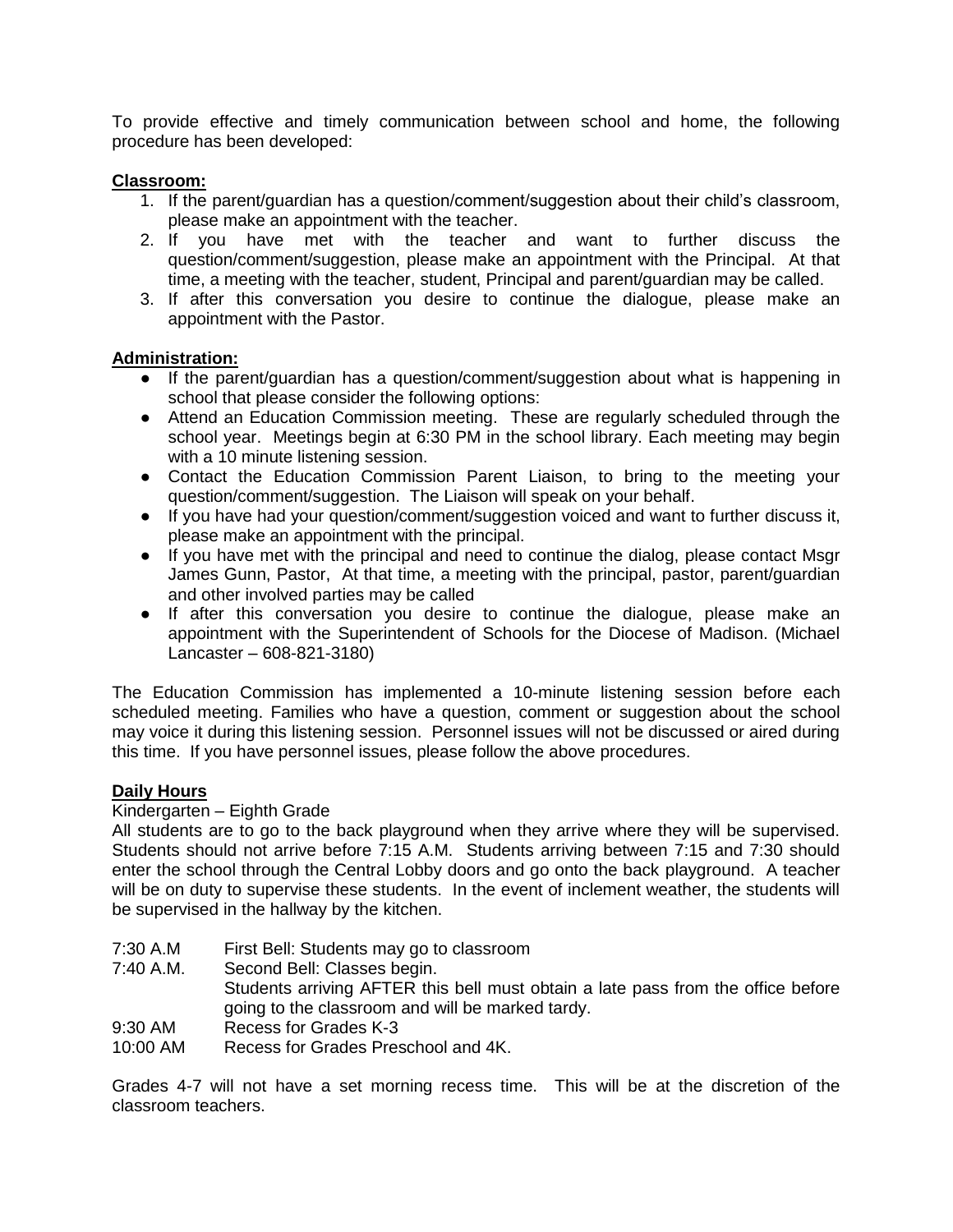- 11:00 11:40 Lunch and recess for students grades K- 3.
- 11:30 12:10 Lunch and recess for students in grades 4-8.
- 2:30 P.M First Bell Bus students are dismissed.
- 2:35 P.M. Second Bell Walkers and car riders are dismissed.

Students who walk from school are dismissed when the buses are gone. Walkers will be escorted to the parking lot side of the street. Parents are to wait for and meet their children on the parking lot.

Drivers are asked to exit via the Second Street exit when picking up students at dismissal time. Parents or drivers picking up students, including preschoolers, are to use the designated walkways and are not to cross in front of, between, or behind the school buses.

#### **Preschool Sessions**

Monday/Wednesday or Tuesday/Thursday: 8:00 - 11:00 AM Optional Friday: 8:00 – 11:00 AM

#### **Waunakee Community 4K Program**

Morning Session: 7:40 – 10:20 AM Afternoon Session: 11:40 AM – 2:20 PM Information about this program is available through the Waunakee Community School District.

#### **Dress Code – Updated July 2013**

Christian dignity in a Catholic School is often shown in the way students dress. When students are dressed well, they tend to have more respect for themselves and others. We need your cooperation in having your child wear neat and appropriate clothing to school. If your child comes in inappropriate clothing, you may be called to bring your child a change of clothing. Parents are responsible for what their children wear and we ask cooperation in the following simple guidelines:

- Students are to wear appropriate school clothing that is neat, clean, and modest. The dress code is also in effect on school days when children participate in field trips away from school. If a child arrives in questionable attire, the parents will be notified and may be required to pick up their child or bring appropriate clothing. Students may not be admitted to the classroom until appropriately dressed.
- Fridays and all other school liturgy days are 'dress up days'. Entering God's house to celebrate and share in the Eucharist is a special occasion and students are expected to dress appropriately for this celebration. A change of clothing may be brought to school and children may change after Mass if they wish.
- Shorts may be worn from April 15<sup>th</sup> to October 15<sup>th</sup>. Shorts that extend to or below the student's fingertips when their arms are held to their sides are acceptable.
- Shorts are not to be worn to Mass; students will be allowed to change afterwards.

The following statements serve as guidelines so that there is no question of what is acceptable*.*

- The school prohibits pictures, emblems or writings on materials or clothing that are lewd, offensive, vulgar, immodest or promote or refer to alcoholic beverages, drugs or any other substance deemed inappropriate by administration or staff.
- Clothing or other personal items depicting or promoting acts of violence, guns, weapons, death, dismemberment, disfigurement, gang activity or affiliation or other offensive items or wording are specifically prohibited.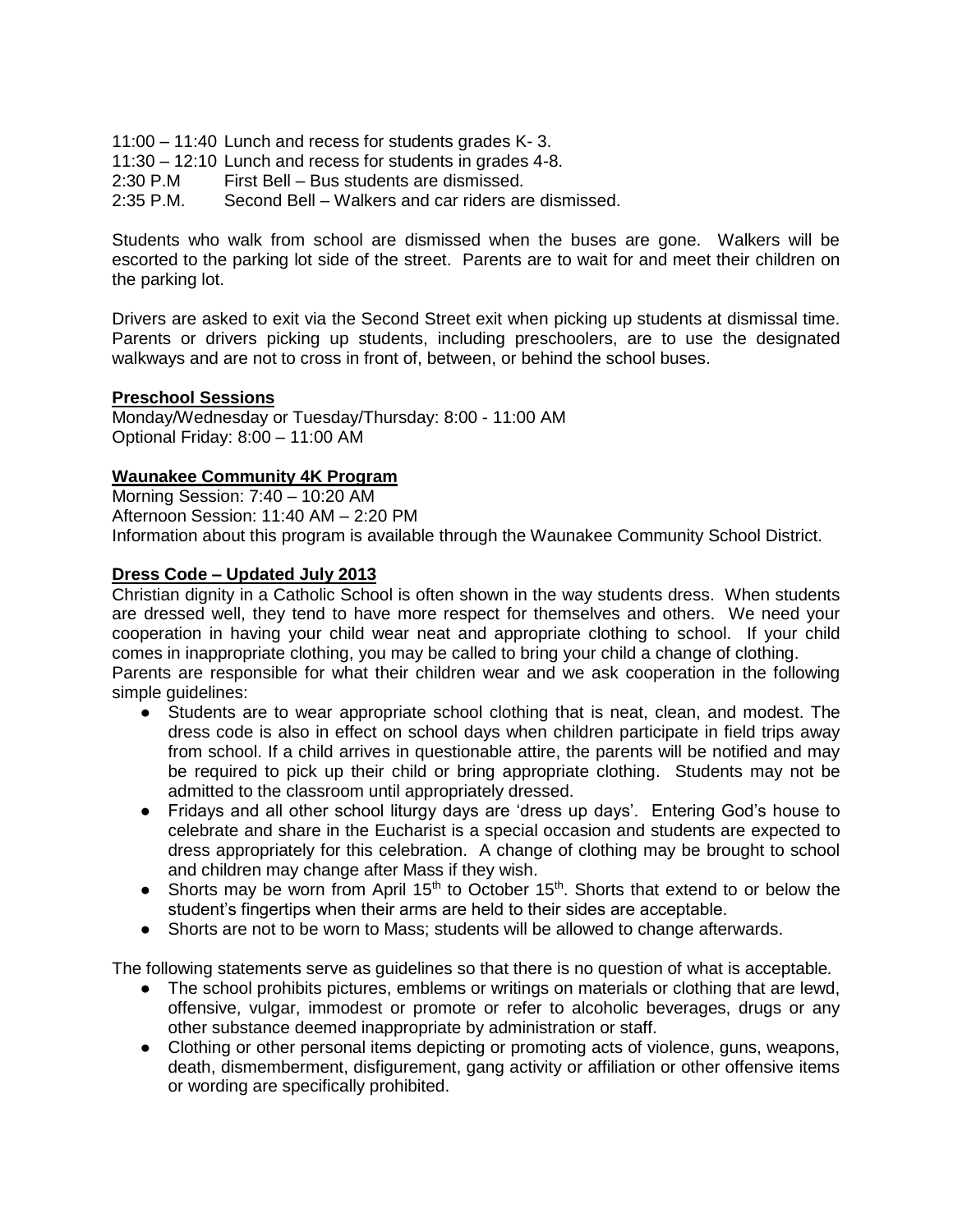- "Sagging pants" are not allowed. Jeans, slacks, shorts and all other pants must be worn at or about the waist at all times. Even if a shirt is extremely long, the pants must be worn at the waist. Undergarments should not be visible at any time.
- Pants and other articles of clothing that are torn, ragged, frayed or pants with holes are not permitted.
- Sunglasses, caps, hats, bandanas, and other headwear are permitted but are not to be worn inside the building.
- Clothing should be worn for the purpose for which it was designed. No undergarments or pajamas are to be worn as outerwear.
- Shoes must be worn at all times. Tennis shoes must be worn in physical education classes. Shoes with wheels are not allowed. Students may not wear flip-flops or open backed shoes without straps as these types of shoes can pose a hazard.

#### **Boys**

• Shorts that extend to or below the student's fingertips when their arms are held to their sides are acceptable.

#### **Girls**

- Sleeveless tops with a minimum width of two-inch wide straps are acceptable. The shirt straps must be wide enough to cover undergarments.
- See-through, bare midriff, halter type, shoulder baring, spaghetti strap blouses or any revealing or low-cut clothing is not permitted. Shirt hems should extend well below the waist of pants/shorts/skirts in a sitting or standing position.
- Dresses, skirts and shorts must extend to or below the student's fingertips when their arms are held to their sides.
- Tights, leggings, jeggings, and other form-fitting pants must be worn with shirts, skirts, or shorts that extend to fingertip length.

Students in violation of the student dress and grooming code will be expected to change to appropriate attire (provided by the school) when violations are brought to their attention. Students will not be allowed to leave campus for the purpose of changing clothes.

#### **Field Trips (Diocesan Guideline #6450)**

Field trips are planned to supplement the curriculum and to meet educational objectives. All grades do not have the same number of field trips. The principal approves all field trips. Parent permission forms are required for all field trips. The majority of field trip expenses are covered by school tuition. There maybe an additional fee for some scheduled trips.

Students participating in the field trip must ride the bus to and from the field trip with their class. Students not on the bus may not participate in the field trip and will be counted absent for the day.

Field trips within walking distance of the school require one parental permission slip at the beginning of the year.

Teachers reserve the right to refuse any student a field trip privilege whenever necessary. Student dress and conduct are expected to reflect the values as set forth in this handbook.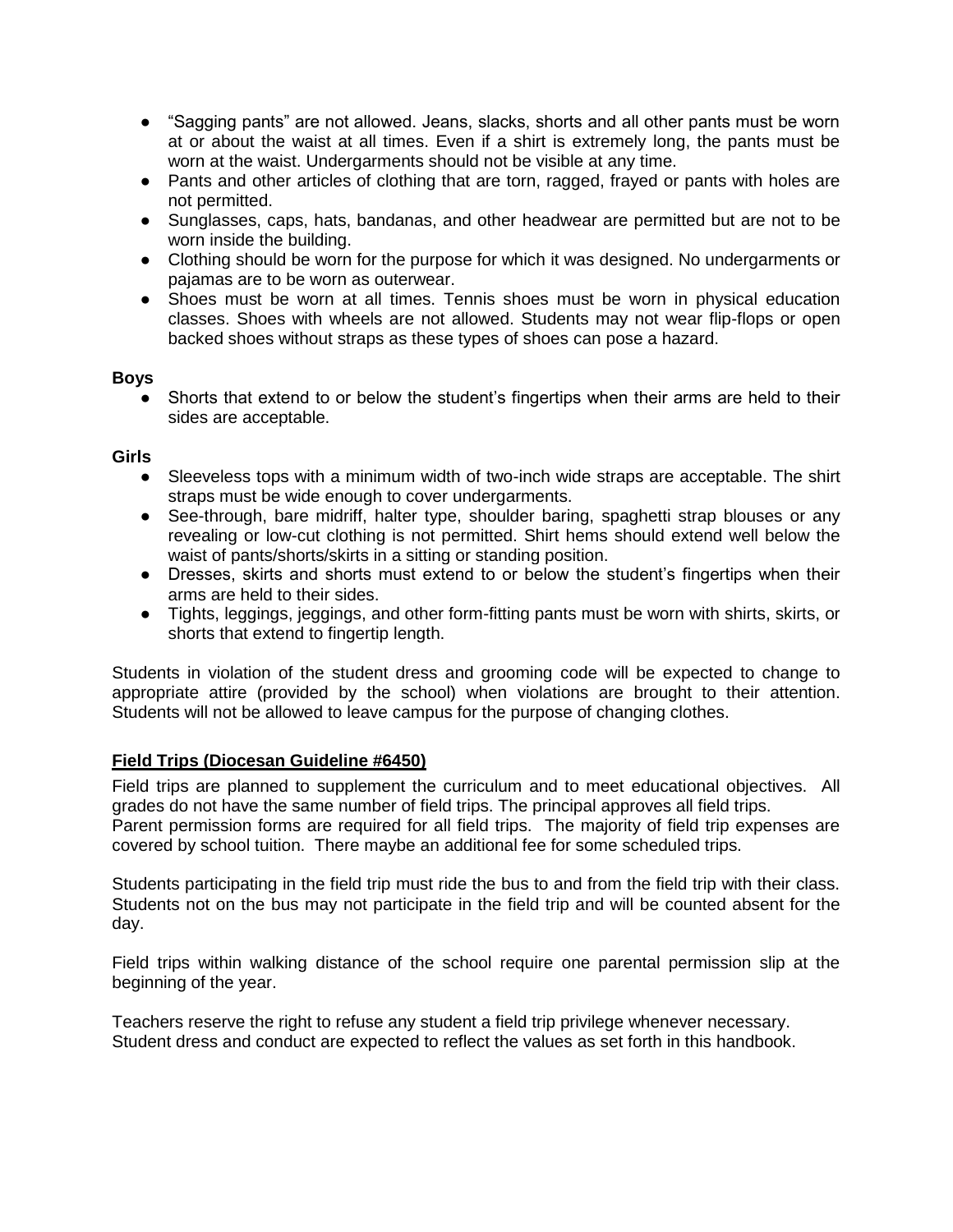Chaperones for field trips are responsible for the safety and discipline of the children entrusted to them. Chaperones must be on our approved volunteer list and have met all the Diocesan requirements of the Protecting God's Children Program.

Chaperones responsibilities begin the minute that you leave the building and do not end until all students arrive safely back at school. For this reason, **all chaperones must take the provided mode of transportation.**

Chaperones are coached by the teachers before field trips regarding their expectations. Younger siblings are not allowed on field trips.

While we would like to take as many chaperones as we can on trips, sometimes the destination or bus capacities limit the number that can go on the trip. Please be aware that although you volunteer for the trip, you may not always be chosen to chaperone.

Field trips are a wonderful way for teachers to enhance what their students are learning in the classroom. They also provide parents an opportunity to be directly involved in their child's education. Here are some tips to help you, and your child, get the most out of field trips:

**Volunteer if you can:** Taking a day off from work to chaperone a field trip is a great way to see what your child is learning and what your child and his/her friends are really like at school. Research shows that children whose parents are involved in school do better than those whose parents are not. So, if you can, take the time to chaperone a field trip.

**Save conferences for later:** Avoid the temptation to discuss your child's progress with the teacher during a field trip. As a chaperone, you have responsibilities and the teacher needs to stay focused on the details of the field trip. Schedule another time where both you and the teacher can focus on your child.

**Leave the siblings at home:** Field trips are designed to reinforce what the students have been studying in class. Therefore, the field trip won't be as meaningful to younger siblings. Besides, other children could distract you from your role as chaperone. If the destination is truly wonderful, plan a second trip, with the whole family.

**Is a model:** How students behave is a reflection on the school. Therefore, principals and teachers expect students' behavior to be exemplary. Chaperones should model good behavior by listening to and following the rules laid out by the teacher. Let the students see you paying attention when the teacher, principal, or featured speaker is talking.

**Be in Charge:** As a chaperone, you're not along to be the student's buddy. You're the boss. Enforce the rules consistently, right from the beginning. Be stern, if necessary and make sure the students understand the consequences for any misbehavior.

**Be Discreet:** The teacher may need to divulge private information to you about one of the students (e.g. medical condition), or you may overhear private conversations about the students. In either case, keep the information to yourself unless there's an emergency.

**Keep to the schedule:** Field trips are carefully orchestrated, with set times for arrival, departure, lunch, and events. It's important that all the chaperones follow the schedule precisely and keep the kids on time all day long.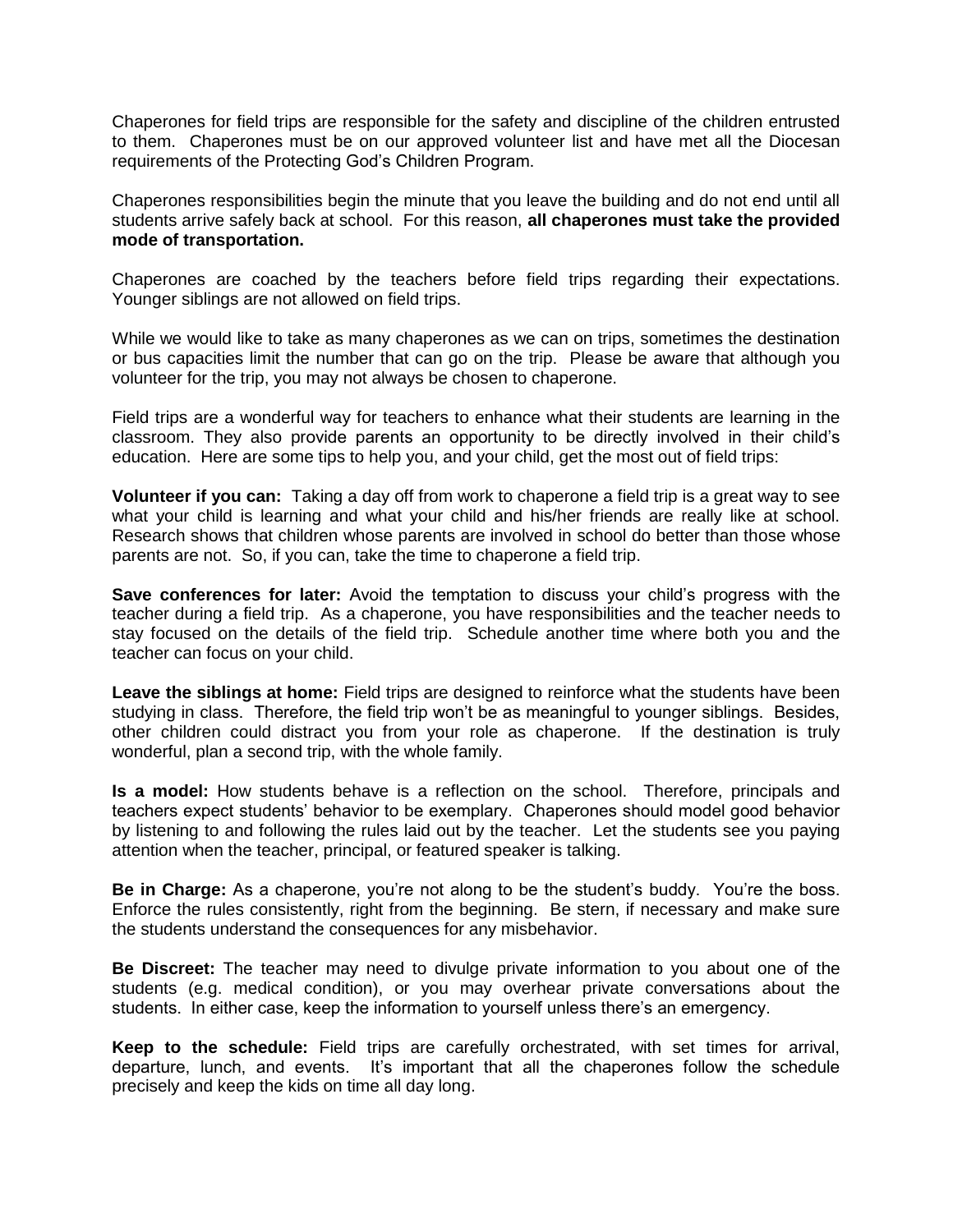**Focus on the children:** Although chaperoning may be a good opportunity to meet other parents, you need to stay focused on keeping your group of students together and on task. If you want to meet other parents, organize a get together or attend a Home and School meeting.

**Be honest with the teacher:** Don't wait until the end of the field trip to "vent" serious frustrations. Immediately report to the teacher if the children in your group behave in an unsafe or disrespectful manner.

**Pass along compliments:** Let the teacher know if you get compliments about your group's behavior while on the trip. Congratulate the children, as well, for being excellent ambassadors for our school.

If you're not one of the "official" chaperones, please don't be an "unofficial" one. When other parents show up at field trip destinations, it causes problems for the teacher and school. Remind yourself that the field trip is a learning opportunity for the class, not a family outing. The best thing non-chaperone parents can do is to be eager listeners when their children return from the field trip.

#### **Homework**

It is the responsibility of each parent and child to understand the homework policy as designated by the teacher and complete assignments as directed.

In addition to the required class work assignments, homework is an important segment of all students' work in grades 1-6. Since each student has different capabilities and interests, it would be difficult to denote the specific amount of time to be spent on an assignment. If a problem arises, the teacher should be immediately contacted.

#### **Homework Policy Regarding Vacations**

We understand families may need to take a vacation during scheduled school days, but for the best interest of our students we would like to keep vacation days to a minimum. Homework is available upon request at the teacher's discretion based on the individual needs of the student. We ask that you notify the school and homeroom teacher of the dates in advance. (Please give two weeks notice if possible) Homework that is requested should be completed upon return. Any work that is sent home and not completed will be considered late. Please be aware that homework assigned may not be all-inclusive, and some missed work may need to be made up upon return to school.

#### **Homework Policy Regarding Illnesses**

In the case of shorter absences parents who would like work sent home should notify the homeroom teacher by phone by 10:00 A.M. to be picked up after school.

#### **Instruction**

Students at Saint John are instructed in the Catholic faith and in the following core academic subjects: reading, language arts, math, science, and social studies. In addition, students will participate in technology, music, physical education, library and foreign language classes. Saint John has a Band program for the  $4<sup>th</sup>$  and  $5<sup>th</sup>$  grade students.

All subject areas exceed the curricular standards developed by the Wisconsin Department of Public Instruction and the Diocese of Madison. Specific curricular outlines for each grade and subject matter are available online. (http://saintjohnschoolwaunakee.org/)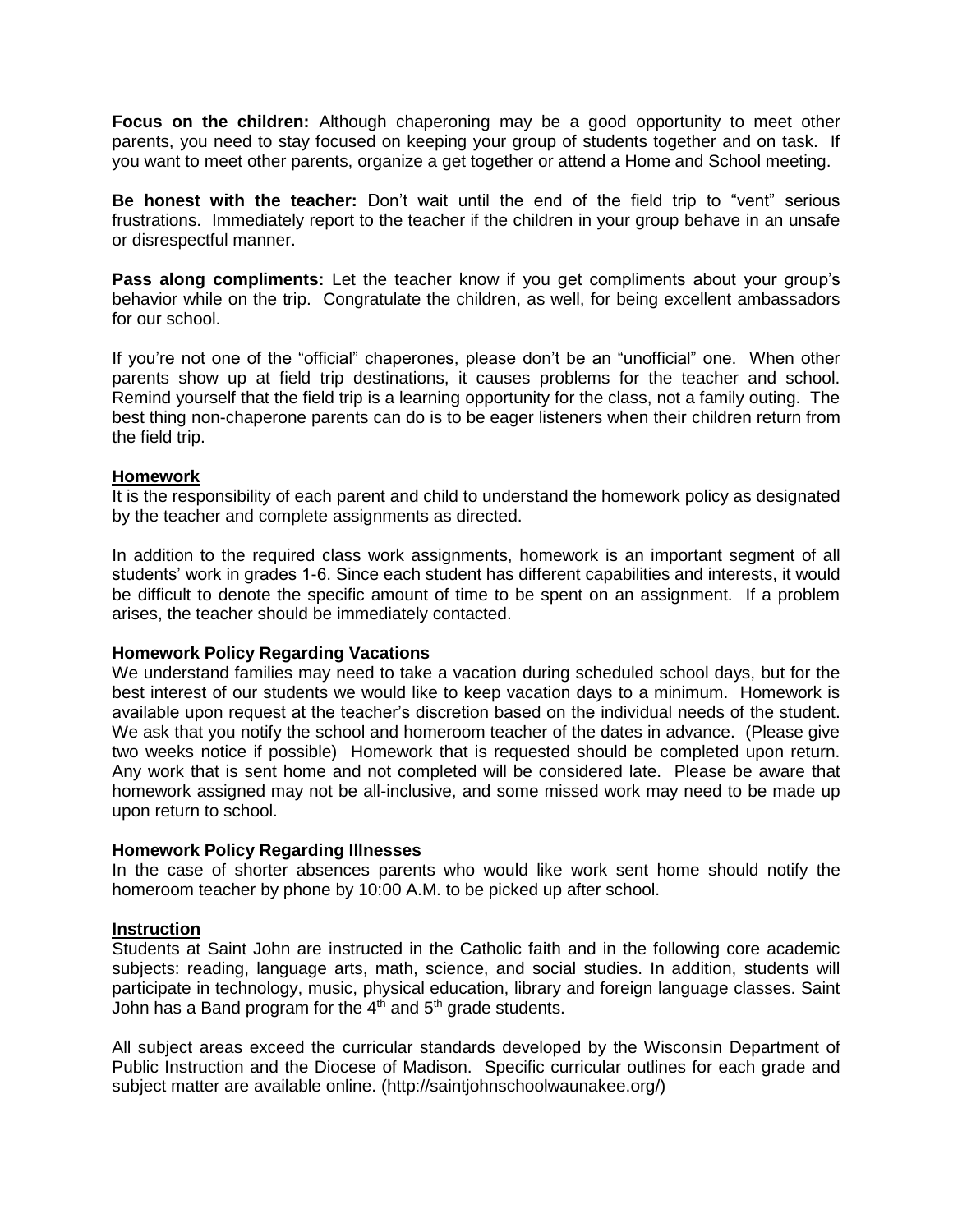#### **Kindergarten Admission**

Saint John School follows Wisconsin guidelines for admitting kindergartners. Students must be five on or before September 1st of the present school year. Saint John School provides a developmentally appropriate curriculum and strongly discourages early entry to kindergarten.

Saint John School may admit students to kindergarten early based on the following criteria using these procedures:

- Parents request from their home school district an evaluation for early admittance to Kindergarten. These results are forwarded to the school for consideration.
- Early entry may be granted to a student demonstrating exceptional development socially, emotionally, and academically according to the comprehensive test results.

#### **Kindergarten Programming**

Saint John the Baptist Catholic School provides a comprehensive full day academic program to those students who are 5 years old by September  $1<sup>st</sup>$  of the year that they enroll.

- The Kindergarten children spend the majority of the day in the core curricular areas of Religion, Language Arts and Math. We have determined that these are the essential classes for the child's academic success.
- The curriculum also includes the subjects of Science, Social Studies, Physical Education, Technology, Library, Music and World Language. Please see the Kindergarten Curriculum Guide for the specifics of the standards taught at this level.

#### **Library**

Books are checked out for one week and may be renewed. Students sick on library day may return their books their first day back to school. Students are responsible for the replacement cost of a lost/damaged book.

#### **Locker Policy** Approved by Education Commission 4/9/15

All lockers made available for student use on the school premises, including, but not limited to, lockers located in the hallways, are the property of Saint John the Baptist Catholic School. These lockers are made available for student use in storing school supplies and personal items necessary for use at school, but the lockers are not to be used to store items which cause, or can reasonably be foreseen to cause, an interference with school purposes or an educational function, or which are forbidden by state law or school rules. A student who uses a locker that is the property of Saint John the Baptist Catholic School is presumed to have no expectations of privacy in that locker or the locker's content.

The student's use of the locker does not diminish Saint John the Baptist Catholic School ownership or control of the locker. Saint John the Baptist Catholic School retains the right to inspect the locker and its contents to insure that the locker is being used in accordance with its intended purpose, and to eliminate fire or other hazards, maintain sanitary conditions, attempt to locate lost or stolen materials, weapons, illegal drugs or alcohol, or any other material forbidden by school rules.

#### Locker Rules:

In order to implement the school corporation's policy concerning student lockers, the Saint John the Baptist Catholic School Education Commission, adopted the following rules and regulations:

1. Locks: Saint John the Baptist Catholic School will retain access to student lockers by keeping a master list of combinations and retaining a master key. Students may not use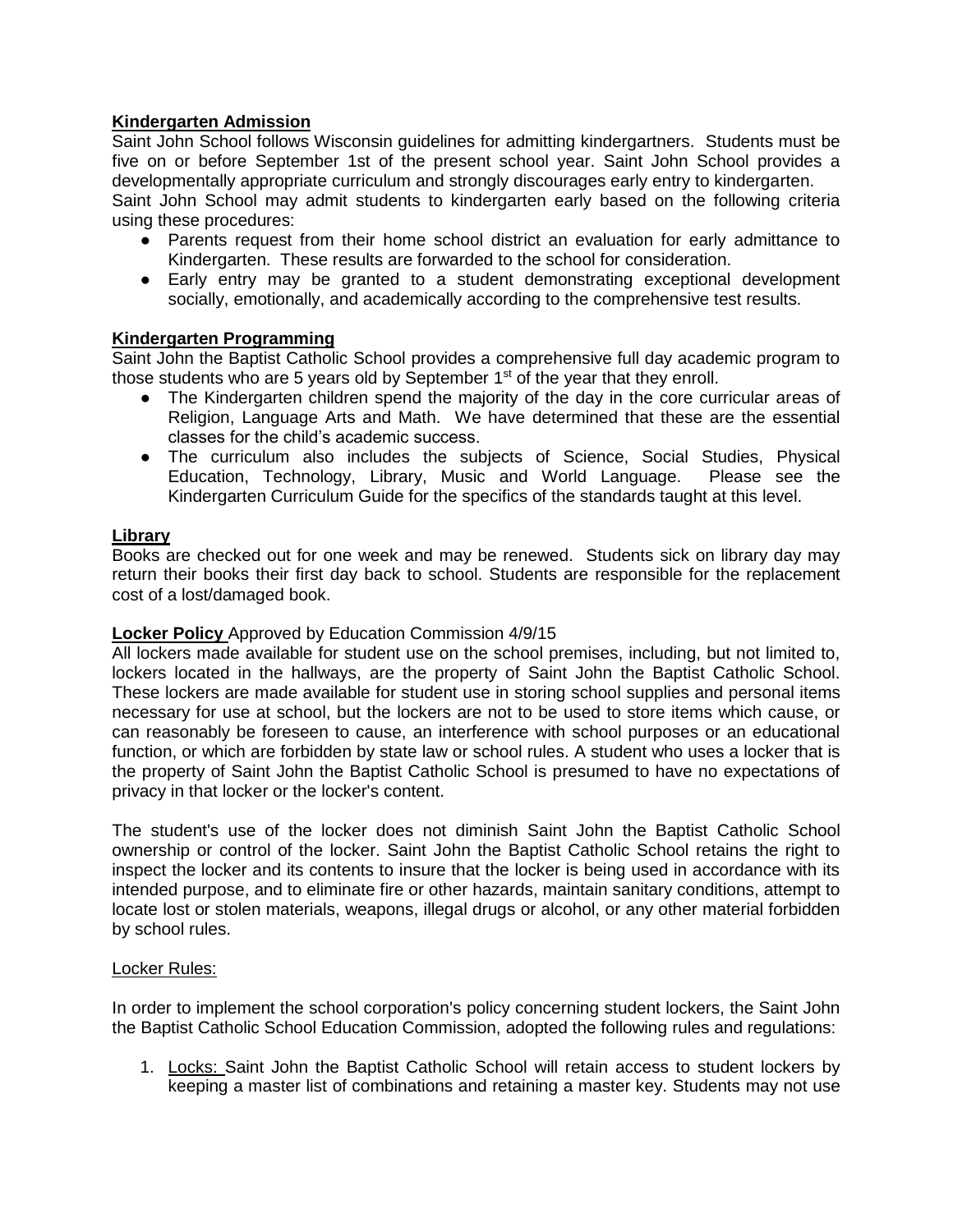their own locks by school officials and any unauthorized locks may be removed without notice and destroyed.

- 2. Use of Lockers: Lockers are to be used to store school supplies and personal items necessary for use at school. Lockers shall not be used to store items which cause, or can reasonably be foreseen to cause, an interference with school purposes or an educational function, or which are forbidden by state law or school rules, such as drugs (other than medicine for which a student has current prescription), drug paraphernalia, beverage containing alcohol, weapon, any flammable substance, bomb or explosive device, any pungent acid or nauseous chemical, any library book not properly checked out or overdue, unreturned gym or athletic equipment, any stolen items, any obscene material, or tobacco products that are banned by school rules or regulations. Students will be expected to keep their lockers in a clean and orderly manner.
- 3. Authority to Inspect: Saint John the Baptist Catholic School retains the right to inspect lockers to insure they are being maintained in accordance with the conditions of Rule No. 2. All inspections of student lockers shall be conducted by the principal, pastor or designee.

#### Inspection of Individual Student Locker

The inspection of a particular student's locker will not be conducted unless the principal, pastor or designee has a reasonable suspicion to believe that the locker to be inspected contains items which cause, or can reasonably be foreseen to cause, an interference with school purposes or an educational function, which are forbidden by state law or school rules, or which pose an imminent and serious threat to health and safety necessitating the general search of part or all of the lockers, as set forth in Section 5 of this policy.

Before a particular student's locker is inspected, the student (or students if more than one have been assigned to a locker), if present on the school premises, shall, where practicable, be contacted and given the opportunity to be present during the conduct of the inspection unless circumstances require that the inspection be conducted without delay in order to protect the health and safety of others present on school premises. Whenever an individual student's locker has been inspected under this rule without the student's presence, the principal or his designee shall notify the student of such inspection as soon as practicable thereafter.

#### Inspection of all lockers

- 1. An inspection of all lockers in the school, or all lockers in a particular area of the school, may be conducted if the principal, pastor or their designee reasonably believes that such an inspection is necessary to prevent, impede or substantially reduce the risk of:
	- a. an interference with school purposes or an educational function,
	- b. a physical injury or illness to any person,
	- c. damage to personal or school property, or
	- d. a violation of state law or school rules.

Examples of circumstances justifying a general inspection of a number of lockers are: When the school receives a bomb threat;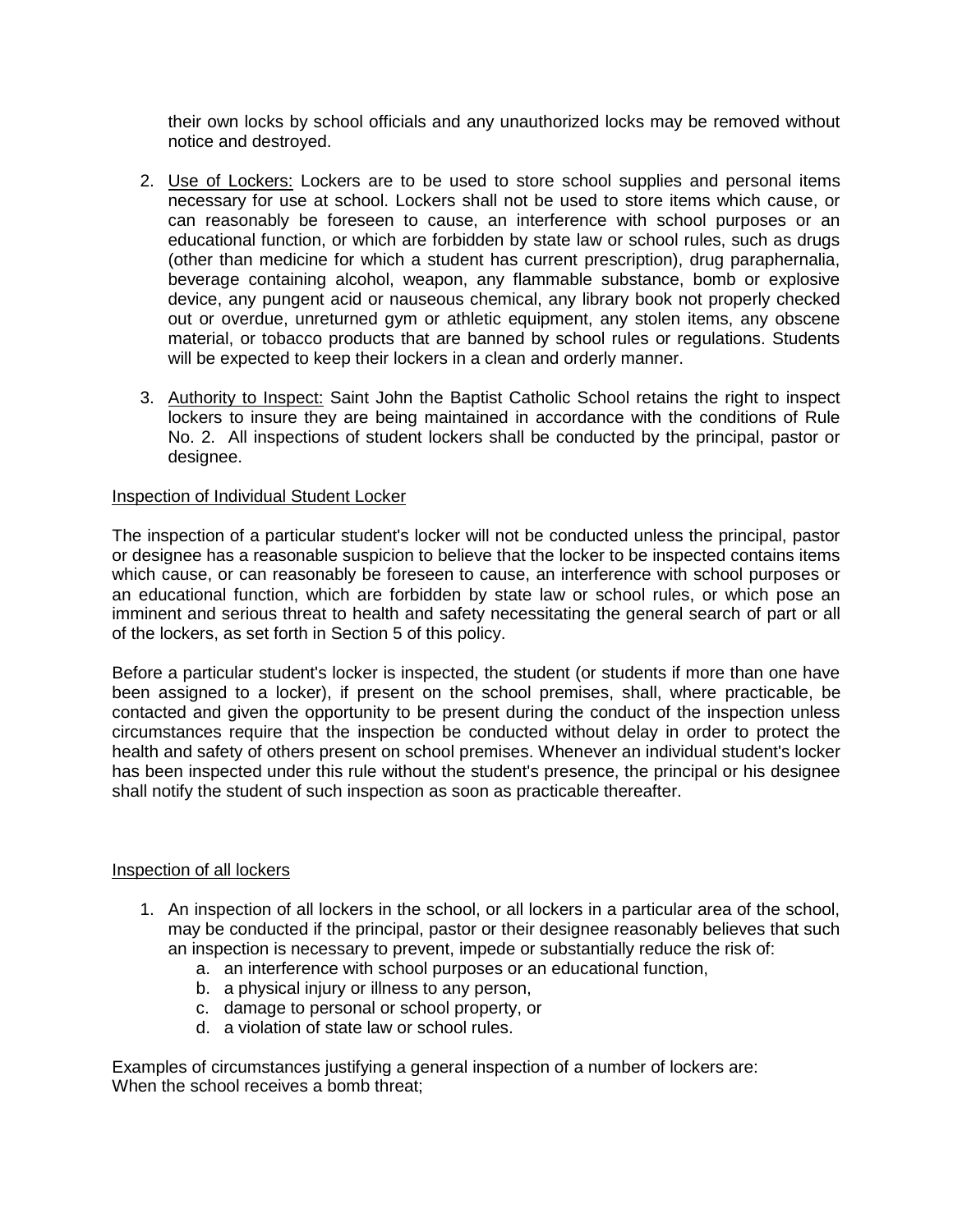- a. When evidence of student drug or alcohol use creates a reasonable belief of student use;
- b. At the end of grading period, before school holidays to check for missing library books, or school equipment;
- c. When there is a reasonable belief that weapons are stored in the lockers.

If a general inspection of a number of lockers is necessary, then ALL lockers in the defined inspection area will be examined. Students will not be given the opportunity to be present while a general inspection is being conducted.

Student Material: When conducting an inspection pursuant to these rules, the inspector shall take care to avoid disrupting the contents of the locker or intruding unnecessarily into any student's written material located in the locker. In addition, as to written material, the inspection will be kept to the minimum level necessary to determine that such material is not in itself, or being used to conceal, contraband.

Disposal of confiscated contraband: All contraband confiscated from lockers may be disposed of by the principal, pastor or designee as deemed appropriate, including:

- 1. return to the proper owner or place, unless it poses a threat to health or safety;
- 2. use as evidence in a student discipline proceeding if possession of the contraband constitutes a ground for suspension or expulsion
- 3. delivery to the appropriate law enforcement officials for prosecution purposes if possession of the contraband constitutes evidence of a crime; or
- 4. destruction.

#### Involvement of law enforcement officials:

- 1. The principal, pastor or designee may request the assistance of law enforcement officials to assist the school administrators in inspecting lockers or their contents for purposes of enforcing school policies only if such assistance is required:
	- a. to identify substances which may be found in the lockers; or
	- b. to protect the health and safety of persons or property, such as to aid in the discovery of bombs which may be located in the lockers.
- 2. The principal, pastor or designee may cause a locker inspection to be performed for school purposes if information supplied by law enforcement officials gives rise to a reasonable suspicion that a locker or lockers contains contraband.

#### Locker Cleaning:

Nothing in these rules shall affect members of the custodial staff, who at the direction of a supervisor, clean out:

- 1. lockers from time to time in accordance with a general housekeeping schedule, or
- 2. the locker of the student no longer enrolled in the school.

#### **Lost and Found**

Lost and found items are located in a bin in the gym. Periodically, lost and found items will be donated to St. Vincent de Paul.

Please label all outerwear, boots and other school items with child's name. This helps us match up a lost item with its rightful owner before it goes into the Lost and Found bin.

#### **Lunch Program**

Children may participate in the hot lunch program sponsored by the school or bring their lunch from home. Lunches may be purchased on a weekly, monthly, or occasional basis. Money for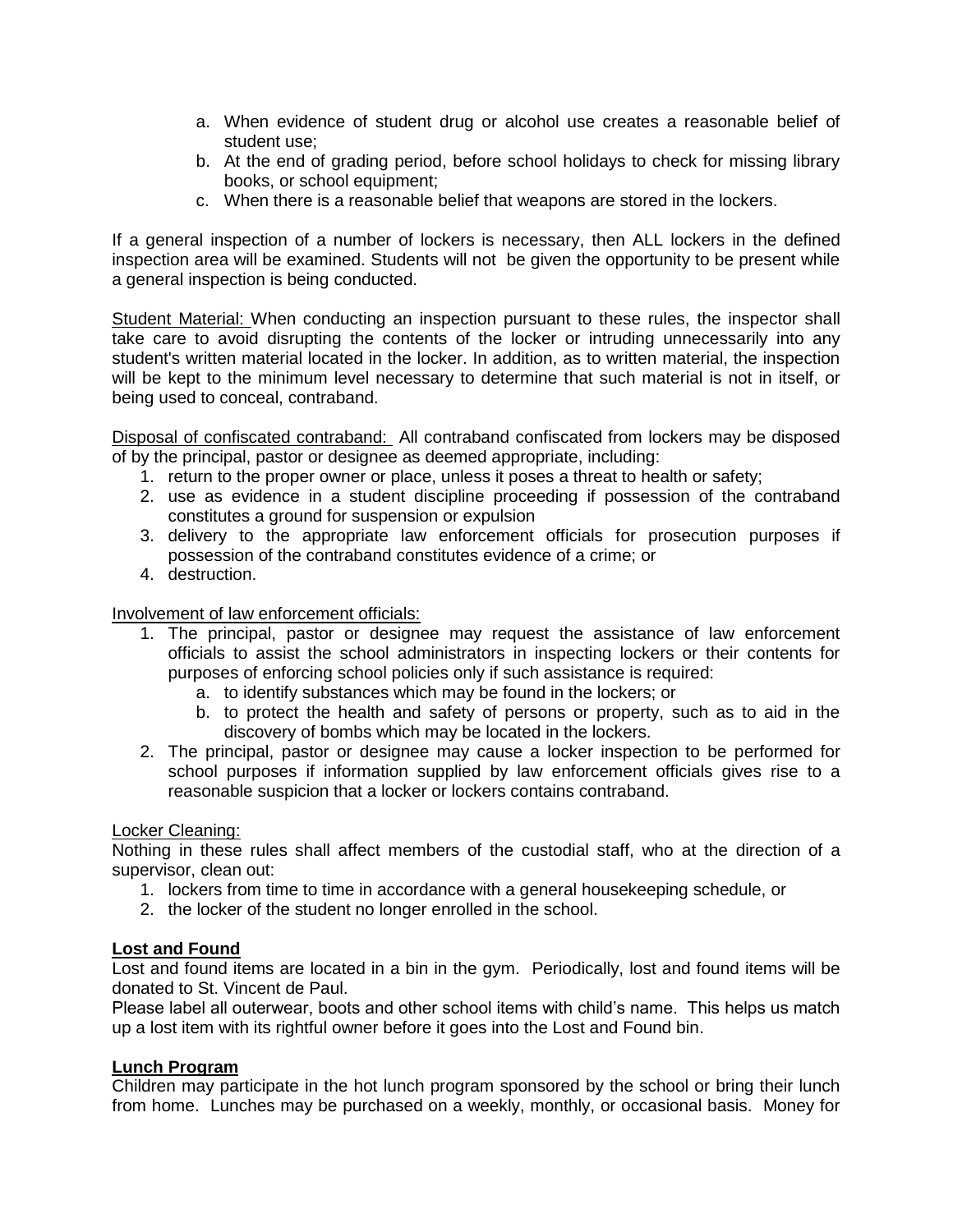lunches should be made in advance and banked into your Teacher Ease lunch account. Checks should be made out to "Saint John Hot Lunch Program". Any charges against this account will be debited on a regular basis. It is the responsibility of the parent or guardian to maintain a positive balance in the family account.

Lunch each day will include a hot entrée, fruit/veggie, and milk.

| Lunch Fees: |        |
|-------------|--------|
| Grades K-3  | \$2.75 |
| Grades 4-8  | \$3.90 |
| Adult:      | \$4.00 |
| Milk:       | \$.40  |

Provision is made for free or reduced price milk and lunches. All information concerning families taking free or reduced price lunches will be kept strictly confidential. Families may request a form at the beginning of the school year, and are expected to return the form with an indicated response.

Parents are invited to have lunch with their children. Please call the office before 10:00 A.M. to make arrangements.

#### **Liturgy Attendance**

Students in grades 1-8 attend Mass at 8:00 A.M. one day per week, usually Fridays, on a regularly scheduled basis. Kindergarten students join us on the first Friday of the month, Holy Days of Obligation and weekly beginning after Easter.

Teachers and students prepare the liturgies on a rotational basis. Taking pictures during the liturgies is discouraged, since it distracts the students from the sacredness of the event. Pictures after the liturgy are permissible.

#### **Medications**

When it is absolutely necessary for a child to take medicine during school hours, Saint John School follows the policy guidelines outlined by the Diocese of Madison in compliance with Wisconsin statutes. The full policy is on file in the school office and applies to both prescription and nonprescription drugs. A summary of the directives follows.

1. Parent/Guardian Medication Form Request. This form must be completed for the administration of non-prescription drugs or medications that do not require a Physician order. **The medication must come to school in its original packaging**.

2. Medical Provider Authorization Form. This form along with the Parent/Guardian Medication Request Form must be completed before any prescription medication can be administered. **The medication must come to school in its original packaging.**

3. The medication will be stored in the school office and administered only by authorized staff who have successfully completed the Online Medication Administration Course One: Basic Medication Administration as required by Wisconsin State Statutes.

4. Students with specific medical conditions (i.e. Diabetes) will have an Emergency Action Plan. This EAP will be updated annually and reviewed by the student's parent/guardian, and the primary care. The EAP will include the student's name, the warning signs and symptoms, what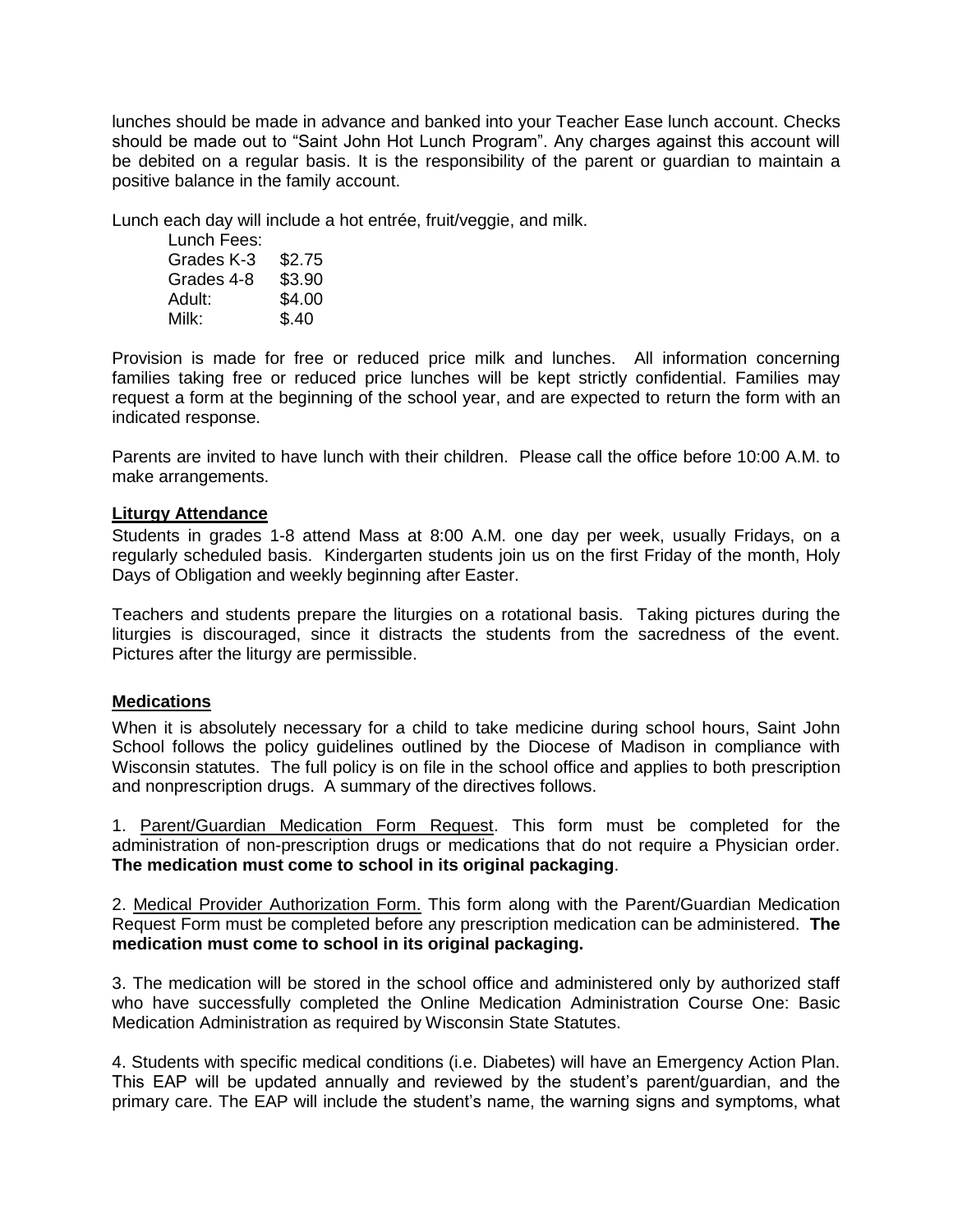to do in case of an emergency and phone numbers of parents and primary physician.The EAP will be available in the school office and will accompany a student on any field trip.

#### **Asthma Policy**

Saint John the Baptist Catholic School recognizes that asthma is an important condition affecting many school children and positively welcomes all students with asthma.

Immediate access to reliever inhalers is vital. Children are encouraged to carry their reliever inhaler.

An **Asthma Inhaler Administration Authorization Form** must be completed each year and kept on file in the school office.

#### **Food Allergy Policy**

This school recognizes that life threatening food allergies are an important condition affecting many school children and positively welcomes all pupils with food allergies.

At all levels in conjunction with the student's parent/guardian and the primary care provider/allergist, the school will prepare an Emergency Action Plan for any student with a life threatening allergy. This EAP will be updated annually and reviewed by the student's parent/guardian, and the primary care provider and/or the student's allergist. The EAP will include the student's name, the allergen(s), the warning signs and symptoms, what to do in case of an emergency and phone numbers of parents, doctors, and allergists. The EAP will be available in the school office and will accompany a student on any field trip.

Teachers must be familiar with the Emergency Action Plan of students in their classes and respond to emergencies as per the emergency protocol documented in the Emergency Action Plan.

In the event of a suspected allergic reaction (where there is no known allergic history), the school's Emergency Response Plan activated. The emergency medical services will be called immediately.

Information will be kept about students' food allergies in the classroom and in the substitute emergency folder, accessible by teachers, substitutes or other responsible adults. All teachers, aides and substitutes will be educated about the risk of food allergies.

- Tables will be washed with soap and water following any food related events held in the classroom. Sharing or trading food will be prohibited.
- Proper hand cleaning techniques will be taught and encouraged before and after the handling/consumption of food.
- In the classroom, and cafeteria a "nut-free" table will be established and maintained as an option for students with peanut allergies.

#### **The school may not be able to accommodate all specific dietary requests.**

#### **Parties**

Teacher and/or parent planned parties at school require permission of the principal.

#### **Photographs**

At times, candid photographs of your child will be taken, as they are involved in various activities. If these photos **are not** to be used for public relations (i.e. Waunakee Tribune, school brochure, etc.) notice must be sent in writing to the school no later than two weeks into the first quarter.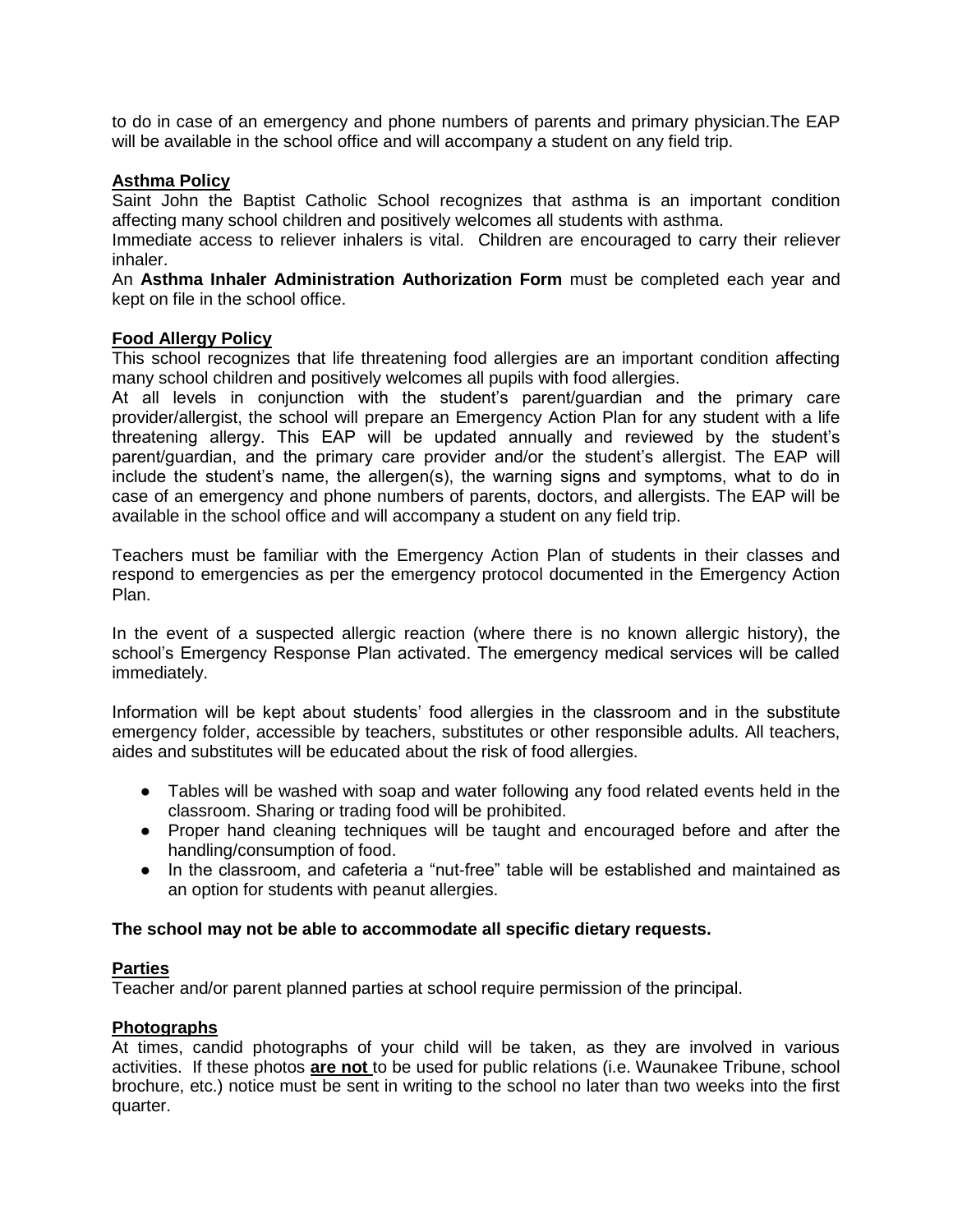School photographs for the yearbook are taken during Gear Up For School Day and at designated times during the school year for absentees and extra curricular activities.

#### **Physical Exams and Immunizations**

Saint John the Baptist School follows the requirements of the Wisconsin School Immunization Laws. All immunization dates are to be submitted to the school prior to the fall start date. Parent/Guardians are responsible for providing this information in writing and in include additional immunizations each year as they are administered to the student by the family physician. Up-to-date immunization records, however, must be provided. Students must also submit current physical health exam proof for participation in interscholastic sports.

#### **Playground Supervision**

Parents of children in our school are asked to volunteer to supervise the playground during the noon hour for 5 days during the school year or pay a fee of \$100.00 per year. Parents may contact the school secretary to schedule their choice of days, beginning May 1st for the following school year.

The school also has paid playground staff supervisors. Playground volunteers and supervisors are to be respected at all times.

The Playground Supervision Schedule is from 11:10 – 12:10

11:00 – 11:40 K and 1 Lunch/Recess

11:10 – 11:50 2 and 3 Lunch/Recess

11:40 – 12:10 4, 5 and Middle School Lunch/Recess

One paid staff supervisor and the parent volunteers will be on the playground during each shift. If you are unable to take your turn supervising, it is your responsibility to switch with another parent. You may check the schedule in the Buzz Book and on the monthly lunch menu.

- 1. Please check in with the paid staff supervisor.
- 2. Please supervise your designated area. It is important that you actively monitor the students and be aware of any possible problems. Please do not use this time to socialize with the other volunteers.
- 3. When the bell rings, remain with students, quiet them, line them up wait for the classroom teacher to come and take them into the building.
- 4. When students remain inside for inclement weather, they will play quietly in their classrooms and/or gym. Parent supervisors patrol the hallways. The staff supervisor will supervise the gym.
- 5. If a child is seriously hurt, the principal, teacher or office personnel must be notified as soon as possible. The school secretary will notify the parents as soon as possible of injury or suspected injury. The playground supervisors should deal with minor scrapes.

#### **Playground - Recess Guidelines**

Procedure Approved by the Saint John the Baptist School Education Commission November 3, 2010

As recess is a necessary break in the day for the students (and staff), it is only in extreme or unusual circumstances that a student should be kept in to finish work or as consequence for inappropriate behavior (unless that behavior is a direct result of a recess issue).

The following are general Playground Guidelines.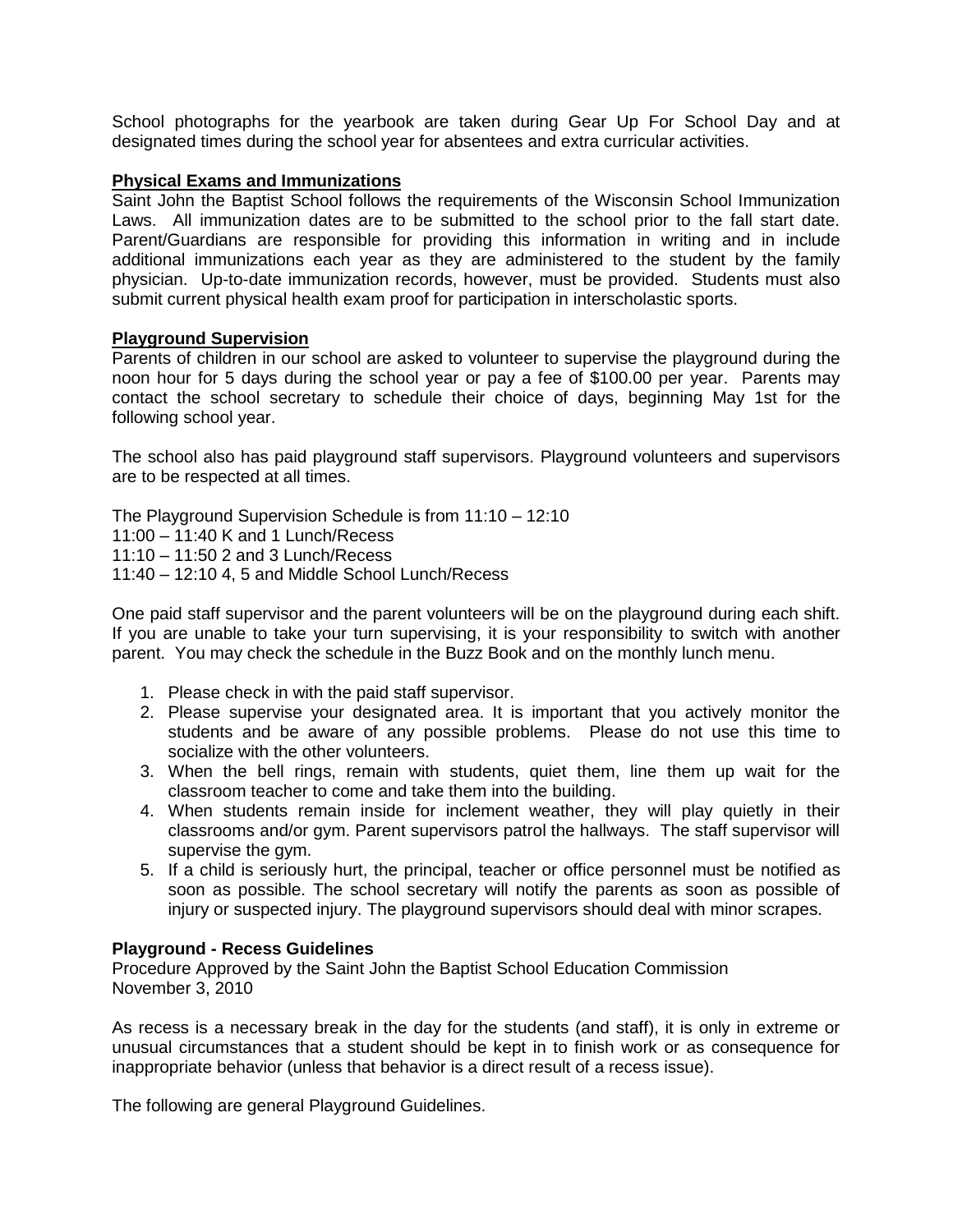- 1. Listen to and respect the adults on duty.
- 2. Follow their directions the first time they are given.
- 3. Use playground equipment properly and safely.
- 4. Share so everybody has a turn
- 5. Organized games and physical activity is encouraged. Reading or homework is discouraged.
- 6. Display good sportsmanship
- 7. Play in designated areas
- 8. Physical contact or verbal abuse is not permitted. Bullying, teasing, isolating others etc. is not tolerated.
- 9. Tag games are not allowed on the playground structures.
- 10. Any activities that endanger student safety or destroy clothing are not permissible, such as tackle football, king of the hill, dodgeball, monkey in the middle, etc. or as requested by supervisor.

#### **Winter Rules:**

- 1. Throwing snow or ice is NEVER permitted on school grounds.
- 2. Children who wish to play in the snow MUST be fully clothed with snow pants, caps, mittens and boots. Boots worn for outdoor use when the ground is snowy and wet must be removed before entering the classroom and be replaced with a dry pair of shoes. Students may bring a change of shoes to school.
- 3. Winter and early spring may require additional rules because of the condition of the grounds.

#### **Indoor Recess:**

- 1. When remaining in the classroom for recess, running, loud voices, and ball playing are not permitted (inside games allowed only)
- 2. Computers are not to be used unless they are under the direct supervision of the classroom teacher.
- 3. Electronics and Mobile Devices brought from home are not allowed.
- 4. Generally speaking, the gym is NOT used for recesses. When permission to use the gym for a particular class is given, students are to play on the main floor; they may not use the stage, climb on the bleachers, or use the rock wall.

#### **Personal Portable Electronics**

Personal portable electronic devices (cell phone, MP3 players, tablets, hand-held games, etc.) cannot be used during school hours without the expressed permission of the teacher/principal.

#### **Prayer**

Prayer is a very important aspect in the life of every Christian. Prayer enables us to develop and nurture a personal relationship with Jesus Christ, to come to know Christ personally. It enables us to make Jesus an integral part of our daily lives, a true Friend. Each school day begins and ends with prayer and the students will often pray throughout the day.

The students will also participate in a variety of prayer experiences. Examples of these experiences include Advent and Lenten prayer services, praying the rosary, Stations of the Cross, May Crowning, etc.

#### **Safe Environment**

Saint John Parish and School are committed to keeping our children safe by ensuring that the people who may have access to them through paid or voluntary service are safe. The Diocese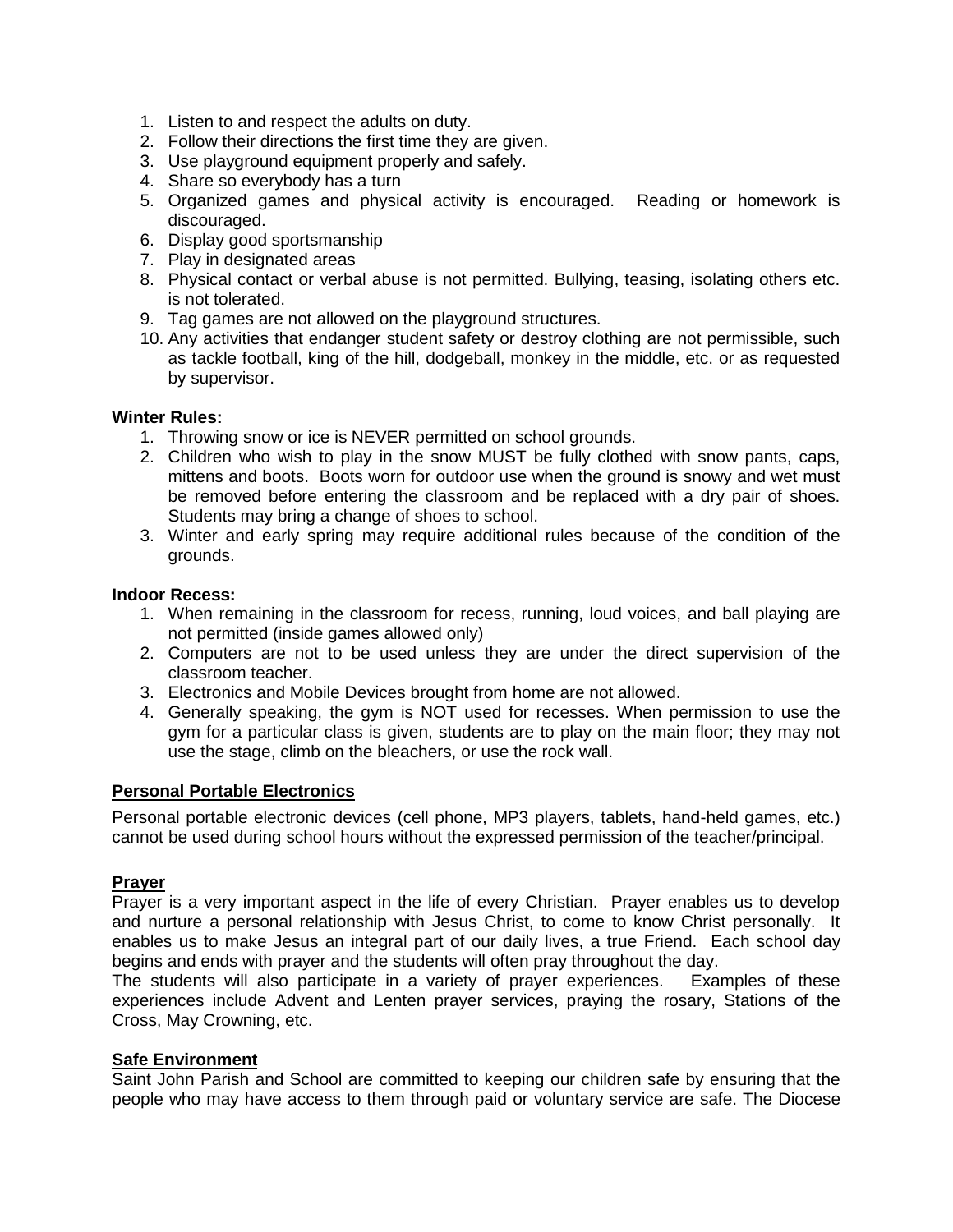of Madison requires that we meet the compliance standards in accordance with th[e](http://www.usccb.org/ocyp/charter.shtml) [USCCB](http://www.usccb.org/ocyp/charter.shtml)  Office of Child and Youth Protection Charter [for the Protection of Children and Young People.](http://www.usccb.org/ocyp/charter.shtml) To be in Compliance volunteers must complete the following:

- Sign up and attend an online [VIRTUS](http://www.virtus.org/) Protecting God's Children Training Session for Adults.
- Sign [a](http://www.stjb.org/parish/Agreement_Form.pdf)nd return to the parish office a [Statement of Receipt and Agreement](http://www.stjb.org/parish/Agreement_Form.pdf) acknowledging that you read th[e](http://www.madisondiocese.org/DioceseofMadison/SafeEnvironment/PolicySexualMisconductBRHarassmentAbuse/tabid/286/Default.aspx) [Diocese of Madison Policy regarding Abuse of Minors,](http://www.madisondiocese.org/DioceseofMadison/SafeEnvironment/PolicySexualMisconductBRHarassmentAbuse/tabid/286/Default.aspx)  [Sexual Misconduct, and Sexual Harassment](http://www.madisondiocese.org/DioceseofMadison/SafeEnvironment/PolicySexualMisconductBRHarassmentAbuse/tabid/286/Default.aspx) and th[e](http://www.madisondiocese.org/DioceseofMadison/SafeEnvironment/CodeofPastoralConduct/tabid/287/Default.aspx) [Diocese of Madison Code of](http://www.madisondiocese.org/DioceseofMadison/SafeEnvironment/CodeofPastoralConduct/tabid/287/Default.aspx)  [Pastoral Conduct.](http://www.madisondiocese.org/DioceseofMadison/SafeEnvironment/CodeofPastoralConduct/tabid/287/Default.aspx)
- Fill out and return th[e](http://www.stjb.org/parish/Background_check.pdf) [Background Investigation Authorization](http://www.stjb.org/parish/Background_check.pdf) form.

Once you have completed this process, volunteers will be placed on our approved volunteer list for our school and parish. All information gathering is held in strictest confidence.

If you wish to report a suspected case of Sexual Misconduct or Sexual Harassment by clergy or church employees, you may complete the report form located on the Saint John the Baptist Catholic School website. (http://saintjohnschoolwaunakee.org/)

#### **Safety Procedures/Emergency Drills**

Saint John the Baptist Catholic School is dedicated to keeping our school population safe and we are involved in a variety of efforts that provide a safe environment.

From the first day of school, students begin practicing personal protective practices including activities as simple as hand washing. This continues with bike safety, fire safety, crossing streets safely, and age-appropriate stranger-danger and other activities.

Students and staff practice all emergency drills several times throughout the school year. These drills included:

- $\bullet$  Fire Drill practiced monthly
- Severe Weather/Tornado Drill practiced in the spring
- School Lockdown Drills practiced in the winter and spring. This includes lockdown, barricade and evacuation drills.
- Bus Evacuation Drill practiced at least once a school year

#### **School Cumulative Records**

Parents/Guardian may ask to review the contents of records or data on their child. Any or all of the following defines "Records" or "Data":

- 1. Identify information
- 2. Academic work completed (including grades and standardized test scores)
- 3. Attendance Data
- 4. Health Data
- 5. Family background information
- 6. Report Cards
- 7. Verified reports of serious or recurrent behavior patterns

In accordance with state and federal law, parents/guardians are entitled to see their child's official records and receive a copy of the records. Please make an appointment with the principal.

#### **School Records Transfer**

Saint John the Baptist Catholic School adheres to the Buckley Amendment (Family Education Rights and Privacy) regarding access to student records. Parents/guardians requesting records/transcripts/recommendations must make a five (5) school day request to their new school office. All forms should be submitted to the Saint John the Baptist School office.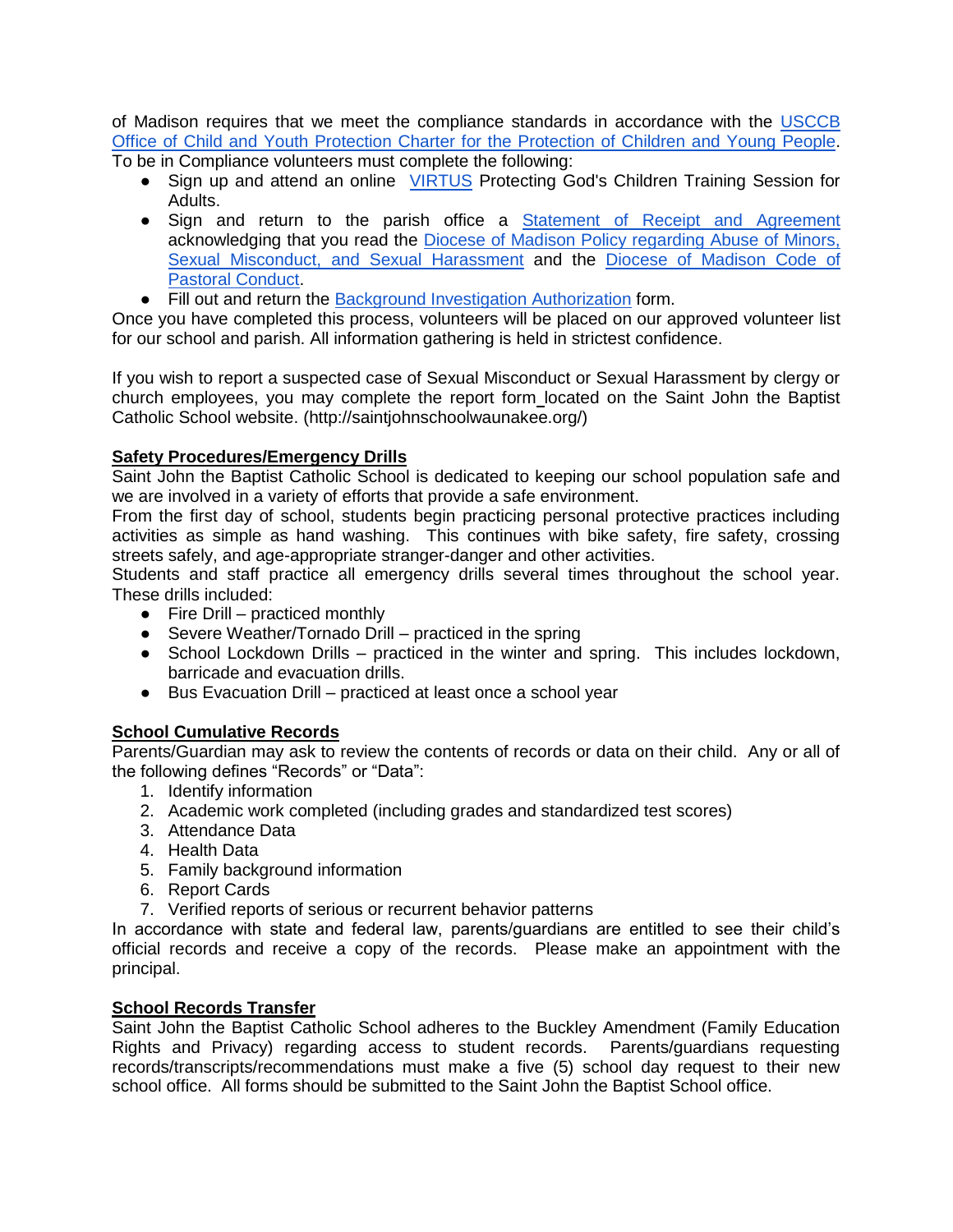Student cumulative records will be sent via US Mail upon receipt of records request from the new school. School records will not be given to parents. Parents may request a copy of their child's records.

No records will be sent to transferring schools of students whose financial commitment is in arrears.

#### **School Supplies**

Students are expected to have the necessary school supplies as designated by the teachers. In addition to the classroom supplies, each child, K-8, should use a book bag/backpack for carrying school materials.

Teachers and principal may also designate which hardcover texts are to be covered with book covers.

#### **Service Learning**

A Service Learning Committee has been established to plan individual classroom, grade or school wide activities. Parents are invited to make suggestions to this committee for service projects that will benefit the growth of our students while performing a service to our local and/or global community.

#### **Snow Emergency Information**

In the event of a snow emergency, school closing or late start will be announced on the following radio and television stations:

| WTSO (1070 AM)        | WMGN (98 FM)          |
|-----------------------|-----------------------|
| <b>WZEE (104 FM)</b>  | WMMM (105.5 FM)       |
| <b>WNOO (106 FM)</b>  | <b>WOLX (94.9 FM)</b> |
| WIBA (1310 AM)        | <b>WTDY (1480 FM)</b> |
| WMHX (105.1 FM)       | WMLI (96.3 FM)        |
| <b>WJJO (94.1 FM)</b> | <b>WMAD (92.1 FM)</b> |
| WMTV (Channel 15)     | WYZM (105.1 FM)       |
| WKOW (Channel 27)     | WISC-TV (Channel 3)   |

Saint John the Baptist Catholic School follows school closing, early dismissals, etc. of the public schools in Waunakee. This also includes the Preschool and 4K programs.

#### **Special Education**

The special needs of students in nonpublic schools are addressed using the following process.

- 1. Classroom teachers see the needs of the student and consult with the principal and Academic Support Specialist. Interventions may be suggested and a meeting of the classroom, teacher, Academic Support Specialist and parent may result in producing an Individual Academic Plan (IAP) for the student. The needs may be academic, behavioral, health or motor skill.
- 2. If the interventions do not meet expectations, the student may be referred for assessment by either the school or the parent/guardian. The written request for testing will be forwarded to the student's home school district. Upon receipt, the home school district will seek written parent/guardian permission as required by law. Once the assessment is completed, a meeting is set up to report on the results and possibly develop an Individual Education Plan (IEP).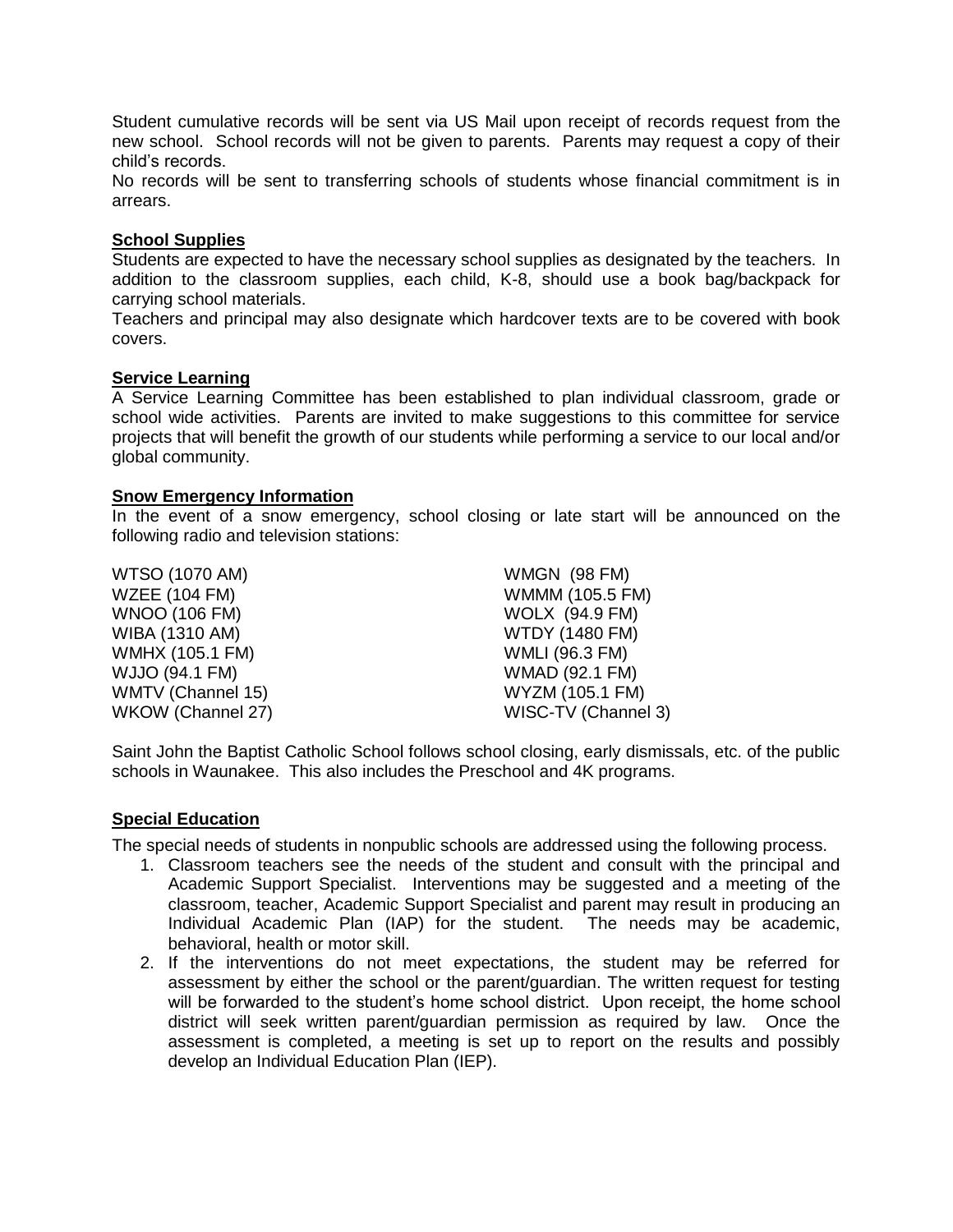- 3. The IEP may be written with the goals to help improve the area of need. With parent/guardian permission, Saint John the Baptist Catholic School will utilize this information to:
	- a. Create an updated IAP so that the student's family will have the information necessary to make an informed decision as to the best school placement, or
	- b. Determine that the students educational needs are to the extent that it would not be in the child's best interest to remain at Saint John the Baptist Catholic School

#### **Student Behavior - Saint John Code of Conduct**

Every teacher has the right to teach; every student has the right to learn. A close relationship exists between a positive learning environment and a well-maintained school discipline. It is important that school, staff, students, and parents understand the basic standards of acceptable conduct.

Saint John School follows Jesus' Law of Love: Love one another as I have loved you. (John 15:12) This means:

- Respect for God
- Respect for self
- Respect for others
- Respect for property
- Respect for the environment

Guidelines and matrixes of expected school wide behaviors are established, taught and reinforced. They are based on the values of respect, responsibility and safety.

Guidelines for classroom behaviors are established by your child's teacher and directly reflect the mission, vision, and core values of the school. The classroom teachers will manage discipline for minor misconduct or infractions. In grades 4-6, students may be issued Behavior Notification Warnings. These will be sent home for a parent signature. If a student receives three warnings during a trimester, the student will be issued a detention.

Regular, open communication between parents and teachers is strongly recommended. If you have a concern, contact your child's teacher.

#### **Serious Disciplinary Problems (Diocesan Policy 5120)**

There are certain serious disciplinary problems that may cause immediate suspension or hearing before the Pastor and Principal. These more serious disciplinary problems might include but are not limited to:

- 1. Verbal Harassment actions such as but not limited to:
	- Malicious taunting
	- Use of vulgar and/or inappropriate language, talking back, swearing
	- Habitual name calling and/or ridicule
	- Threats
	- Deliberate exclusion of other students
- 2. Physical Harassment- actions such as but not limited to:
	- Lack of consideration for another's person or property (pushing, punching, kicking, pulling off hats, etc.)
	- Fighting
	- Deliberate, premeditated attack on another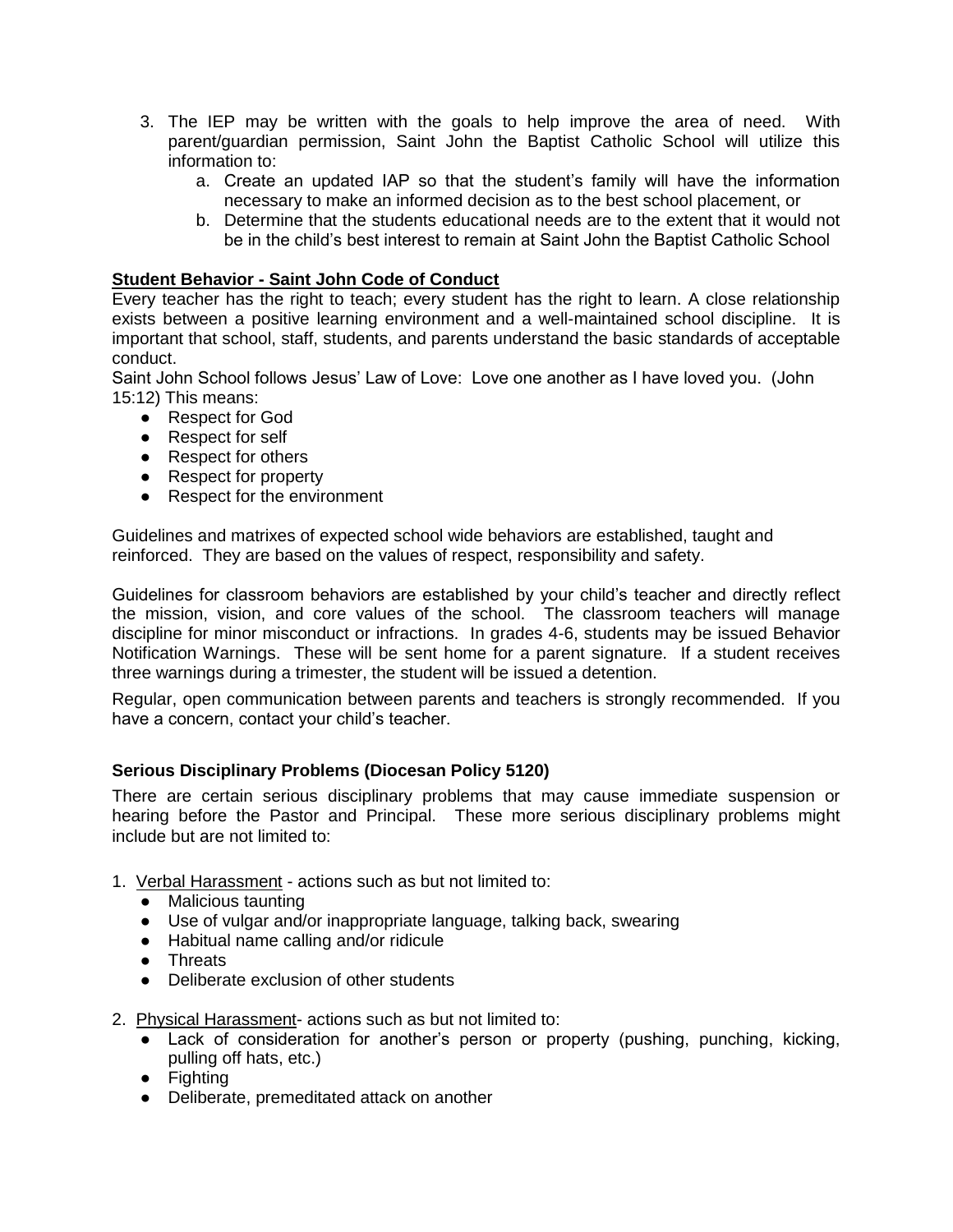- 3. Personal Misconduct actions such as but not limited to:
	- Theft
	- Offensive gestures
	- Disrespect for authority figures
	- Disrespect for peers
	- Vandalism
	- Lying, stealing, cheating
- 4. Continued Classroom Disruption actions such as but not limited to:
	- Consistent acting out
	- Making noises which disturb the peace of the class
	- Indifference to correction
	- Aggravating other students
	- Defiance toward authority
	- Disrespect for property
- 5. Sexual Harassment actions such as but not limited to:
	- Using offensive sexual language
	- Making comments which are deliberately sexual in nature
	- Telling jokes which are sexual in nature
	- Unwanted sexual gestures, advances, conduct

#### 6. Possession of Potentially Harmful or Illegal Materials

- This includes, but is not limited to:
	- Cigarettes, chewing tobacco
	- Illegal drugs, alcohol,
	- Weapons such as knives, guns, and sharp objects, which could be dangerous, etc.

Procedures for Disciplinary Action

The following procedures for disciplinary action will be used when a student is unable or unwilling to cooperate with the school staff or adhere to the established school Code of Conduct:

- 1. Teacher/Supervisor will discuss the difficulty with the student. The homeroom teacher will be notified of the discussion and the outcome. A Behavior Warning will be issued to the student. Upon receiving 3 Behavior Warnings, a student will be given a Detention Notice.
- 2. If problems persist, the teacher works out a plan with the student and the Principal is informed and parents are notified. Depending on the incident, the Principal may have a discussion with the student.
- 3. If problems continue, the parents are requested to come to school for a conference during which the student is given a written plan and a warning of pending probation.
- 4. The next time a similar problem arises with the child, there is a meeting with teacher(s), Principal and parents. The student receives formal probation notice for a given time with written requirements. Parent signature and child signature are affixed.
- 5. Continuation of the objectionable behavior will result in a suspension from school for 1-2 days. Parent or emergency (contact) person will be required to come for the child immediately.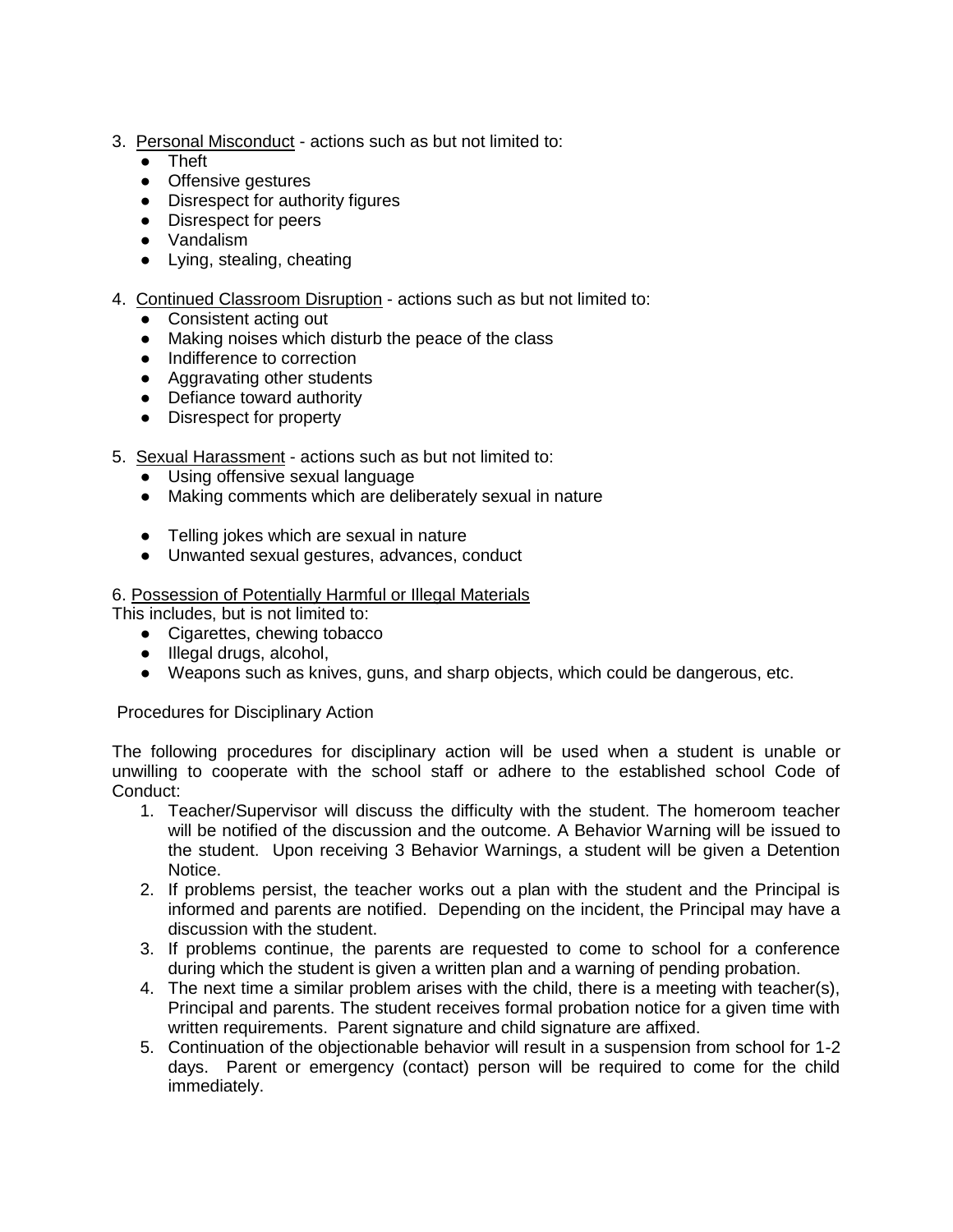- 6. If the problem continues the student will meet with the Principal, parent and Pastor. There will be a 3-day suspension with a warning of expulsion. Notification will be sent to the Diocese of pending expulsion.
- 7. The final step for a student would be expulsion or a parent could choose to enroll the child elsewhere.

Expulsion is permanent and is imposed only for serious offenses.

"While suspension/expulsion is usually imposed as a result of student conduct or action, in limited cases it may be imposed as a consequence of the behavior or actions of the student's parent/guardian which seriously disrupts the school or its educational personnel. Whenever a student is expelled, the Diocesan Schools Office and the school district in which he/she resides are to be notified of the expulsion."

#### **Student Placement**

Each spring, the teaching staff works collaboratively to place students in the appropriate classroom setting for the upcoming school year. This placement creates balanced classrooms, and means all rooms will be similar in size and include a variety of ability levels, talents and special needs. To that end, the following are considered when making student placements:

- 1. We strive to balance the number of boys and girls in each classroom.
- 2. We strive to create heterogeneous groupings in the classroom where all children can learn from one another.

As you might imagine, placement can sometimes be a very difficult process. We do our best to place children in classrooms well suited for their learning needs. God has gifted us differently, and this rich diversity enhances us all.

#### **Telephone**

Students are not allowed to use school telephones or use personal cell phones except in emergency situations. Forgetting shoes, books, homework, lunch, etc. are NOT emergency situations. Students will not be called out of class for telephone calls. Emergency telephone messages will be passed on to the students. After school plans should be arranged before the student arrives at school in the morning.

**Student use of cell phones during school hours is not permitted.** Student cell phones should be in the off position and left in their backpacks or lockers. They may not be used without permission of the teacher and/or principal.

#### **Testing Procedures:**

Students in grades K-8 will be administered the Renaissance Learning Star 360 testing in the content area of Math, Reading and Language Arts. This computer-based assessment will take place in the fall and spring of the school year. Results will be made available to the families.

#### **Treats**

Due to several serious allergies, which exist in our school population, **DO NOT SEND A SHARED SNACK THAT CONTAINS NUTS; THIS INCLUDES PEANUT BUTTER**. Students are allowed to bring mid-morning snacks to school. It is strongly recommended that snacks such as fruit, cut vegetables, popcorn, etc. be sent with the children as snacks.

Gum is not permitted at school or on the playground. Please do not send gum as snacks or treats.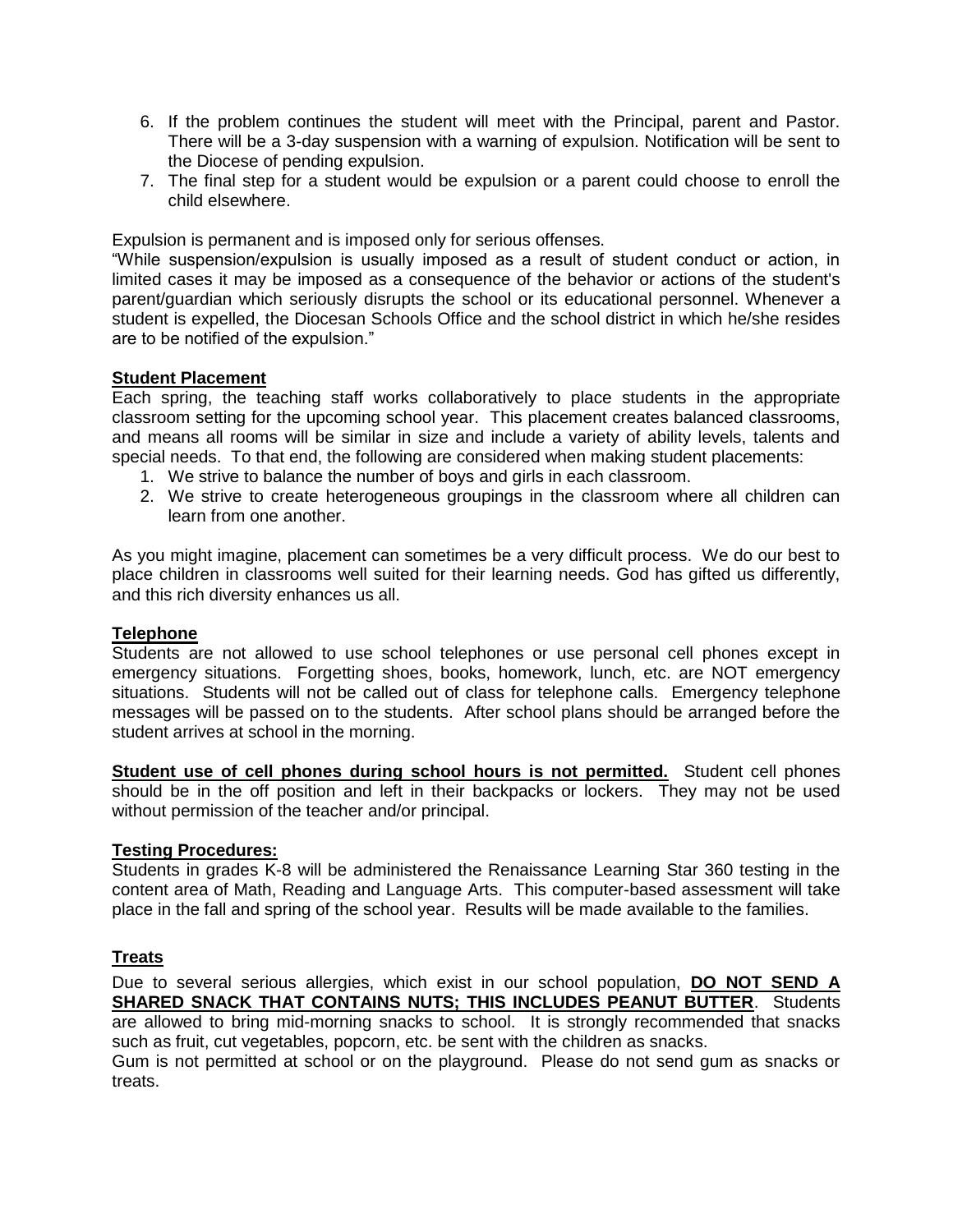We strongly recommend birthday treats that require no cutting, plates, or utensils other than napkins.

#### **Tuition**

Saint John School utilizes FACTS Tuition Management System. This information will be sent home to families in August. **Financial hardship will not prevent a student from receiving a Catholic education. Call the school or parish office to arrange alternate payment schedules or to apply for financial assistance.**

#### **Vacations**

Families are discouraged from taking their child out of school for family vacations during scheduled school days. If a child will be absent from school for a family vacation, the office and individual teachers should be notified in advance.

We understand families may need to take a vacation during scheduled school days, but for the best interest of our students we would like to keep vacation days to a minimum.

Homework is available upon request at the teacher's discretion based on the individual needs of the student. We ask that you notify the school and homeroom teacher of the dates in advance. (Please give two weeks notice if possible). Homework that is requested should be completed upon return. Any work that is sent home and not completed will be considered late. Please be aware that homework assigned may not be all-inclusive, and some missed work may need to be made up upon return to school.

#### **Visits to the School**

Saint John School welcomes visitors to our school. Visits should be pre-arranged. Visitors are to check in at the office on arrival and obtain a visitor's pass and to check out when leaving. If you are bringing an item for your child, please leave it in the office. It is important that there are limited interruptions to the classroom routine and learning atmosphere.

#### **Volunteers**

Diocese of Madison has established an Office of Safe Environment. This office oversees that our school and parish meet the compliance standards as monitored by the USCCB Office of Child and Youth Protection in accordance with their Charter for the Protection of Children and Young People.

Any person who is responsible for the independent supervision of children at a parish or school activity or event, or a parish or school sponsored activity, must be pre-screened using the same procedure for conducting employee criminal record background checks as required by the Diocese of Madison Policy DBA 4112.

The term "independent supervision of children", as used in this policy, refers to situations where

- 1. One or more persons supervise children outside the presence of a person employed by, or a member of the clergy assigned to, the parish or school;
- 2. A person who will have contact with children on a frequent or regular basis.

Volunteers at Saint John School must therefore

- 1. Attend an online Protecting God's Children for Adults training
- 2. Sign and have on file a Statement of Receipt and Agreement
- 3. Sign an Authorization for Background Investigation that will authorize a background investigation before volunteering work may begin,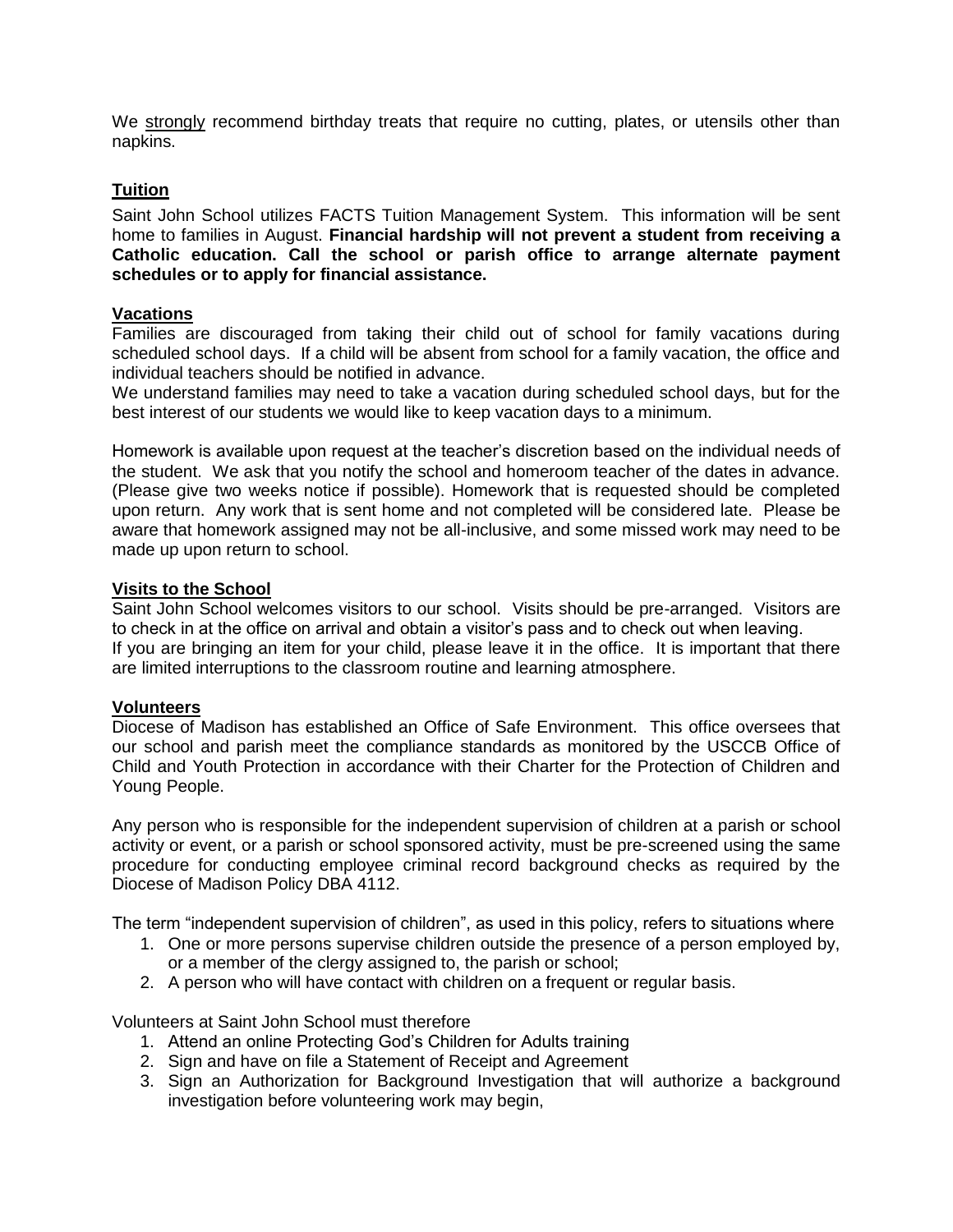Once a volunteer has completed all three requirements, their name will be placed on an approved volunteer list. Saint John School will only use volunteers on the approved list in the following areas:

- 1. Classroom volunteers
- 2. Participate in the athletic programs
- 3. Field trip chaperones
- 4. Volunteers for various school events
- 5. Other instances where an individual will have frequent or regular contact with students

#### **Wellness Policy On Physical Activity and Nutrition**

Saint Paul reminds us that even our most everyday actions have a sacred significance. "People who eat do so to honor the Lord and they give thanks to God. People who do not eat abstain to honor the Lord and they give thanks to God. None of us lives as one's own master, and none of us dies as one's own master. While we live we are responsible to the Lord, and when we die we die as his servants. Both in life and in death we are the Lord's." (Romans 14: 6-8)

Saint John School has regulations in place that support the Healthy, Hungry, Free Kids Act (HHFKA) of 2010, which encourages the establishment of healthy school environments, to reduce childhood obesity, and prevent diet-related diseases. The following regulations are hereby reaffirmed or enacted. It is our hope these regulations help further the above goals and also give glory to God.

Whereas, children need access to healthful foods and opportunities to be physically active in order to grow, learn, and thrive;

Whereas, good health fosters student attendance and education;

Whereas, obesity rates have doubled in children and tripled in adolescents over the last two decades, and physical inactivity and excessive calorie intake are the predominant causes of obesity;

Whereas, only 2% of children (2 to 19 years) eat healthy diet consistent with the five main recommendations from the Food Guide Pyramid;

Thus, Saint John School is committed to providing school environments that promote and protect children's health, well-being, and ability to learn by supporting healthy eating and physical activity. Therefore, it is our policy that:

- Saint John School will engage students, parents, teachers, food service professionals, and other interested community members in developing, implementing, monitoring, and reviewing nutrition and physical activity policies.
- All students in grades PreK-8 will have opportunities, support, and encouragement to be physically active on a regular basis.
- Qualified child nutrition professionals will provide students with access to a variety of affordable, nutritious, and appealing foods that meet the health and nutrition need of students; and will provide clean, safe, and pleasant settings and adequate time for students to eat.
- Saint John School will provide nutrition education and physical education to foster lifelong habits of healthy eating and physical activity, and will establish linkages between health education and school meal programs, and with related community services.

#### **SCHOOL MEALS**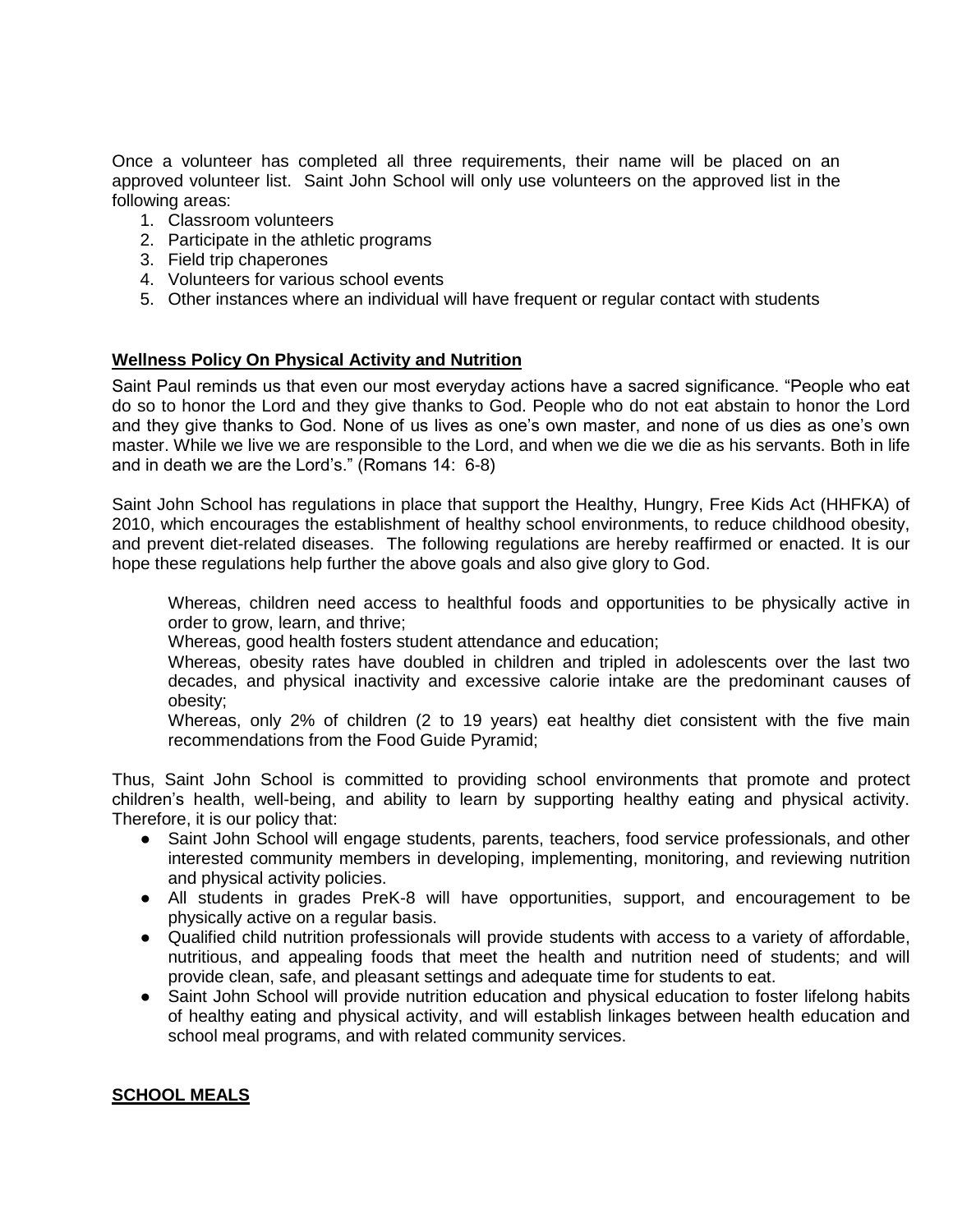Students are highly encouraged to participate in the school meal program. The Saint John School Lunch manager shall strictly adhere to the National School Lunch Program rules regarding all aspects of the hot lunch program, including but not limited to their guidelines regarding the nutritional value and serving size amounts of the food served to students.

- 1. The following goals are in place in the school lunch program:
- 2. No fried foods are prepared; foods served that were traditionally prepared in fryers are always oven baked.
- 3. Low fat and no fat milk choices are always available.
- 4. Only monounsaturated oils are used in cooking.
- 5. Fresh fruits and vegetables will be served as often as possible, given their availability and affordability.
- 6. Vegetables will be only *lightly* seasoned with salt.
- 7. Use of processed foods will be limited to the extent possible.
- 8. Whole grains will be served daily.

Parents are partners in the hot lunch program.

- 1. They are asked to share knowledge of any food allergies with the hot lunch personnel. That information is shared with all school personnel as well.
- 2. Parents are welcome to share their wishes regarding restricting food amounts and types to individual children for reasons of healthy weight loss or gain.
- 3. Parents are invited to eat the hot lunches with their children, with only the courtesy of a pre-call to the kitchen or school office.

Cold lunch students will be discouraged from having pop, soda or sports drinks with their lunches and are encouraged to pack a healthy lunch.

#### **Free and Reduced-priced Meals**

Families who qualify for free and reduced meals are encouraged to participate. All information is strictly confidential. Participation has a direct benefit in funding to our school.

#### **Meal Times and Scheduling**

Saint John School:

- 1. Will strive to provide students with adequate time for eating lunch.
- 2. Milk break/snack break will be completed approximately two hours before scheduled lunch;
- 3. Tutoring, club, or organizational meetings or activities should not be scheduled around mealtimes, unless students may eat during such activities;
- 4. Special meals, such as pizza parties, should not replace school lunch and must be approved through the school office
- 5. Will provide student's access to hand washing or hand sanitizing before they eat meals or snacks.

#### **Sharing of Foods and Beverages**

Saint John School will discourage students from sharing their foods or beverages with one another during meals or snack times, given concerns about allergies and other restrictions on some children's diets.

#### **HEALTHY AND NUTRITIOUS SCHOOL ENVIRONMENT**

1. The sale of all food, beverages, and snacks to students during the school day shall be under the control of the principal or his/her designee.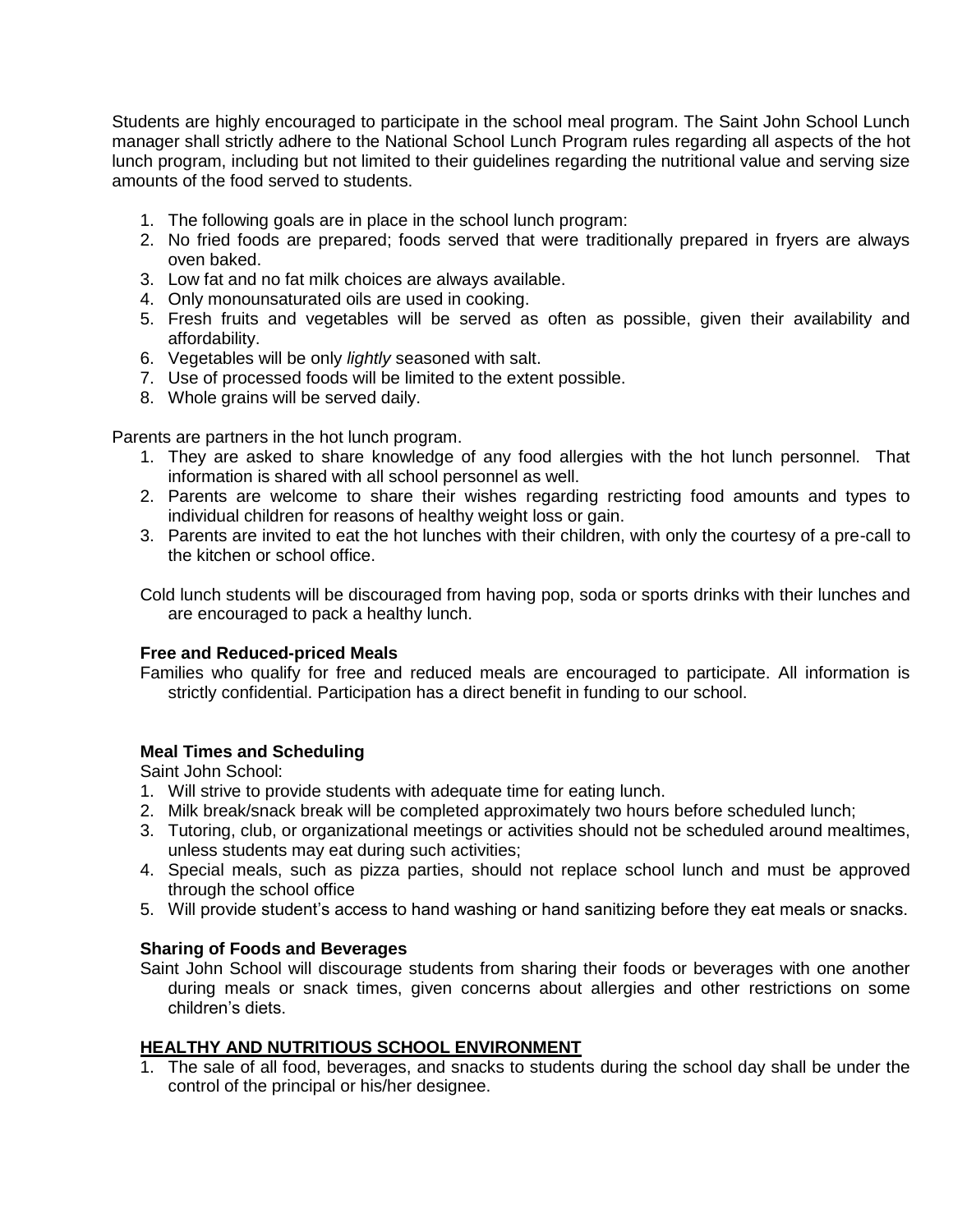- 2. Saint John School will prohibit the sale of foods and beverages of minimal nutritional value during the school day.
- 3. The distribution of food sold for fundraising purposes will take place at the end of the instructional day.
- 4. Saint John School reserves the right to limit quantities and exercise portion control of any food/beverage item offered at school.
- 5. Snacks served during the school day will make a positive contribution to children's diets and health, with an emphasis on serving fruits and vegetables as the primary snacks and water or milk as the primary beverage. Below is a list of suggested beverages and snacks.
- 6. Saint John School will assess if and when to offer snacks based on timing of school meals, children's nutritional needs, children's ages, and other considerations.

#### **Suggested Beverages**

- Fruit juice and vegetable juice (100 percent)
- Reduced-fat, low-fat, or fat-free milk: white and flavored
- Bottled water and flavored water

#### **Suggested Snacks**

- Canned fruit (packed in 100 percent juice/no sugar added)
- Fresh fruit (e.g. apples and oranges)
- Fresh vegetables (e.g. carrots)
- Pretzels
- Whole-grain bread products (e.g. bread sticks, rolls, bagels, and pita bread)
- Ready-to-eat, low-sugar cereals
- Granola bars made with unsaturated fat
- Low-fat or non-fat yogurt and yogurt sticks
- Snack mixes of cereal and dried fruit with a small amount of nuts and seeds (low-sugar cereal)
- Raisins and other dried fruit (No sugar added)
- Peanut butter and low-fat crackers
- Low Fat Cheese
- Popcorn
- Low-fat pudding snacks

#### **Rewards**

Saint John School will not use candy, food, and/or beverages as rewards for academic performance or good behavior. Food or beverages (including food served through school meals) will not be withheld as a punishment.

#### **Celebrations**

Saint John School will limit celebrations that involve food during the school day. Parties will be scheduled after school lunch. Parents are encouraged to provide healthy snacks and treats for student celebrations and other events.

#### **NUTRITION AND PHYSICAL ACTIVITY PROMOTION AND FOOD MARKETING**

#### **Nutrition Education and Promotion**

Saint John School strives to teach, encourage, and support healthy eating by students by providing nutrition education and engaging in the promotion of healthy nutrition habits:

● Nutrition education is offered at each grade level as part of a sequential, comprehensive, standards-based program designed to provide students with the knowledge and skills necessary to promote and protect their health (i.e. Healthy Hearts curriculum);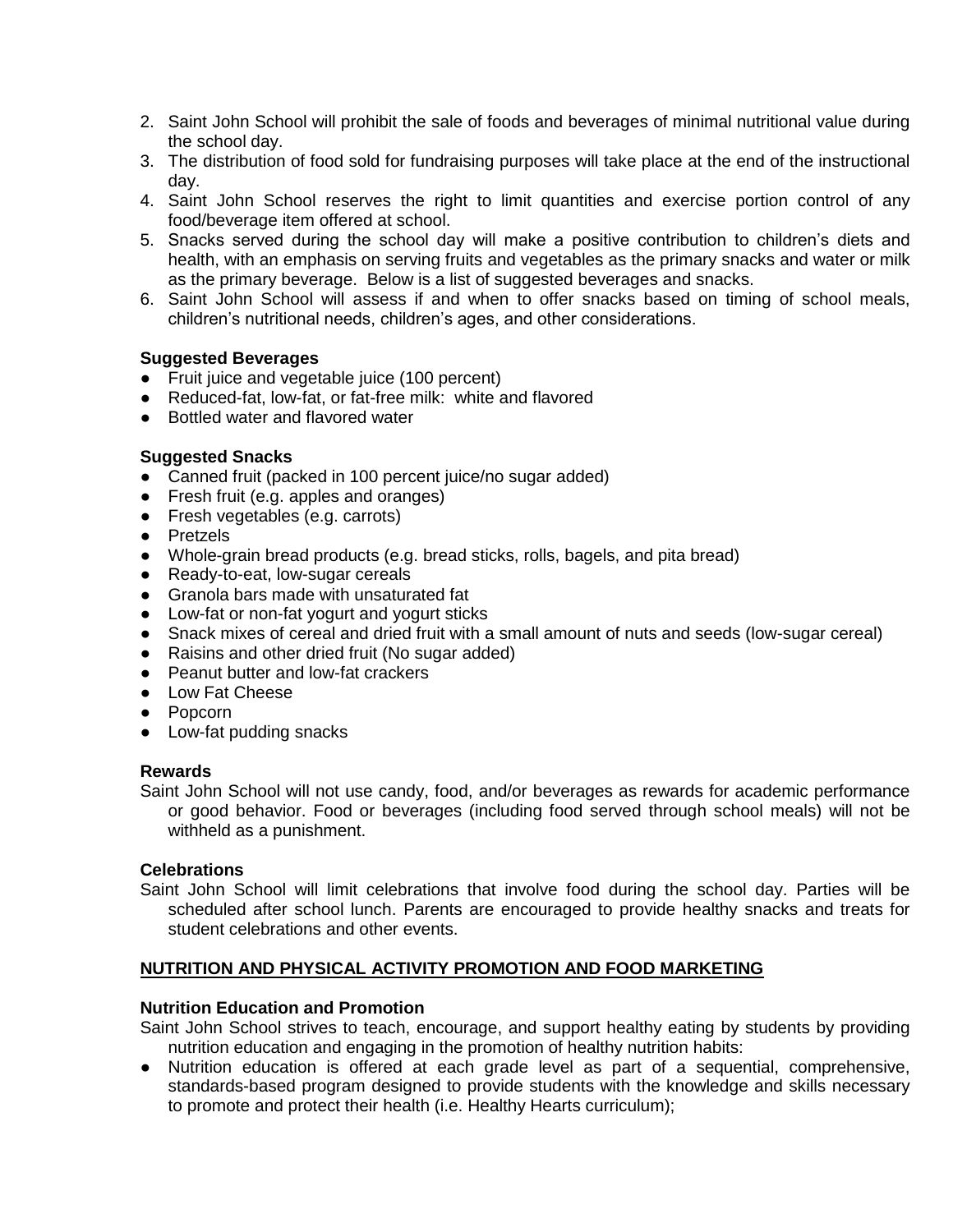- As part of not only health education classes, but also classroom instruction in subjects such as math, science, language arts, social sciences, and elective subjects;
- Promote fruits, vegetables, whole grain products, low-fat and fat-free dairy products, healthy food preparation methods, and health-enhancing nutrition practices;
- Emphasize caloric balance between food intake and energy expenditure (physical activity/exercise);
- Include professional development for teachers and other staff.

#### **Integrating Physical Activity into the Classroom Setting**

Students will receive daily physical activity and for students to fully embrace regular physical activity as a personal behavior, students need opportunities for physical activity beyond physical education class. Toward that end:

- 1. classroom health education will complement physical education by reinforcing the knowledge and self-management skills needed to maintain a physically-active lifestyle and to reduce time spent on sedentary activities, such as watching television;
- 2. opportunities for physical activity will be incorporated into other subject lessons; and
- 3. classroom teachers will provide short physical activity breaks between lessons or classes, as appropriate.

#### **PHYSICAL ACTIVITY OPPORTUNITIES AND PHYSICAL EDUCATION**

#### **Physical Education K-12**

- Physical education is offered at each grade level as part of a sequential, comprehensive, standards-based program designed to provide students with the knowledge and skills necessary to promote and protect their health. The Wisconsin Department of Public Instruction suggests the following:
- **K-8:**Instruction shall be provided at least 80 minutes weekly, except on days on which special activities are conducted may be exempt.

#### **Daily Recess**

• All elementary school students (K-3) will have at least 20 minutes a day of supervised recess, preferably outdoors, during which Saint John School will encourage moderate to vigorous physical activity through the provision of space and equipment.

#### **Physical Activity and Punishment**

Saint John School will not use physical activity (e.g. running laps, push ups) for punishment and will not withhold all opportunities for physical activity (e.g. recess) as punishment.

#### **Wisconsin Tax Deduction for Tuition Expenses**

2013 Wisconsin Act 20 establishes a tuition tax deduction. In 2016 taxpayers may deduct private school expenses up to \$4,000.00 for each dependent child in Kindergarten –Grade 8 and up to \$10,000.00 for each dependent child in grades 9-12.

The average Wisconsin family will see their taxes cut around \$240.00 per elementary school child and around \$600.00 per high school student.

Anyone who pays tuition expenses at a private school is eligible for this deduction.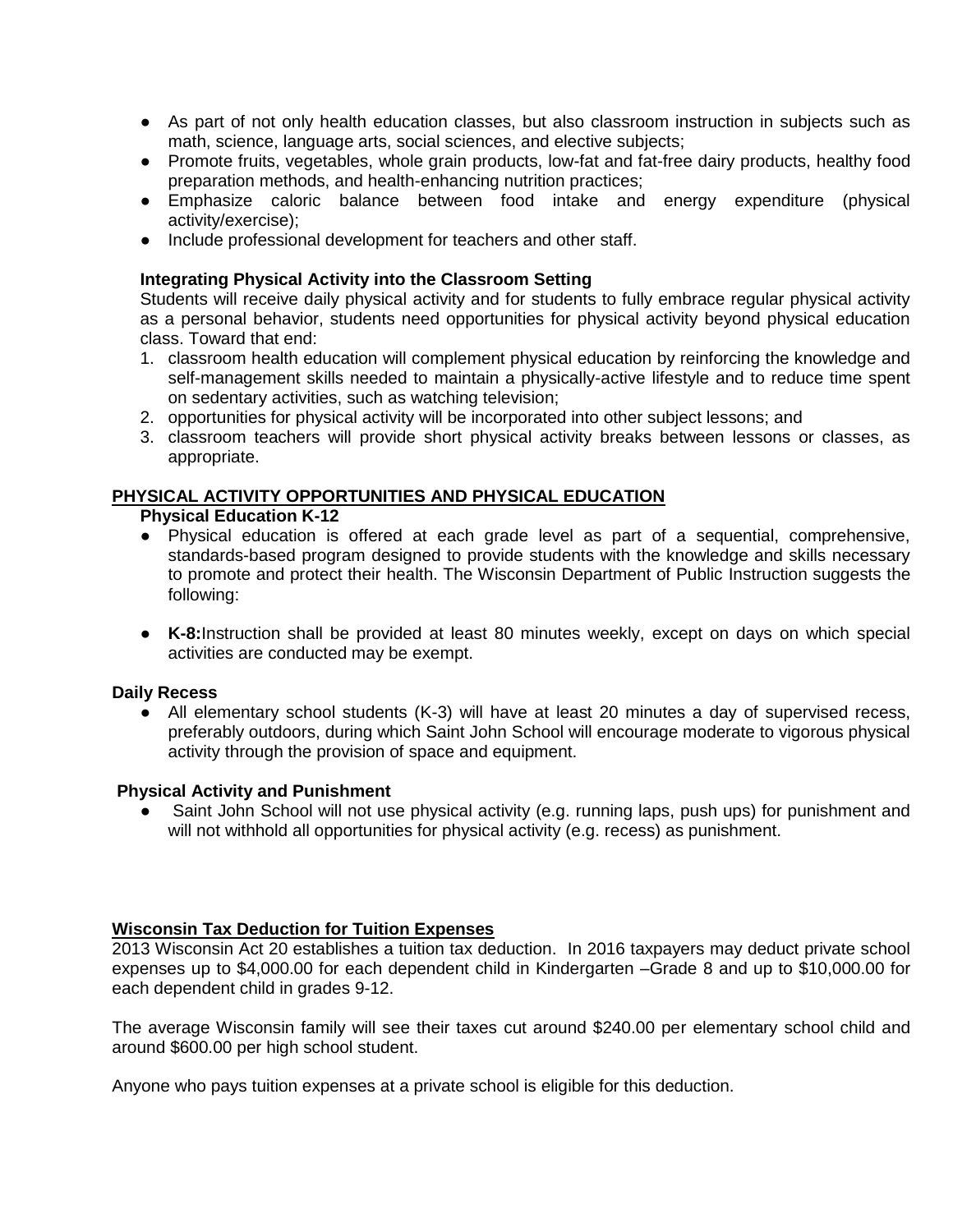Please visit the WCRIS website for more information.

**Please note that the policies set forth in this handbook are based in part on the Madison Diocesan Policy Handbook developed by the Diocesan Board of Education. This policy book is available in the school office.**

#### **Appendix 1**

#### **Acceptable Use Policy for Family/Student**

As a computer user, I agree to follow the rules and code of ethics in all of my work with computers while enrolled or volunteering at Saint John the Baptist Catholic School:

1. I recognize that all computer users have the same right to use the equipment; therefore, I will not use the computer resources for non-academic purposes. I will not waste or take supplies such as paper, printer cartridges, and discs that are provided by the school. When I am in the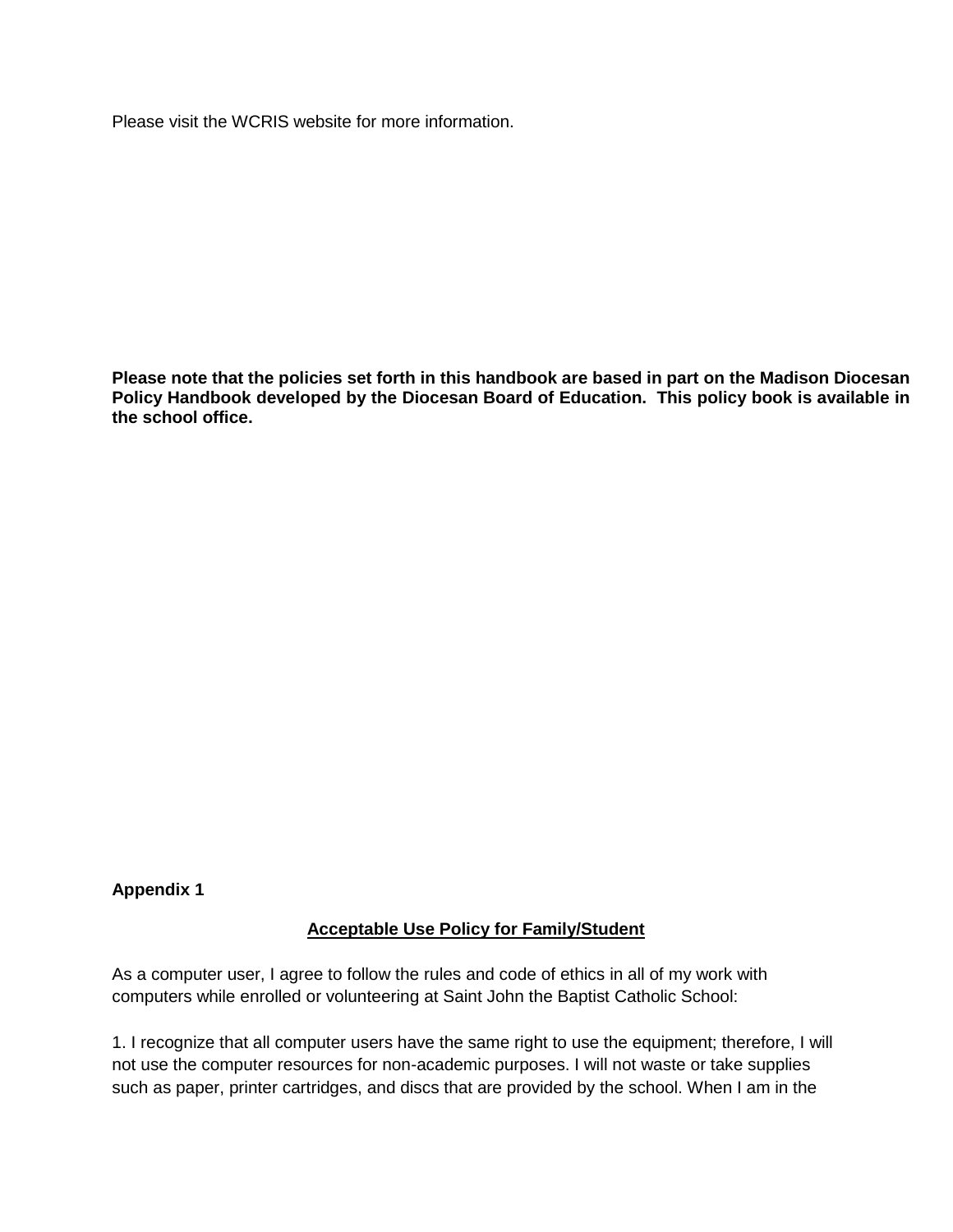computer lab, I will talk softly and work in ways that will not disturb other users. I will keep my computer work area clean and will not eat or drink in the computer lab.

2. I recognize that software is protected by copyright laws; therefore, I will not make unauthorized copies of software and I will not give, lend, or sell copies of software to others. I understand that I will not be allowed to bring software applications, games, or CD-ROMs from home to be used on school equipment without proof of licensure and prior approval of appropriate school personnel.

3. I recognize that the work of all users is valuable; therefore, I will protect the privacy of others by not trying to learn their password; I will not copy, change, read, or use files from another user without prior permission from that user; I will not attempt to gain unauthorized access to system programs for computer equipment; I will not use computer systems to disturb or harass other computer users or use inappropriate language in my communications. I will honor my school's procedures for the storage of information. I realize that after prior notice has been given to me, files may be deleted from the system to protect the integrity of the network or because of space limitations on the computer's hard drive.

4. Each student who received Internet access will be instructed in the proper use of the network. The use of the Internet must be in support of education and research consistent with the educational objectives of the school. Students using network or computing resources must comply with the appropriate rules for that network or resource. As a user of a network, I will not use bulletin boards or chat rooms. In addition, I will not reveal my personal information, home address, or personal phone number or those of students, teachers, or other staff members.

Transmission of any material in violation of any U.S. or state regulation is prohibited. This includes, but is not limited to: copyrighted material, threatening or obscene material, or material protected by trade secret. The use of school computers and networking resources for commercial activities is not permitted. Their use for product advertisement or political lobbying is also prohibited.

5. Parents must realize that although the school utilizes filters to minimize the possibility of student exposure to inappropriate material, no filtering system is foolproof, and students may encounter material on a network/bulletin board that is not considered appropriate (vulgar jokes, statements of belief that some might consider immoral, etc.) The student is responsible for not pursuing material that could be considered offensive. Pursuit of such material will result in loss of technology privileges and/or other disciplinary measures.

6. The use of the computer is a privilege, not a right, and inappropriate use will result in the cancellation of these privileges. Vandalism or intentional modification of system settings will result in cancellation of privileges and/or school disciplinary action. The school reserves the right to seek financial restitution for any damage caused by a student or other user. The system administrators will deem what is inappropriate use, and their decision is final. The administration, faculty, and staff of the school may request that the system administrator deny,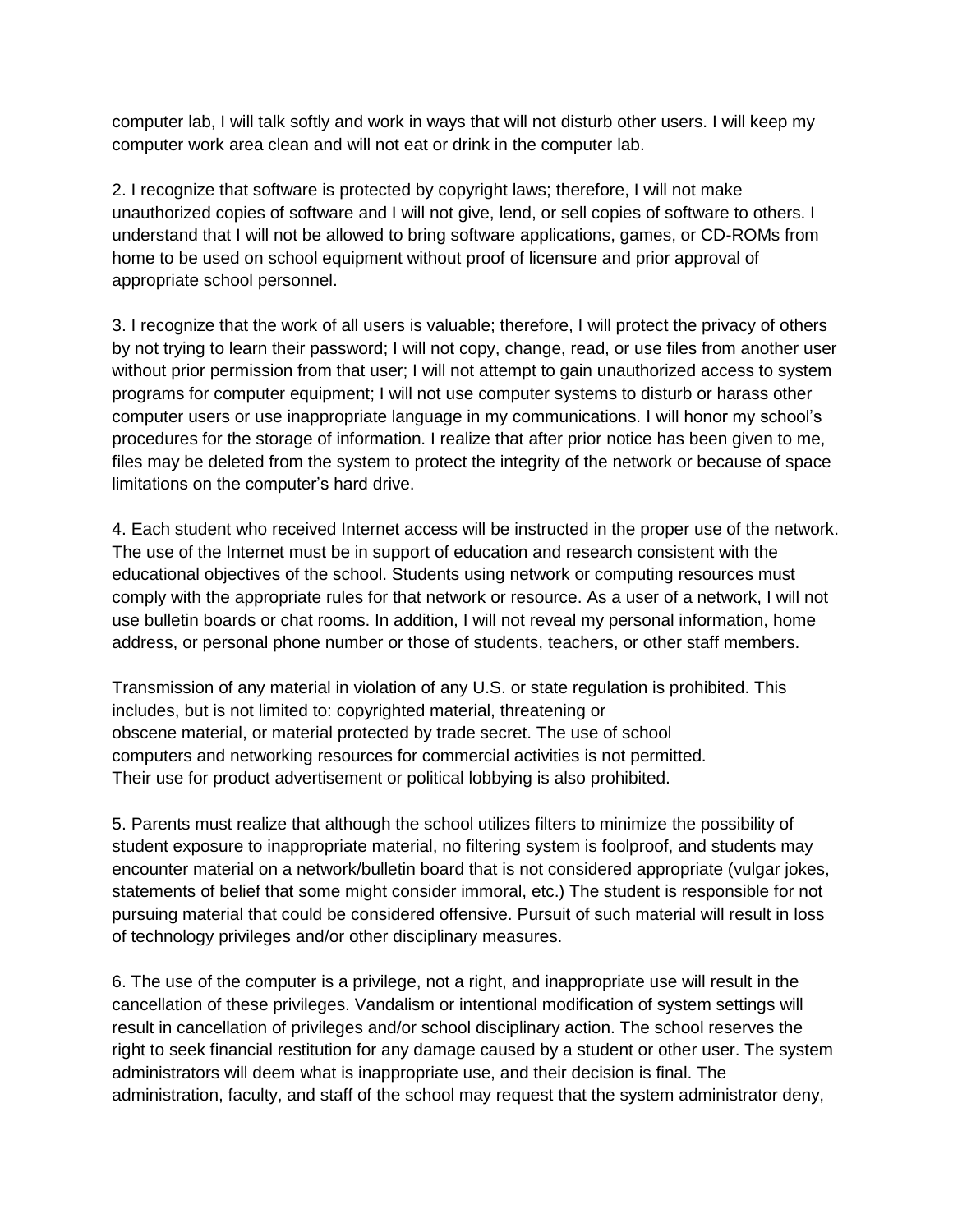revoke, or suspend specific user privileges. Violations of the rules and code of ethics described above will be dealt with seriously.

#### **Technology Concerns**

Blogs: Engagement in online blogs such as, but not limited to Facebook®, etc. may result in disciplinary actions (including expulsion) if the content of the student's or parent's blog includes defamatory comments regarding the school, the faculty, other students or the parish.

Cell Phones: Students who bring cell phones to school must keep them in the silent position and stored in their backpacks or lockers. Cell phone use during the school day is strictly prohibited and the unauthorized use of a cell phone will result in confiscation and disciplinary action. The cell phone will be held in the school office until a parent/guardian is contacted.

#### **Children's Internet Protection Act (CIPA):**

It is the policy of Saint John the Baptist Catholic School to make a good faith effort to: prevent user (student, staff, minor, adult) access over its computer network to, or transmission of, inappropriate material via Internet, electronic mail, or other forms of direct electronic communications.

- 1. Prevent unauthorized access and other unlawful online activity.
- 2. Prevent unauthorized online disclosure, use, or dissemination of personal identification of minors.
- 3. Comply with the Children's Internet Protection Act [Public Law No. 106-554 and 47 USC 254(h)].
- 4. Educate minors about appropriate online behavior, including interacting with other individuals on social networking websites and in chat rooms and cyber bullying awareness and response. (Public Law No: 110-385 Protecting Children in the 21st Century Act)
- 5. To the extent that it is practical, technology protection measures (or "Internet filters") shall be used to block or filter Internet, or other forms of electronic communications, access to inappropriate information.

Realizing that no Internet filter device is 100% effective, Saint John the Baptist Catholic School shall make every effort to maintain effective filtering continuously. The School acknowledges that the potential exposure to inappropriate information is not and cannot be entirely avoided.

#### **Personal Digital Devices and Electronic Readers (E-readers):**

Electronic readers, simply called "e-Readers", are digital devices that can store books, periodicals, magazines, and other electronic media. e-Readers like Amazon's Kindle®, Barnes & Noble's Nook®, Apple's iTouch® or iPod®, as well as tablets such as Surface®, iPad® and Apple Watch® are quickly becoming ubiquitous in our digital culture and they simply cannot be ignored.

Saint John the Baptist Catholic School, in striving to maintain technological relevance in education, is providing the opportunity for students to use these devices in accordance with our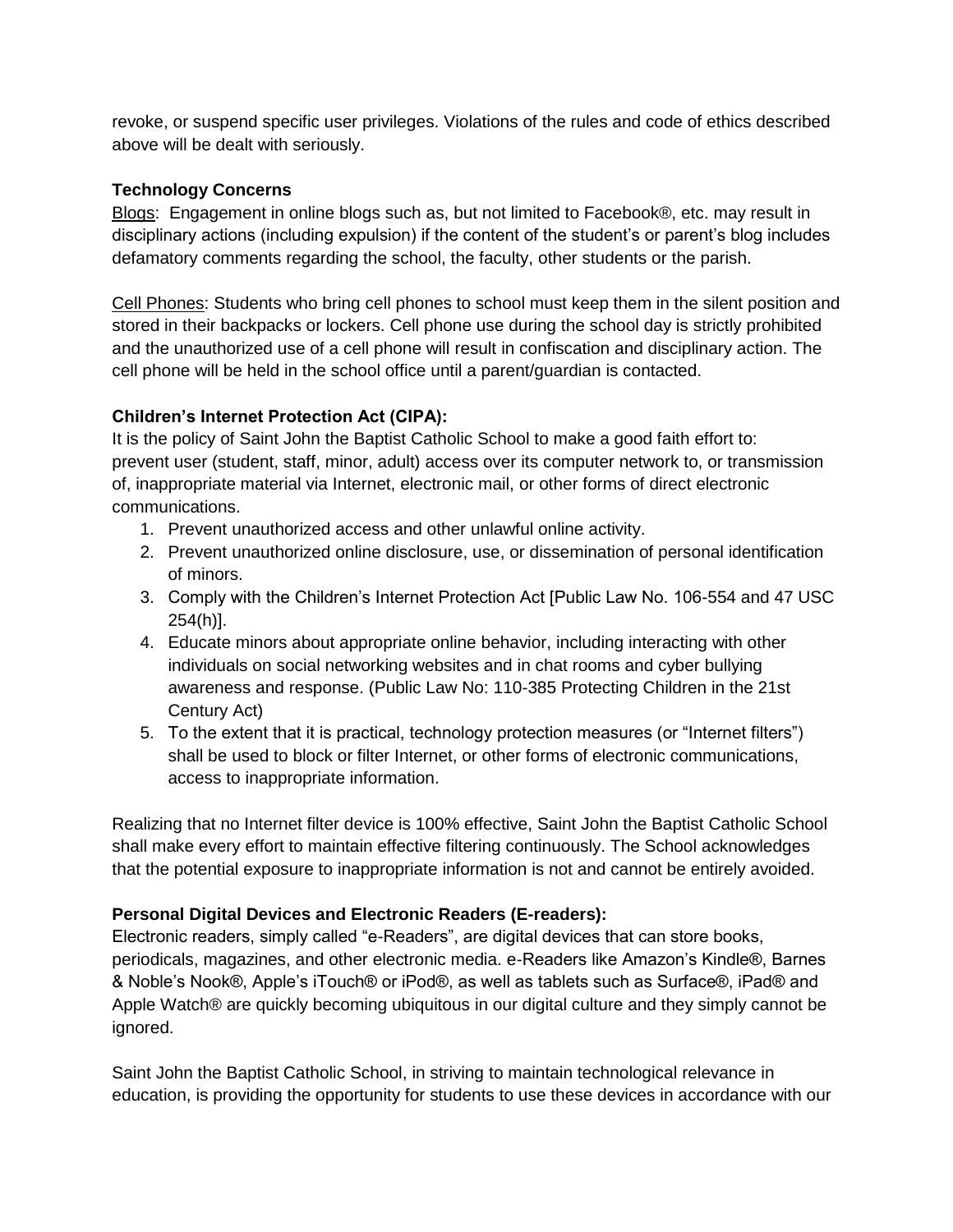Device Acceptable Use Policy. This opportunity is a privilege that requires extra caution and responsibility both on the part of the students and their parents.

#### **Device Acceptable Use Policy:**

The wide variety of hardware and software capabilities of available e- Readers/tablets makes them challenging to monitor and control in a school environment in contrast with school owned technology assets like computers, etc.

Therefore, our e-Reader Acceptable Use Policy needs to be specific and clear. A student who violates any portion of the Device Acceptable Use Policy may immediately lose the privilege to use their device at school for a length of time commensurate with the nature of the violation.

- 1. All personal digital devices must be registered with Saint John the Baptist Catholic School's Office and accompanied by the Acceptable Use Agreement Form signed both by the parents and the student.
- 2. Personal digital devices are to be used only for the reading of school approved material (books, etc.) and not for other purposes such as communication, entertainment, music, gaming, etc.
- 3. All material on the personal digital device must comply with the spirit and policies of Saint John the Baptist Catholic School. Please refer to the Parent-Student Handbook for more details.
- 4. All personal digital devices must have cellular and network capabilities disabled (turned off) while the device is at school.
- 5. Personal digital devices may be used only at appropriate times in accordance with teacher instructions. The device must not be a distraction for the student or those around him/her nor be a source of any classroom disruption.
- 6. Personal digital devices are not to be used during lunch, middle-school breaks, or during playground/recess time.
- 7. The student is responsible for knowing how to properly and effectively use their personal digital device. The school will not and is under no obligation to provide support for personal digital devices.
- 8. Instagram®: Photos and captions on a student or parent's Instagram® account that depict the school, the faculty, other students, or the parish in a defamatory way or that depict bare parts of the body that would normally be clothed, or depict pornographic images, will result in disciplinary action.
- 9. Sexting: Students involved in possession or transmission of inappropriate photos of others or themselves on their cell phones or other electronic devices face suspension and/or expulsion.
- 10. Texting: Students should at no time be involved in texting during the course of the school day. Students involved in texting at school face detention, suspension and/or expulsion.
- 11. Virtual Reality Sites: Virtual Reality Sites such as, but not limited to, www.there.com® and www.secondlife.com®, etc. pose a developmental and moral risk to the life of a student. Parents are cautioned to be aware of the online sites visited by their children, knowing that often predators are not living in a neighborhood, but within the home via a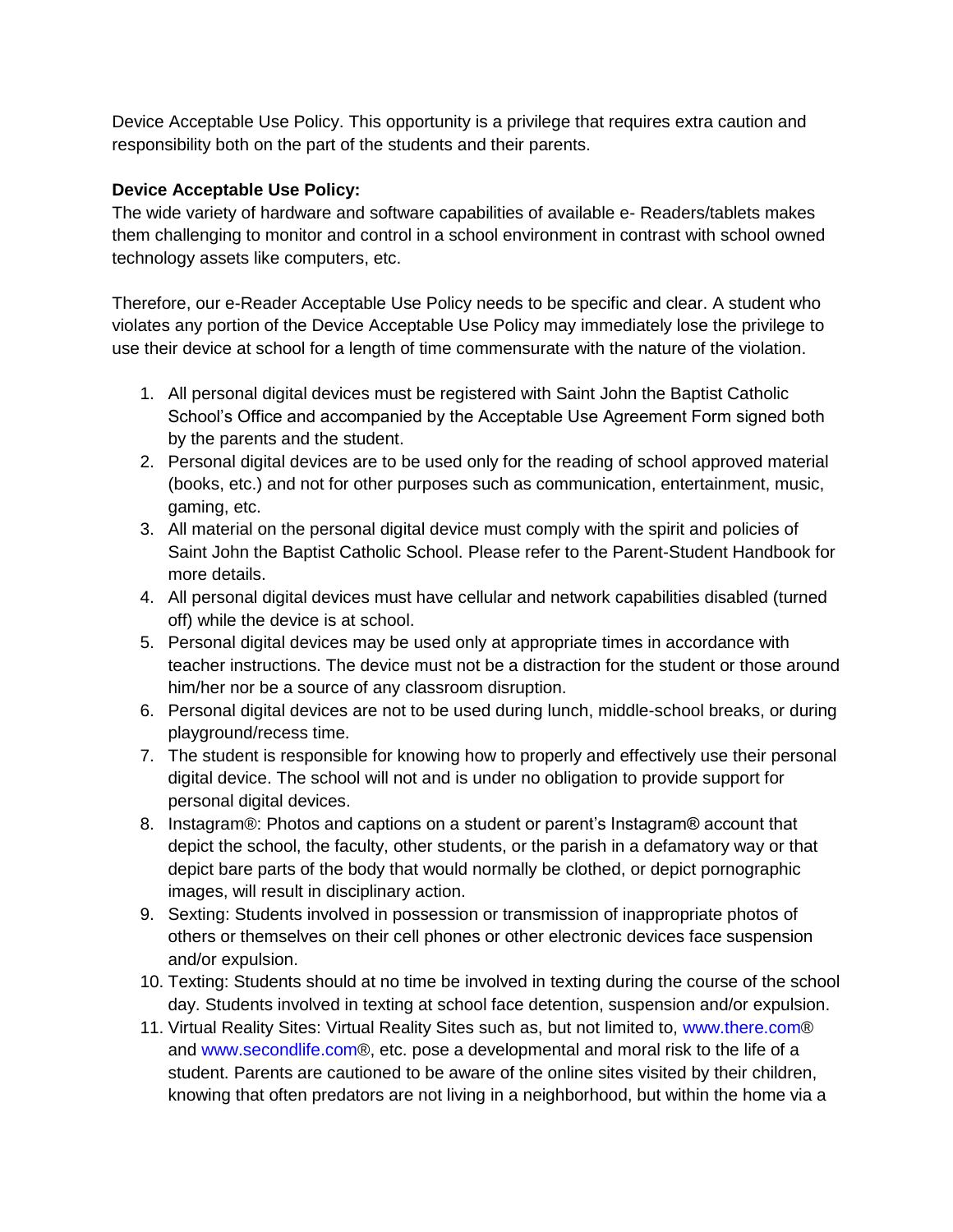computer. Students or parents whose avatars depict other students, teachers, or parish staff in a defamatory light, face detention, suspension, or expulsion.

#### **Student/Family Agreement for Technology Use**

I, a Student/Family of Saint John the Baptist Catholic School have read and understand and agree to abide by the terms of this Agreement. I further understand and agree that should I breach any of the terms of this Agreement, my access privileges may be revoked, disciplinary action taken, and appropriate legal action may be taken. I further agree to be responsible for any cost or damages associated with, or resulting from, any breach of this Agreement, including attorney's fees. I, further, hereby release the Bishop of the Diocese of Madison, The Diocese of Madison, Saint John the Baptist Catholic Church and Saint John the Baptist Catholic School and its board members, employees, and agents from any claims or damages arising from my use, or inability to use the network, systems, or equipment, and arising from my use of the network in violation of this Agreement.

\_\_\_\_\_\_\_\_\_\_\_\_\_\_\_\_\_\_\_\_\_\_ \_\_\_\_\_\_\_\_\_\_\_\_\_\_\_\_\_\_\_\_\_\_\_\_\_\_\_\_

\_\_\_\_\_\_\_\_\_\_\_\_\_\_\_\_\_\_\_\_\_\_\_\_\_ \_\_\_\_\_\_\_\_\_\_\_\_\_\_\_\_\_\_\_\_\_\_\_\_\_\_\_\_\_

Student Name (Please Print) Parent Name (Please Print)

\_\_\_\_\_\_\_\_\_\_\_\_\_\_\_\_\_\_\_\_\_\_\_\_\_\_

Student Signature **Parent Signature** Parent Signature

Date

Recommended for Adoption by the Saint John the Baptist Catholic School Education Commission to the Pastor – April 2016 Enacted by the Pastor of Saint John the Baptist Catholic Church – May 2016 **Appendix 2**



## **Saint John the Baptist Catholic School**

114 East 3rd Street Waunakee, WI 53597 608.849.5325 http://saintjohnschoolwaunakee.org/

*"The Mission of Saint John the Baptist Catholic School is to empower our students to be faithful Catholics by nurturing and educating each individual to become compassionate leaders in an ever-changing global community."*

#### **Health Survey Information:**

This information must be updated annually to ensure our student records are current.

| <b>Student Name</b> |    | <b>DOB</b><br>Grade                                         |
|---------------------|----|-------------------------------------------------------------|
| Yes                 | No |                                                             |
|                     |    | Student has had the chickenpox disease<br>Approximate Date: |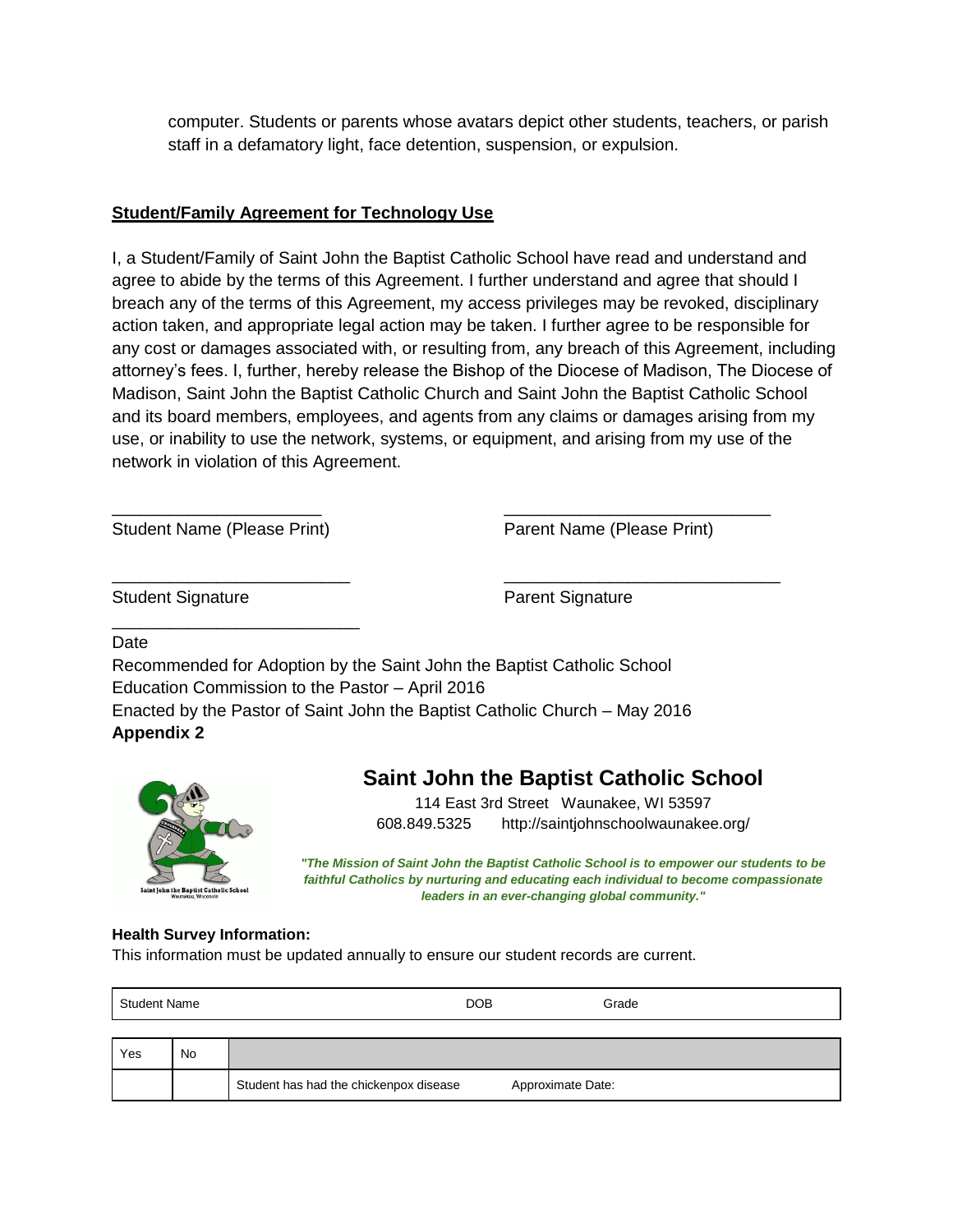| Severe reaction to insect sting. Cause/Reaction                                                     |
|-----------------------------------------------------------------------------------------------------|
| Food Allergies. Cause/Reaction                                                                      |
| Other allergies. Cause/Reaction                                                                     |
| Epi-pen at school<br>⊕ In Office<br><b>⊕ With Student</b>                                           |
| Asthma<br>$\#$ Moderate $\#$ Severe<br>⊕ Mild<br>Cause/Reaction                                     |
| Inhaler<br><b>⊕</b> In Office<br>⊕ With Student                                                     |
| Heart Condition (describe)                                                                          |
| Diabetes (describe)                                                                                 |
| Seizures (describe)                                                                                 |
| Migraines/Headaches (describe)                                                                      |
| Physical Limitations (please list)                                                                  |
| Student will be taking medication at home that the school needs to be aware of.<br>List medication: |
| Student will be taking medication at school<br>Please list:                                         |

Please remember that any OTC or prescribed medication must be in its original packaging with the appropriate medication consent form completed and signed by the parent and/or medical practitioner prior to medication being administered or taken at school. The parent signature below allows the school to share student health concerns with school staff members that may come in contact with the student.

To the best of my knowledge, the information on this form is complete and accurate.

Parent Signature: **Example 20** and  $\blacksquare$  Date:  $\blacksquare$ 

#### **Appendix 3** Student Information Disclosure

The Family Educational Rights and Privacy Act (FERPA), a Federal Law, requires that Saint John the Baptist Catholic School with certain exceptions, obtain your written consent prior to the disclosure of personally identifiable information from your child's education records. However, Saint John the Baptist Catholic School may disclose appropriately designated 'directory information; (such as name, age and photo likeness) without written consent, unless you have advised the school to the contrary in accordance with established procedures. The primary purpose of this information is to allow Saint John the Baptist Catholic School to include student information in school related publications.

**To request withholding information pursuant to FERPA, please complete this form (one per family) and return it to the school office by August 1, 2017.** If this form is not completed and filed with the school by August 1, 2017, it will be assumed that the directory information listed below may be disclosed for the remainder of the current academic school year. A nondisclosure form must be completed each academic year. You may revoke this nondisclosure in writing by filing consent with the school office.

Please check all information that should not be released:

| Name    | Date of Birth       |
|---------|---------------------|
| Address | <b>Phone Number</b> |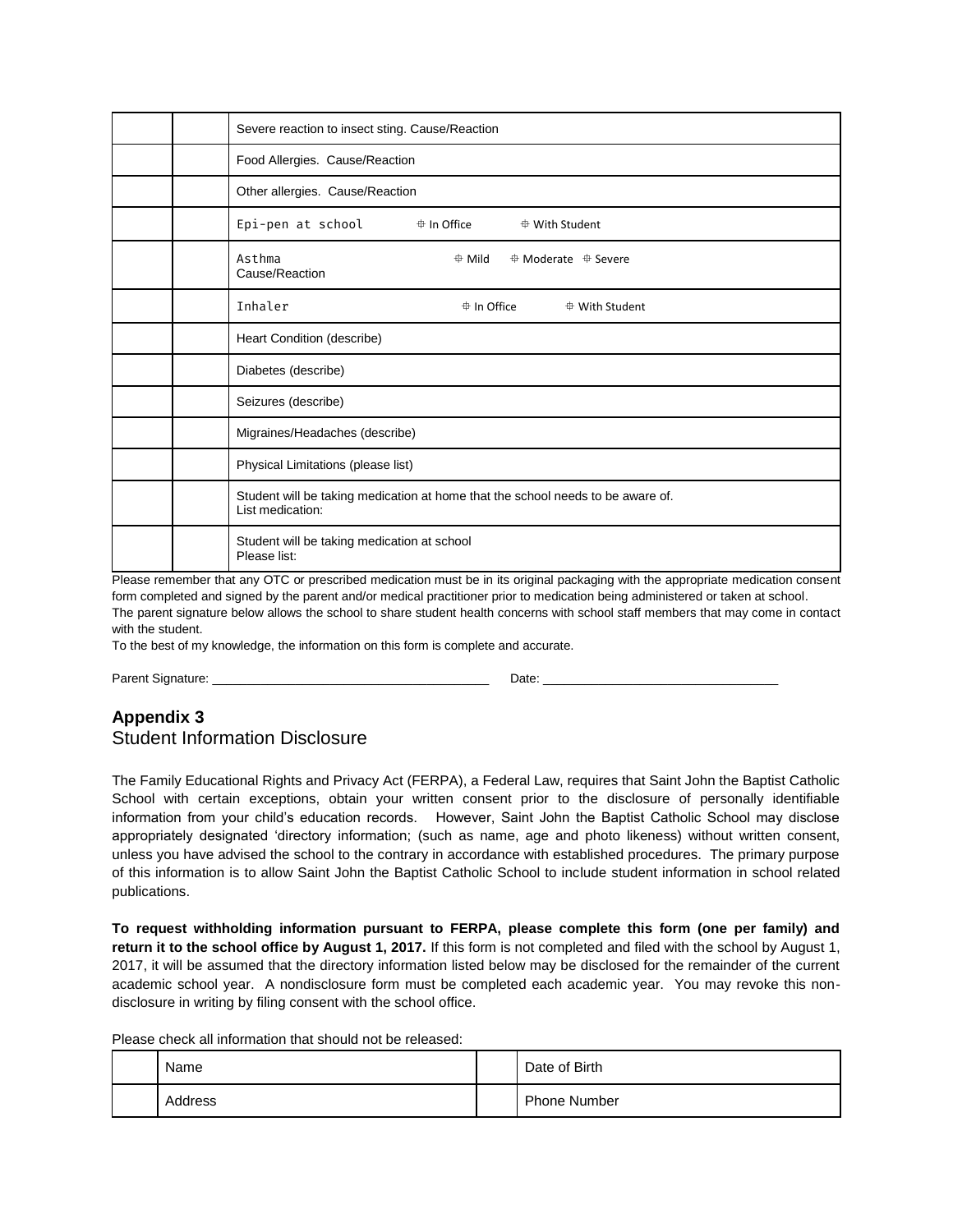| Photo with Name | Photo with No Name |
|-----------------|--------------------|
|                 |                    |

| Exclude student information and photo from being sent outside the school such as newspaper and other<br>local media.                                                                                                                                        |
|-------------------------------------------------------------------------------------------------------------------------------------------------------------------------------------------------------------------------------------------------------------|
| Exclude student information and photo from the school website and all internal school publications such as<br>(check all that apply)<br>$\oplus$ School Programs $\oplus$ Sports Rosters $\oplus$ School Bulletin Boards<br>$\oplus$ Other, please describe |
|                                                                                                                                                                                                                                                             |

**List all the students who are attending Saint John the Baptist Catholic School for the 2017-2018 school year.**

| <b>Full Name of Student</b> | Grade       |
|-----------------------------|-------------|
| <b>Full Name of Student</b> | Grade       |
| <b>Full Name of Student</b> | Grade       |
| <b>Full Name of Student</b> | Grade       |
| <b>Parent Signature</b>     | <b>Date</b> |

Appendix 4



### **Saint John the Baptist Catholic School**

114 East 3rd Street Waunakee, WI 53597 608.849.5325 http://saintjohnschoolwaunakee.org/

*"The Mission of Saint John the Baptist Catholic School is to empower our students to be faithful Catholics by nurturing and educating each individual to become compassionate leaders in an ever-changing global community."*

During the school years, teachers plan activities within walking distances that will require leaving the school and parish campus.

If you would like your child to participate in these events, please complete, sign and return the following state of consent and release of liability by August 1, 2017. As the parent or legal guardian, you remain fully responsible for any legal responsibility which may result from any personal actions taken by the named student.

Please feel free to contact the school office or your child's teacher if you have any questions.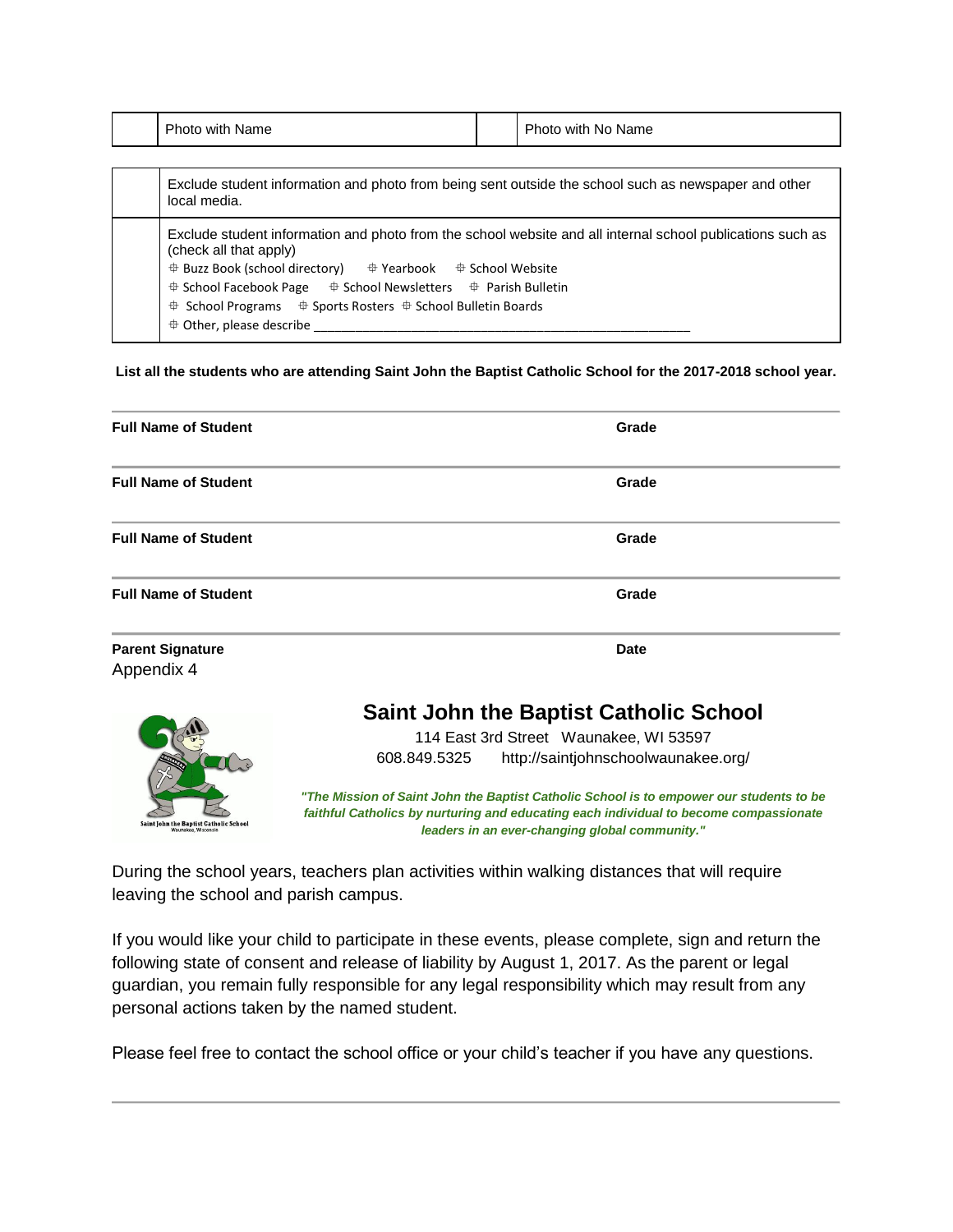## **2017-2018 Walking Field Trip Permission Form**

I hereby consent to the participation by my child(ren) in the events that are planned off school and parish campus. I understand that during the event, my child(ren) will be supervised by a designated school employee. As the parent/legal guardian, I will assume complete legal responsibility for any personal actions taken by my child(ren) during this off campus event.

**List all the students who are attending Saint John the Baptist Catholic School for the 2017-2018 school year.**

| <b>Full Name of Student</b>                                                                                                                                                                                                                                                                                                   | Grade                                                                                                                                                                                                           |
|-------------------------------------------------------------------------------------------------------------------------------------------------------------------------------------------------------------------------------------------------------------------------------------------------------------------------------|-----------------------------------------------------------------------------------------------------------------------------------------------------------------------------------------------------------------|
| <b>Full Name of Student</b>                                                                                                                                                                                                                                                                                                   | Grade                                                                                                                                                                                                           |
| <b>Full Name of Student</b>                                                                                                                                                                                                                                                                                                   | Grade                                                                                                                                                                                                           |
| <b>Full Name of Student</b>                                                                                                                                                                                                                                                                                                   | Grade                                                                                                                                                                                                           |
| <b>Parent Signature</b><br><b>Appendix 5</b><br><b>PARENT LETTER: ALLERGY/ASTHMA</b><br>Return this form to school your child's as soon as possible.                                                                                                                                                                          | <b>Date</b>                                                                                                                                                                                                     |
| Date: the contract of the contract of the contract of the contract of the contract of the contract of the contract of the contract of the contract of the contract of the contract of the contract of the contract of the cont<br>Section A - Allergies<br>1. My child is allergic to (e.g., dust, bees, animal dander, etc.) | Grade:<br>If your child has allergies please complete Section A. If your child has asthma please complete Section B.<br>If your child has both allergies and asthma, please complete Sections A & B. Thank you! |
| 2. His/her most recent episode of allergy trouble was:                                                                                                                                                                                                                                                                        |                                                                                                                                                                                                                 |
| itchy eyes, etc.                                                                                                                                                                                                                                                                                                              | 3. When my child suffers from his/her allergies he/she exhibits the following symptoms (e.g., runny nose,                                                                                                       |
|                                                                                                                                                                                                                                                                                                                               | 4. Are your child's allergies worse at any particular time of the year? If yes, when?                                                                                                                           |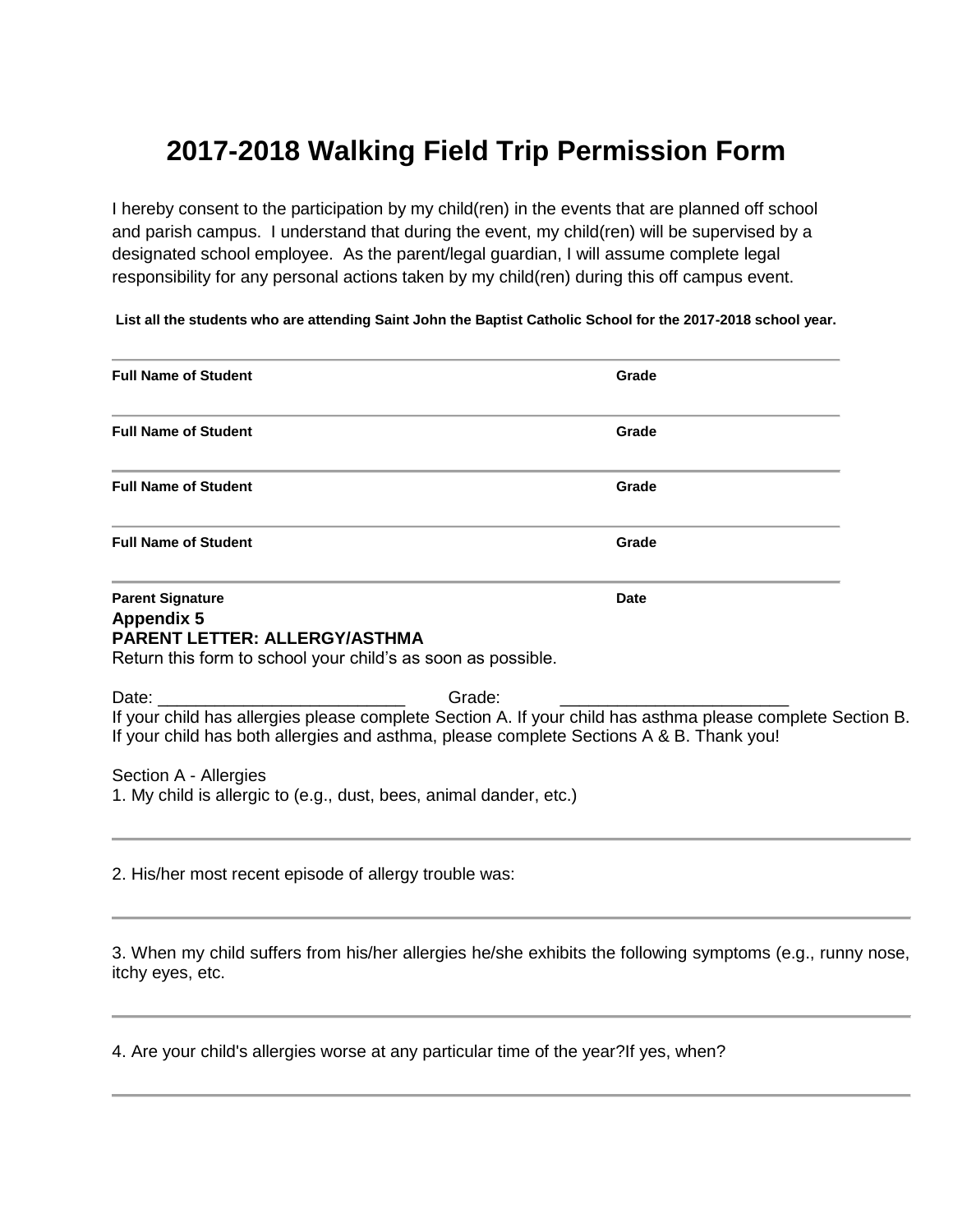5. Does your child take medication for his/her allergies? □Yes □ No If yes, please provide name, dosage, times taken, and any side effects observed for medicine taken at home or school.

| 6. Name of health care provider supervising treatment with phone number                                                                                                                              |                              |                                                                                                                                                                                                                                |                                           |
|------------------------------------------------------------------------------------------------------------------------------------------------------------------------------------------------------|------------------------------|--------------------------------------------------------------------------------------------------------------------------------------------------------------------------------------------------------------------------------|-------------------------------------------|
| 7. Do your child's allergies restrict his/her activities in any way? $\square$ Yes $\square$ No If yes, how?                                                                                         |                              |                                                                                                                                                                                                                                |                                           |
| 8. If your child is allergic to insects (bees, wasps, etc.) please read and check the appropriate action for<br>the school staff:                                                                    |                              |                                                                                                                                                                                                                                |                                           |
| $\Box$ observe closely                                                                                                                                                                               |                              | $\Box$ notify parent                                                                                                                                                                                                           |                                           |
| $\square$ give medication if ordered by health care provider,<br>Please indicate if you prefer a different course of action.                                                                         |                              |                                                                                                                                                                                                                                | $\Box$ call 911 and transport to hospital |
|                                                                                                                                                                                                      | (Over)<br>Section B - Asthma |                                                                                                                                                                                                                                |                                           |
|                                                                                                                                                                                                      |                              |                                                                                                                                                                                                                                |                                           |
| 1. Check the triggers for your child's asthma:                                                                                                                                                       |                              |                                                                                                                                                                                                                                |                                           |
| $\Box$ Change in weather                                                                                                                                                                             | $\Box$ Allergies             |                                                                                                                                                                                                                                |                                           |
| $\Box$ Exercise                                                                                                                                                                                      | $\Box$ Viral infection       | List others: Note that the set of the set of the set of the set of the set of the set of the set of the set of the set of the set of the set of the set of the set of the set of the set of the set of the set of the set of t |                                           |
| 2. Describe your child's asthma symptoms and how often they occur.                                                                                                                                   |                              |                                                                                                                                                                                                                                |                                           |
| 3. Describe any activity restrictions. A note from your child's healthcare provider is required for gym or<br>recess limitations.                                                                    |                              |                                                                                                                                                                                                                                |                                           |
| 4. Health care provider treating your child's asthma and phone number:                                                                                                                               |                              |                                                                                                                                                                                                                                |                                           |
| 5. Please list any medications your child takes.                                                                                                                                                     |                              |                                                                                                                                                                                                                                |                                           |
| 6. Does your child understand asthma and how to manage it? $\Box$ Yes                                                                                                                                |                              |                                                                                                                                                                                                                                | $\Box$ No                                 |
| 7. Does your child use a peak flow meter to assess asthmatic symptoms? $\Box$ Yes<br>If yes, what are the ranges that indicate mild, moderate, or severe symptoms?<br>$\Box$ Moderate<br>$\Box$ Mild |                              | □ Severe                                                                                                                                                                                                                       | $\square$ No                              |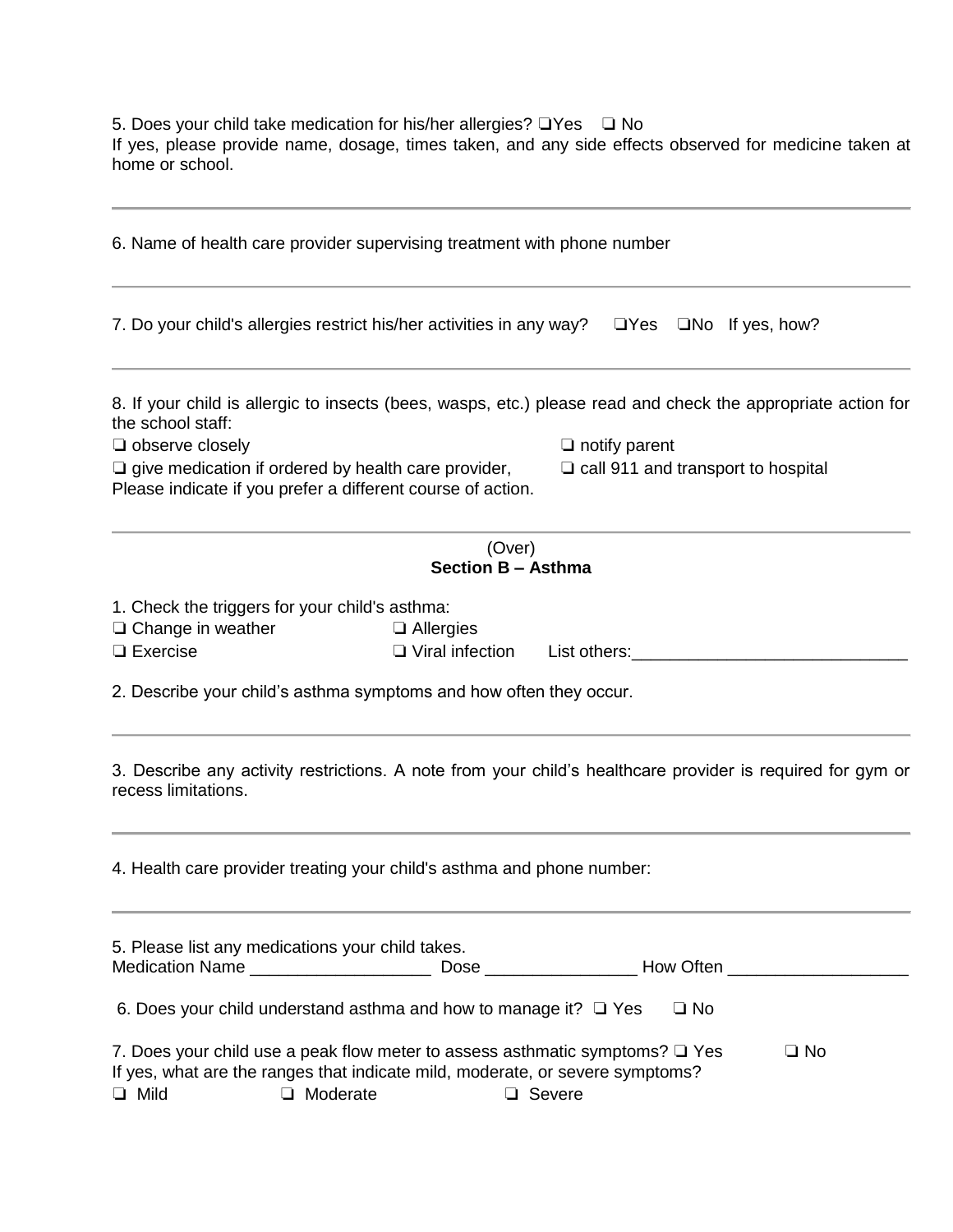8. If your child should have an asthma attack in school, health office staff will:

- encourage easy breathing and relaxation,
- give medication if ordered by health care provider,
- observe closely and contact parents or rescue squad if indicated.

Please indicate if you prefer a different course of action.

9. Will your child carry his/her own inhaler? □ Yes □ No

10. May this information be shared with appropriate school personnel, as determined by the school office? ❏ Yes ❏ No

11. May this information be included on a health concern list that is maintained in the school health office? ❏ Yes ❏ No

12. Please complete the Asthma Inhaler Administration Authorization Form

|                                                               | Signature of Parent/Legal Guardian             | Date                                                                                                                                                                             |
|---------------------------------------------------------------|------------------------------------------------|----------------------------------------------------------------------------------------------------------------------------------------------------------------------------------|
|                                                               |                                                |                                                                                                                                                                                  |
| <b>Appendix 6</b>                                             |                                                |                                                                                                                                                                                  |
|                                                               |                                                | <b>Saint John the Baptist Catholic School</b>                                                                                                                                    |
|                                                               |                                                | 114 East 3rd Street Waunakee, WI 53597                                                                                                                                           |
|                                                               |                                                | 608.849.5325 http://saintjohnschoolwaunakee.org/                                                                                                                                 |
| Saint John the Baptist Catholic School<br>Waunakee, Wisconsin | leaders in an ever-changing global community." | "The Mission of Saint John the Baptist Catholic School is to empower our students to be<br>faithful Catholics by nurturing and educating each individual to become compassionate |
|                                                               |                                                |                                                                                                                                                                                  |
|                                                               |                                                |                                                                                                                                                                                  |
|                                                               |                                                | PHYSICIAN'S ORDER FOR MEDICATION ADMINISTRATION                                                                                                                                  |
|                                                               |                                                |                                                                                                                                                                                  |
|                                                               |                                                |                                                                                                                                                                                  |
|                                                               |                                                |                                                                                                                                                                                  |
|                                                               |                                                |                                                                                                                                                                                  |
|                                                               |                                                |                                                                                                                                                                                  |
|                                                               |                                                |                                                                                                                                                                                  |
|                                                               |                                                |                                                                                                                                                                                  |
|                                                               |                                                |                                                                                                                                                                                  |
|                                                               |                                                | _________________________, the following individual(s) has/have been<br>identified to administer medication to the above referenced student in the school setting:               |

Saint John School Office Personnel: Liz Goldman and/or Beth Russell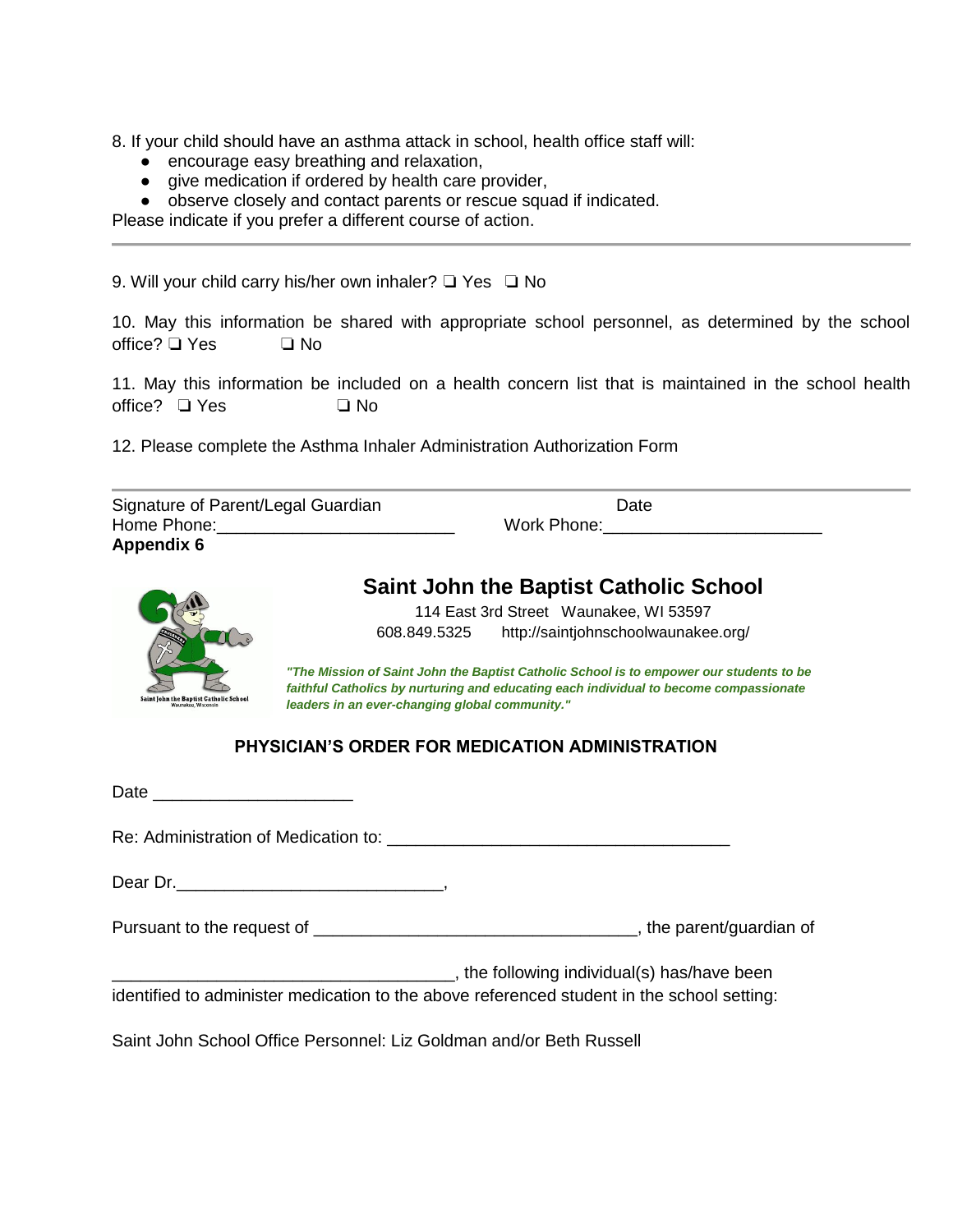In order to proceed with the administration of the medication you have prescribed, and to ensure that you retain the power to direct, supervise, decide, inspect, and oversee the administration of this medication, please complete the following form. Direct and address this information to the individual(s) identified above.

Please note that your signature on the document attests to your willingness and intent to direct, supervise, decide, inspect and oversee the administration of the medication by the nonmedically trained designees specified on this form, and that you will accept direct communications from them regarding the administration of the medication. We urge that all instructions be stated in language of the lay person. Please feel free to call if you have any questions.

Please feel free to call the school if you have any questions.

Thank you,

Liz Goldman Principal

(over)

#### **To Be Completed by Physician**

To: Saint John School Office Staff

| Name of Student                                                                                                                     |      | <b>Phone Number</b>                                                              |                     |  |
|-------------------------------------------------------------------------------------------------------------------------------------|------|----------------------------------------------------------------------------------|---------------------|--|
| Address                                                                                                                             | City | <b>State</b>                                                                     | Zip                 |  |
| Name of School                                                                                                                      |      | <b>Grade Level</b>                                                               |                     |  |
| the contract of the contract of the contract of the contract of the contract of the contract of the contract of<br>Physician's Name |      |                                                                                  | <b>Phone Number</b> |  |
| Diagnosis                                                                                                                           |      | ,我们也不会有什么?""我们的人,我们也不会有什么?""我们的人,我们也不会有什么?""我们的人,我们也不会有什么?""我们的人,我们也不会有什么?""我们的人 |                     |  |
|                                                                                                                                     |      |                                                                                  |                     |  |
|                                                                                                                                     |      | Medication/dose/route/frequency:                                                 |                     |  |
|                                                                                                                                     |      |                                                                                  |                     |  |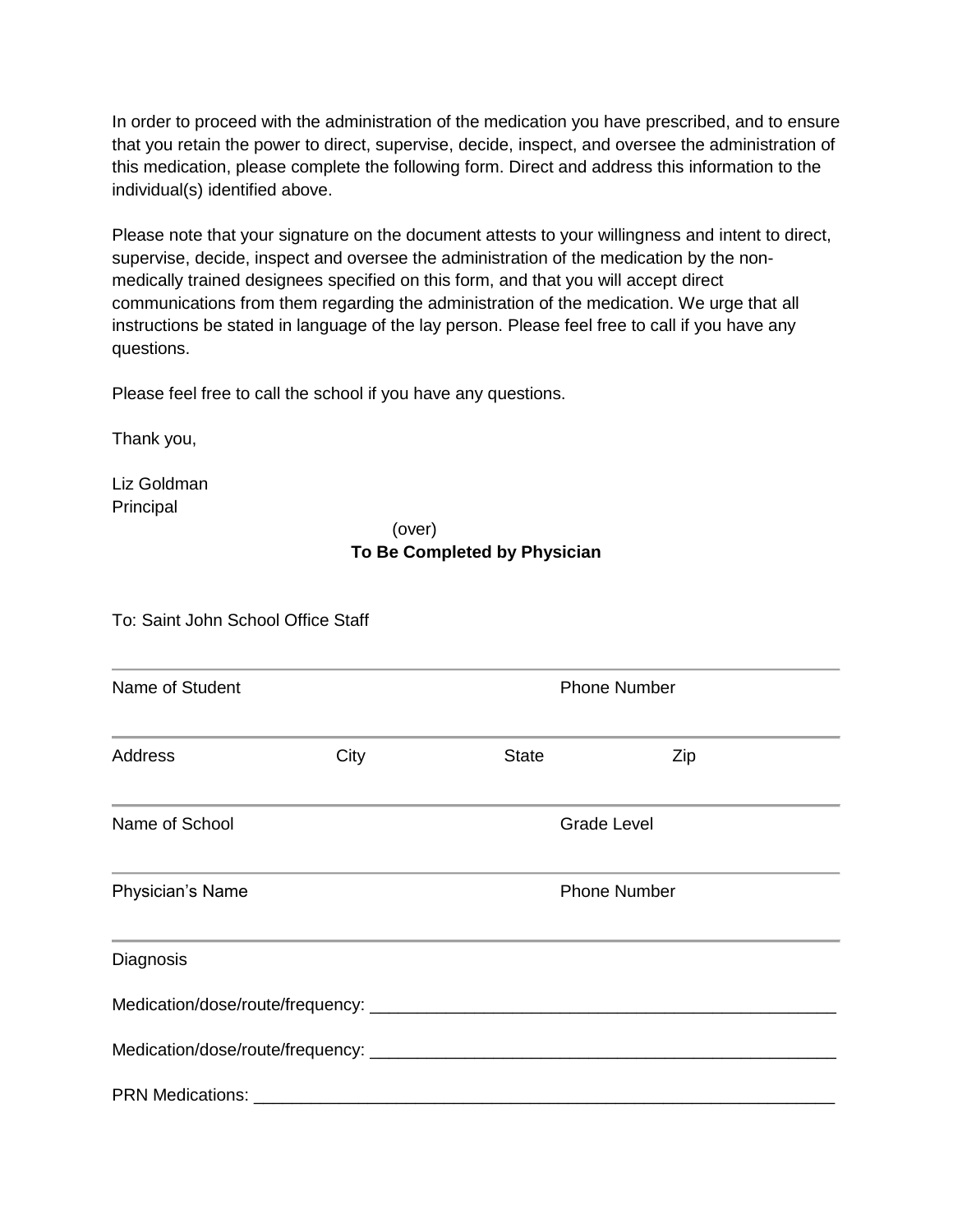PRN Medication Directions: \_\_\_\_\_\_\_\_\_\_\_\_\_\_\_\_\_\_\_\_\_\_\_\_\_\_\_\_\_\_\_\_\_\_\_\_\_\_\_\_\_\_\_\_\_\_\_\_\_\_\_\_\_\_

Physician's Signature **Date** Date **Date** 

Parent's Signature Date Date Date

#### **Appendix 7**



## **Saint John the Baptist Catholic School**

114 East 3rd Street Waunakee, WI 53597 608.849.5325 http://saintjohnschoolwaunakee.org/

*"The Mission of Saint John the Baptist Catholic School is to empower our students to be faithful Catholics by nurturing and educating each individual to become compassionate leaders in an ever-changing global community."*

## **Parent OTC Medication Form**

Date \_\_\_\_\_\_\_\_\_\_\_\_\_\_\_\_\_\_\_\_\_

Re: Administration of Medication to: \_\_\_\_\_\_\_\_\_\_\_\_\_\_\_\_\_\_\_\_\_\_\_\_\_\_\_\_\_\_\_\_\_\_\_\_

Name of Medication and Dosage

Frequency and Time of Medication Administration

Reason for Medication